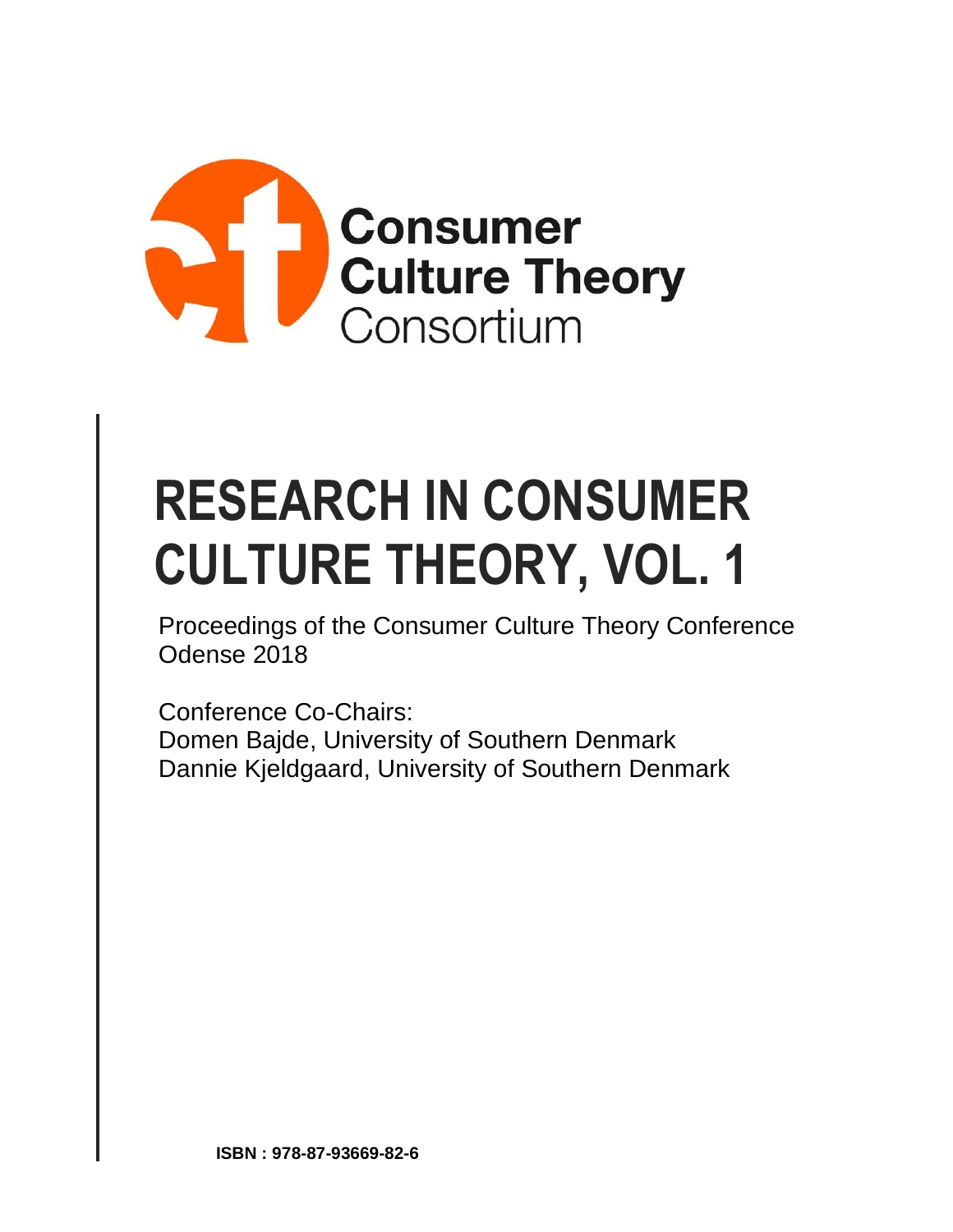Proceedings of the Consumer Culture Theory Conference University of Southern Denmark Odense, 28 June – 1 July 2018 Table of Contents Claudia Mendez Wright, *Insatiable Appetite: Female Monsters and Inveterate Consumption* ………………………………………………………………………...........................................1 Cristiano Smaniotto, *Reconnecting Consumption Through Creativity: On the Need to Reassemble (the Methods of) Consumer Research* ………………………………………….9 Isleide Fontanelle, *The Fable of the Passions: Drives and Excess in Consumer Culture……………*…………………………………………………………………...................16 Jannek K. Sommer & Gry Knudsen, *Big Brother and the Cyborg: The Rejection of Google Glass …………………………*…………………………………………………………………...24 Melea Press & Eric Arnould, *Using Narrative to Support Sustainability Strategie*s ……………………………………………………………………………………………………..30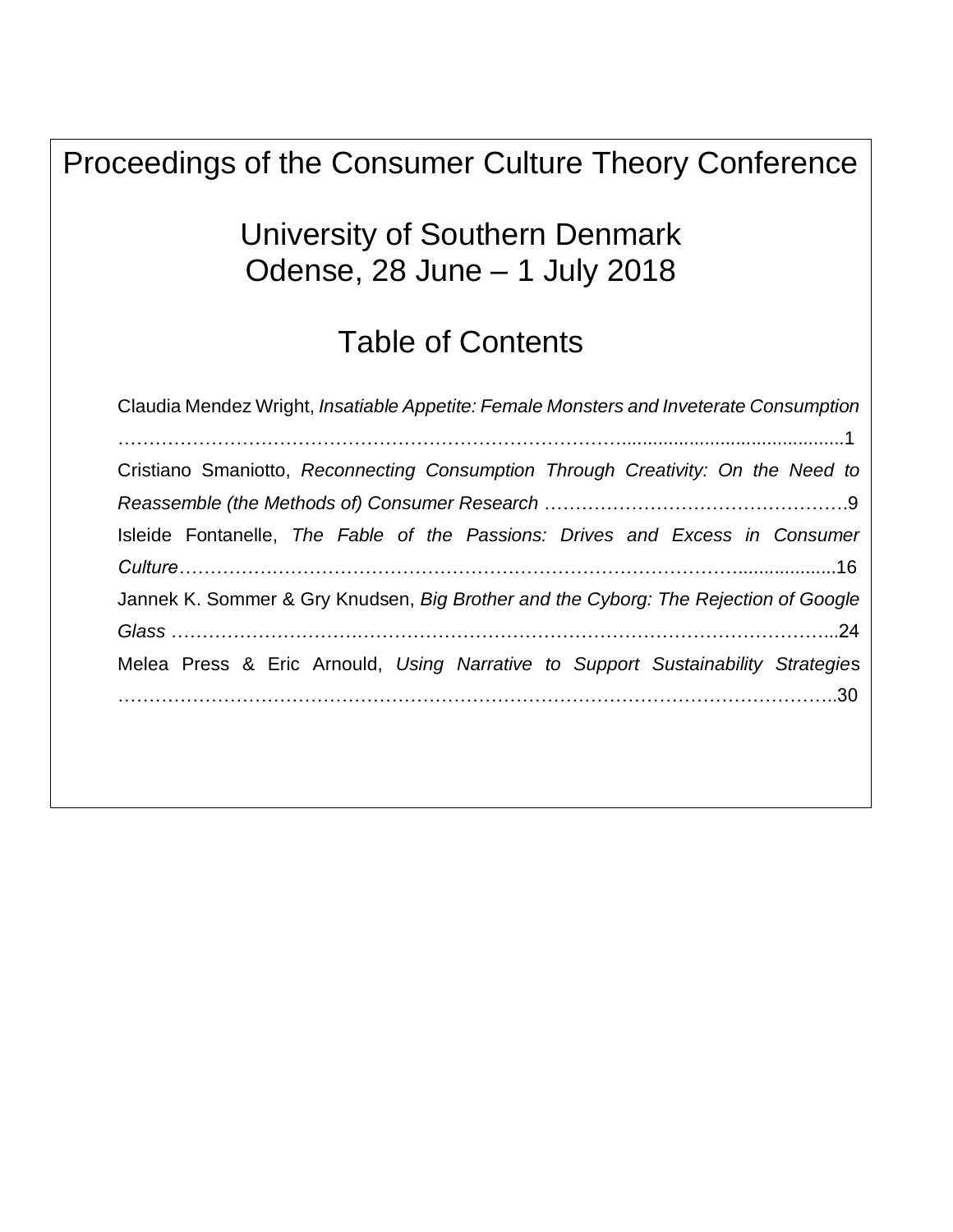# Insatiable Appetite: Female Monsters and Inveterate **Consumption**

### **Claudia Mendez Wright**

*Abstract*— This article presents a cultural analysis of main characters in contemporary female-lead television U.S. based shows. It seeks to illustrate popular culture representations of femininity that include consumption as an intrinsic characteristic of the bad woman- the villain whose insatiable appetite to devour power, sexuality, and commodities paves the way to her monstrosity and deviance. The paper looks critically at the portrayals of females as consumers while questioning the ways in which they play a role in the creation and reproduction of the imaginary of women as naturally materialistic, insatiable, and in a way, monsters.

Claudia Mendez Wright, Utah State University, Logan, Utah, USA, [claudiamwright@gmail.com.](mailto:claudiamwright@gmail.com)

To cite: Mendez Wright, C. (2018). Insatiable Appetite: Female Monsters and Inveterate Consumption. In D. Bajde & D. Kjeldgaard (Eds.), *Research in Consumer Culture Theory*, vol. 1. Odense: University of Southern Denmark.

#### I. INTRODUCTION

Monsters are those creatures of the margins whose abhorrence derives for their extreme conditions of living, and the danger and threat they represent to society. Monsters have been used as disciplining institutions and associated with sin as part of an unnatural liminal state (Turner). They have served to define who we are in opposition to what we shall not be (Layton 35).

In folklore and popular culture, monstrosity has also been associated with femininity (Caputi). The concept of femininity refers to the attitudes, values, beliefs, and behaviors expected of a woman. Femininity in some cultures has been associated with beauty, motherhood, and consumerism (Arthurs). As Tate comments, femininity is in part defined by the relationship that women establish with their family, their husband, and their children. However, when women deviate from the traditional expectations of femininity, they become monsters that should be contained – female antagonists that need to be disciplined into being good again.

Similar to Stevens and Maclaran's understanding of advertisements as cultural texts that carry beliefs and values embedded in our culture (Zayer et al.), this paper uses Caputi's take on popular culture as a "repository of ancient and contemporary mythic and folkloric images and narratives, personalities, icons, and archetypes" (4). The argument uses cultural analysis through a feminist integrative framework to illuminate the contribution of popular culture in the portrayal, creation, and reproduction of the imaginary of ambitious women as naturally insatiable consumers in need of disciplining. This paper seeks to explore the relationship between consumption

and monstrosity while problematizing consumption as an essential characteristic of the femininity.

For this, the paper is divided into five main sections. The first section provides a historic overview of consumption as an innate characteristic of female characters in popular culture. The second section discusses the methodology used to approach the subject. The following sections illustrate how consumption remains intrinsically related to femininity in three characters: Meredith Grey (Grey's Anatomy), Alicia Florrick (The Good Wife), and Olivia Pope (Scandal). These three shows occupied top rankings amongst U.S. based television audiences between 2007 and 2017, and depicted the lives of fictional empowered, professional, and ambitious women. Numerous references from movies and other television characters are mentioned throughout the text for the purposes of comparison, and to illustrate how this biologically deterministic argument (women as naturally materialistic) has remained constant in female characters in past and present female characters.

The paper concludes that even though this women are apparently more in control of their lives than in previous decades, storylines continue to use symbolic mechanisms of control in order for the characters to achieve happiness or be condemned. Contemporary female postfeminist characters continue to demonstrate the characteristics of the monster through consumption where undisciplined desire is capable of turning the heroine into the monster.

#### II. FEMALE CONSUMERS IN POPULAR CULTURE NARRATIVES

Inveterate consumption has been an essential component of female monstrosity in different mediums. In popular culture women are traditionally associated with consumerism (Stevens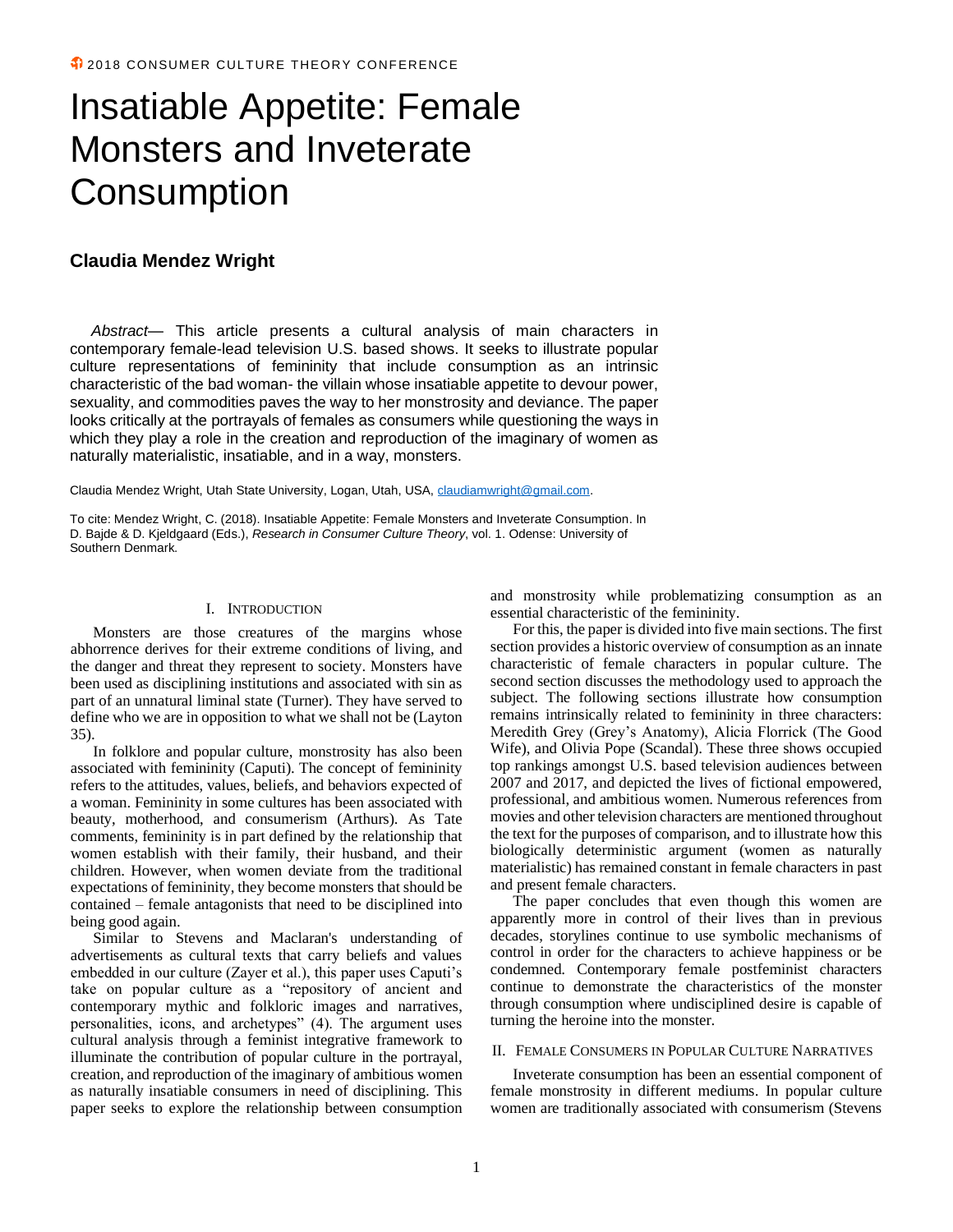and Maclaran, "The Carnal Feminine: Consuming Representations of Womanhood in a Contemporary Media Text") and sexuality in two main ways. Being beautiful, humble, and having a good heart is the recipe for a good woman. Being beautiful, powerful, and ambitious is the recipe for a bad woman. The good woman is loved, the bad is feared and chastised. Patriarchal definitions of acceptable female consumer practices encourage good womanhood behaviors: beauty, modesty, and service. Bad women take consumption a step further into the realm of the deviant by not fulfilling the passive social role traditionally expected of feminine representations and consumption. Ettenfield for example, comments on the influence of Victor Hugo's The Toilers of the Sea and The Laughing Man in the creation of the imaginary of women as "life-sucking beings" (Ettenfield 79) and "sexualized predators" (Ettenfield 86) through his portrayal of the Octopussy. The Octopussy defies hegemonic gender constructions (Cohen-Vrignaud). Female specters devour the life of their victims (for the most part men) and are the products of intrigues such as infidelity and sexual related behaviors.

According to Creed, feminine monstrosity is not a recent phenomenon and not unique to western cultures. The scholar identified a number of categories for female monsters in the media including the primeval mother (Aliens, 1986) and the woman as a deadly femme castratrice. Feminine monsters are stigmatized others as proposed by Caputi. Empowered female folklore such as witches and mermaids, deviate from the submissiveness of patriarchal standards and provide examples of inveterate consumers. The witch is a homemaker gone rogue, that uses her abilities in the kitchen for evil. Mermaids lure men into the depths of the ocean (Creed; Walker) to later consume them. However, men's desire to consume these creatures is depicted as natural, but not deviant. Men are passive agents in the encounter with mermaids and unable to control themselves in the presence of their beauty. Mermaids are monsters not only because of the heinous act of devouring men, but also because of men's physical impossibility in consummating their sexual desire. In addition, a commonly cited representation of female monstrosity that devours men is the Vagina-Dentata (Caputi; Ettenfield). According to Walker the Vagina-Dentata is "the classic symbol of men's fear of sex, expressing the unconscious belief that a woman may eat or castrate her partner during intercourse" (1034).

In popular media, a more subtle and audience captivating imagery of the female monster appears after World War II. These characters depicted accepted gendered relationships and family life (Douglas). Even as "good women" these characters had special powers and attributes that made them abnormal. In the classic series "I Dreamed of Jeannie" and "Bewitched," for example, Jeannie and Samantha were naïve, beautiful, caring, as well as manipulative and astute to get what they wanted. They were feared and disciplined by their "master" and husband. Their monstrosity resided in their ambiguous selves which had to be controlled.

In the following decades new attributes were given to women in popular culture. The female-monsters of television shows in the 80's and 90's were more autonomous, empowered, and ambitious. They ranged from action heroines (Inness) to materialistic housewives capable of consuming her husband/partner in a myriad of ways along with his resources.

Peggy Bundy antagonized the image of the "good woman" by being vulgar and voluptuous – features similar to Ursula in The Little Mermaid (Cohen-Vrignaud 53; Caputi 321). She embodied a modern version of the witch - the deviant housewife that defied "normal social relations" (Fiske 362) while reinforcing materialism as an innate feminine characteristic. She represented the undomesticated monster.

The idea of a "liberated" female consumer and monster was embodied in characters such as Madonna and her sexual scandals. "Empowerment" came to be associated with "sexual liberation," but only as prescribed by ways that adhere to patriarchal definitions. Such is the case of action heroines whose apparent strength is undermined by their transformation into sexual objects (Brown 68). Monstrosity and deviance was no longer a result of extra-ordinary fantastic elements (genie, witch, powers), but intrinsic to their personality and their performance of womanhood. The stereotypical femme fatale described in the literature portrays a woman that uses her sexuality to get what she wants (sometimes this includes criminal acts) (Deleyto).

Furthermore, the religious depiction of Eve serves to illustrate the binary of the virgin-whore and its association with "goodness" and "badness." Eve's agency in consuming an apple that dooms humanity to sin, is the representation of a woman unable to reject temptation and control her emotions. These characteristics are present in media characters such as Jadis (White Witch of Narnia), Elsa (Disney's Frozen), and Galadriel (Lord of the Rings). These characters are seduced by power – their inability to control their emotions has the potential to turn them into monsters. This characteristic is perhaps rooted in the popular belief that women are emotional beings guided by their instincts and passions in contrast to the rationality of men (Stevens and Maclaran 169). The dichotomy virgin-whore (Caputi) can be defined as the duality of women; seduction and control play a part in defining feminine goodness and badness.

Feminine consumption also represents a binary: a woman has the power to provide infinite love through consumption (better exemplified by intensive mothering ideals), but she is also able to harm if left undisciplined (femme fatale). A woman that consumes for the well-being of her family and others is selfless and altruistic. A woman engaging in "indulgent consumption targeted towards self-gratification" (de Laat and Baumann 183) is seen as monstrous. A good example of this is Disney's softened representation of the Ice Queen with the movie Frozen. Elsa's inability to control her powers turns her into a monster that not only freezes her hometown, but also tries to murder her sister. In the process of letting her monstrosity be free, she turns sexy and secludes herself in a beautiful palace. Elsa is the image of a good woman who is prisoner of her innate monstrosity. Her redemption comes from desperately wanting to discipline who she is, and through the realization that love (a condition associated with femininity) is the remedy. "By publicly deviating from the prescribed norm, she has divested herself of precisely those attributes considered most characteristically feminine and in the process has become somewhat masculine" (Stevens 96).

#### Methodology

Popular female characters have been depicted in a myriad of ways and outlets, with consumption being one of their defining characteristics and a feature of their potential monstrosity. Monstrosity in female characters is defined by qualities such as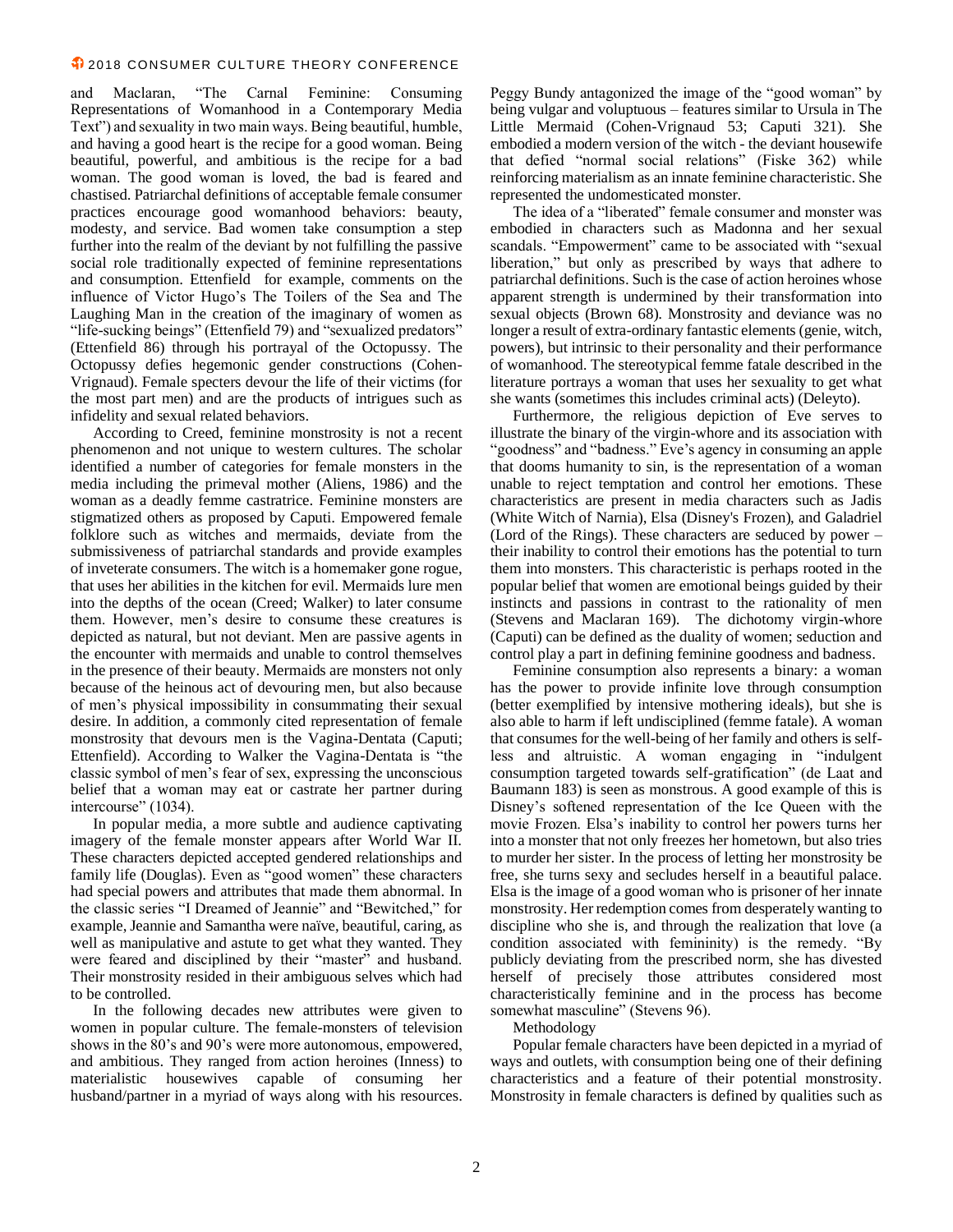women being sexually active (and in some cases promiscuous), un-married, guided by their emotions, and unable to control their impulses and desires while defying gendered hegemonic constructions. In addition, the female monster exhibits a struggle between the virgin and the whore – the good woman has an inner monster that can only be controlled and redeemed through love.

This paper explores whether inveterate consumption as an intrinsic quality of women continues in more contemporary female-led television U.S. shows, and the role that this characteristic plays in the development of their stories. For this endeavor, the researcher looked at the top ranked 30 U.S television shows from September 2007 to May 2017 and selected only female centered television shows – that is, television shows whose narratives and main character is a woman (not a group of women). The only exception was Law and Order: Special Victims Unit which started out with a male protagonist, but later focused on Olivia Benson as the female lead in latter seasons. The selected shows were: Grey's Anatomy, Samantha Who?, Private Practice, Cold Case, Bones, The Ghost Whisperer, The Good Wife, Body of Proof, Unforgettable, 2 Broke Girls, Once Upon a Time, Scandal, Madam Secretary, How to Get Away with Murder, Mom, Law and Order: Special Victims Unit, and Shades of Blue.

This paper focuses on three main characters. These were selected by counting which shows had appeared more frequently amongst the top five ranks between 2007 and 2017. The paper provides a more in-depth analysis of Grey's Anatomy, The Good Wife, and Scandal while referencing other shows for comparative purposes. A preliminary analysis of the heroines, anti-heroines and antagonists was conducted using a symbolic interactionism approach, which consisted of identifying patterns of behavior and social interactions that distinguished their attitudes and behaviors as deviant. Their personal history was assessed to address the moments in the characters' life where they either became or remained antagonists or deviant in the storyline.

Once this information was collected, the characters were analyzed by labeling the most salient features of female monstrosity into a narrative pathway that characterized and cycled through their storylines. These were consumption, struggle and discipline. Consumption refers to the characters' autonomy in decision making in the various areas of their life – financial, time, occupation (aspirations), and relationships (including sexual life). Struggle encompasses the character's history, her social, physical, and emotional contestations which include the character's inner conflict with the binary virginwhore. Disciplining alludes to the times in the character's story where her desires or aspirations are curtailed to adapt to normative standards of femininity. For these characters consumption generated a struggle that led to an outcome that either condemned them as monsters or redeemed them through disciplining. Ultimately, the analysis responds to the question: How does the characters' consumption choices (material and symbolic) attest to the characteristics of the monstrous feminine?

#### III. MATERIAL AND SYMBOLIC CONSUMPTION

A salient characteristic of the highest ranked female led television shows between 2007 and 2017 was the main's character occupation. Fourteen out of seventeen characters

worked as professionals in different fields that included white collar professions, law enforcement, and business ownership. Only three worked in the service industry. Female financial independence makes part of what Arthurs calls "postfeminist, woman-centered drama" (83) and is representative of female-led characters in the last three decades. "The term "postfeminist" [...] refer[s] to the savvy woman who no longer needs political commitment, who enjoys feminine consumerist choices, and whose preoccupations are likely to involve romance, career choices, and hair gels" (Mizejewski 122). Characters such as Meredith Grey (Grey's Anatomy), Olivia Pope (Scandal), and Alicia Florrick (The Good Wife) embodied Harris' "can-do girl" characterized by confidence, independence, and success (25).

Contrary to the popular imagery of women in prior decades being submissive and financially dependent on their husbands, the analyzed characters provided for themselves and engaged in both care-related and conspicuous consumption practices. Their lifestyles and bodies exemplified Stevens and Maclaran's "dreamworlds" of "consumer imagination" (Stevens and Maclaran, "Exploring the 'Shopping Imaginary': The Dreamworld of Women' s Magazines" 283) that serve the characters to signify their desires, aspirations, and achievements. Assertive material consumption (defined by aesthetic canons and social institutions) is part of their performativity (Butler) of womanhood and success.

One of the most common stereotypes associated with femininity is the desire to shop. The imaginary that portrays women as having an innate desire to consume and to possess (shopping, new trends, and maxing out credit cards) is widely held and uncritically accepted in modern society. "Indeed, the association of women with consumption, shopping and "retail therapy" has arguably become a kind of feminized "common sense""(Mojola 220). Some female characters in women centered series have infinite wardrobes and hedonistic consumption practices that range from shoes (as the epitome of feminine "unthinking" consumption" (Robinson feminine "unthinking consumption"(Robinson 13))(Parmentier), good wines, human hearts and puppy furs.

Olivia Pope's (Scandal) consumption choices included her taste in wine and designer clothes. As stated by T.C Miller in regards to other female characters, "her body ostensibly demonstrate[s] her agency […] empowerment as women manifest through their clothing, self-branding, and relationship to consumption"(148). Her apartment was impeccable and denotative of a cultivated consumer taste and the economic capital to support it. The character's consumptive choices remained unaltered through the seasons. The material culture that surrounded the character were supportive of her success and played an important role in providing the character the scenery to solidify her status. The confidence of her professional demeanor (specifically how she walked, her choice of words, and her tone) explained her position as a figure of power. The idea of women as consumers is not a new trend. "Feminist reading of Nietsczhe are quick to note the identification of woman with mere appearances, fashion, and ornamental detail" (Russo 6). This association can also be traced back Bleuler's description of women as in "constant pursuit of pleasure" as exposed by Stevens and Maclaran (2012:66).

Meredith Grey (Grey's Anatomy) on the contrary, did not rely on material elements to denote her success. Through the story line, her status as a surgeon was constantly reinforced by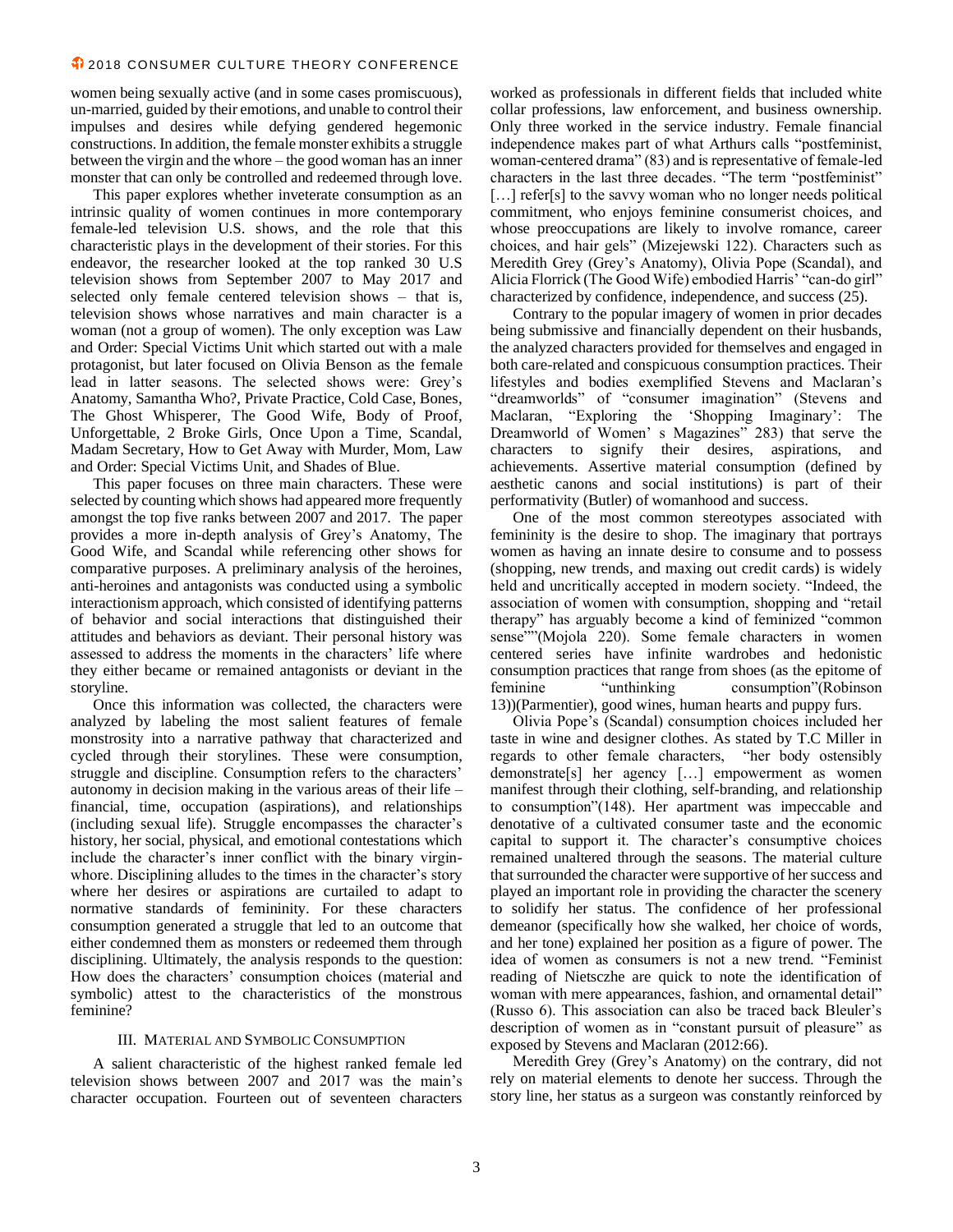her association with her mother (who was a recognized surgeon), her achievements, and her beauty. Her material wealth came as a given that Meredith took for granted. The storyline evolved without Meredith showing attachment to material objects. She lived in a consumer "dreamworld" where money came as secondary in her life. Once she formalized her relationship with "Dr. McDreamy," moved to a beautiful house, and adopted a baby, her life became reminiscent of the traditional family ideal and the on screen representation of the American Dream. Consumption of material culture and commodities (frequently associated with vanity and arrogance in women), their use as class performance (as important components of symbolic and social capitals (Bourdieu)), and the obsessive pursuit of personal egoistic goals have been notorious attributes of females characters that do not adhere to traditional standards of femininity.

Alicia Florrick's (The Good Wife) story began as the dependent wife of an important political figure. Her looks were denotative of a submissive, patient, good wife that accompanied and forgave her husband's affairs. However, through the development of the story, Alicia used material culture to denote her transformation into a successful lawyer. Her transformation was similar to Elsa's (Frozen) and consisted of turning from a humble, clumsy, dedicated, prudish housewife into an ambitious lawyer capable of unscrupulous actions. Miller mentions that consumption in academic literature and popular culture has often been associated with evil rather than with good. Vanity, its association with sin, and the aesthetics of a consumer culture that supports it is an intrinsic characteristic of feminine monstrosity. Alicia's aesthetic choices in terms of consumer goods denoted more confidence, more power, and more monstrosity. One she became successful she wore more elegant and fringe clothes, seemed more polished in her physical manners, and more unscrupulous in her behavior. Her process required her to become more calculative and less empathic toward others. She became the woman that turns from being a victim to being a perpetrator.

Other characters in US based female led shows in the time period analyzed, shared this characteristic. For example, the Evil Queen's aesthetic preferences in the show Once Upon a Time sharply contrasted the appearance of good Regina (Henry's mother). In the show, there was a clear distinction between good and bad women in terms of consumer choices, with bad women being eccentric and power hungry (Zelena, Cruela DeVil), and good women being gullible and humble (Snow White, Belle). Even though this show is based on traditional folk stories, it continues to embrace consumption as a stereotypical and emblematic characteristic of the bad woman. Consumption aesthetics in the form of arrogance is a symbol of the powerful but evil woman.

Similar to other feminine monsters, these characters were outspoken, attractive, professional, and potentially dangerous women for which sex was an object of desire in itself. Alicia's (The Good Wife) sex life became an important part of the plot, as she went from a timid lover to being unable to control her sexual thoughts in regards to her boss, while using her estranged husband to satisfy her sexual desires. In the process she also made her children secondary to her career. She didn't find love and her story is uncertain at the end of the series. Her audience was left with a transformed no longer "good wife'. On the other

hand, Meredith (Grey's Anatomy) was presented as a bitter, beautiful, and very sexually active woman at the beginning of the series, for whom sex was a way of coping with her traumatic childhood. Men were her object of desire. She described herself as "dark and twisty" for her lack of emotional attachments and her ambition to succeed in the medical field. Her story was the tale of a "dark and twisty" woman in the quest for happiness.

Olivia Pope's (Scandal) sexual life comprises episodes of violent sex with Fitz (white male) more than Meredith's (Grey's Anatomy) and Alicia's (The Good Wife). It is important to note the role that intersectional variables play in the construction of the different representations of female-monsters in terms of demographic characteristics (such as race, ethnicity, and socioeconomic status) and their role in perpetuating inequalities. Olivia Pope's sexual encounters resemble the Jezebel imaginary pervasive to representations of black femininity that Patricia Hill Collins describes in Black Feminist Though (Collins 81). Even as a black woman in a position of power, Olivia was Fitz' mistress and thus a threat to the white heteronormative family. She was available for his sexual appetite, and unable to control her sexual libido even when she was angry at him. Olivia's sexuality is Fitz' object of desire, and some of their encounters can be thought of as pornographic as understood by Hill Collins. According to the scholar's review of literature on pornographic images she describes how "Black women more often were portrayed as being subjected to aggressive acts and as submitting after initial resistance to a sexual encounter" (Collins 137). Season 2 episode 14 is characteristic of this when Fitz forced Olivia into a server room to engage in violent sex providing another example for Hill Collins' argument.

In addition, while heroines withstand their desire to consume power or success either as a choice or a sacrifice, female monsters succumb to it and take away the power of men (Cohen-Vrignaud) – Owen Hunt's eternal broken heart was due to the ambition of his first wife Christina and later the emotional instability of Amelia Sheppard (Grey's Anatomy), Jake Ballard's and Fitz's hearts are the mercy of Olivia Pope's whims (Scandal), and even the heroine Dr. Temperance Brennan (Bones) has no problem in noting how she has more money than her husband Seeley Booth. The portrayal of powerful and ambitious women as castrators is not new. This image is derived from Freud's Vagina Dentata (Deleyto 33; Ettenfield; Cohen-Vrignaud) where the female literary consumes the male. Her power, her beauty, and hyper-sexuality also leads to the adversity of men. Sexual intercourse is dangerous to men. Sex is power (Machin and Thornborrow; Ettenfield; Cohen-Vrignaud).

Finally, ambition is an important aspect when it comes to speaking about consumption and female monstrosity. Meredith, Alicia, and Olivia's ambition can be thought of as equivalent to appetite. In Scandal for example, Olivia Pope (Scandal) devours the Oval Office. Her hunger for power is revealed and let go through the seasons from what was once a righteous woman wearing the "white hat" to a monster capable of manipulating those closest to her to quench her thirst for power. At the end of season 6, Olivia becomes the head of a military black operations organization called B-613 by tricking the incoming president into signing its reinstatement. "How does it feel to be the most powerful person in the world?" asks Cyrus when he realizes what Olivia had done at the end of Season 6. "Right. It feels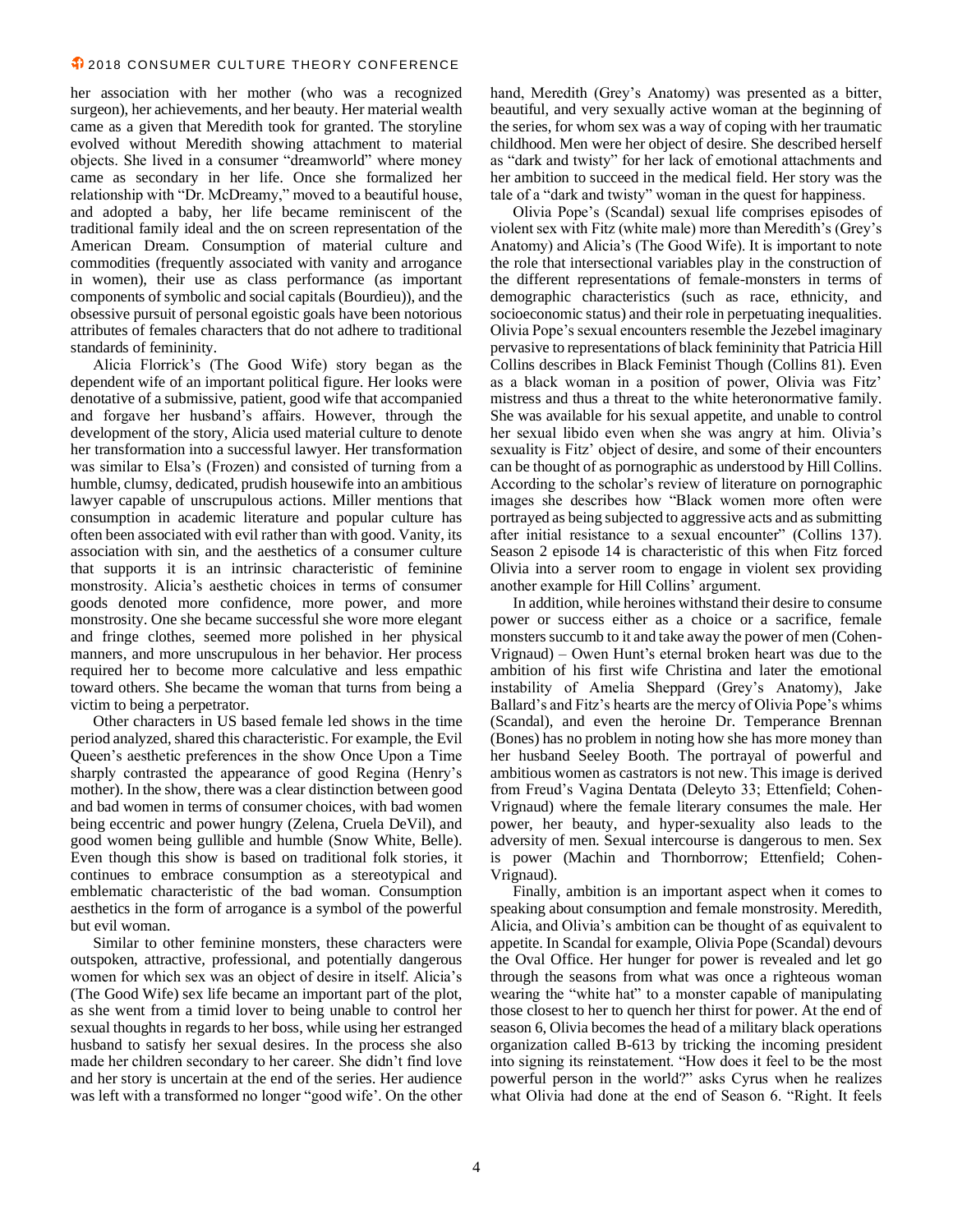right," she responds. Even though Cyrus had been called a monster throughout the show for its multiple illegal acts, it is him that at the end of the season looked up to Olivia while she stared with confidence at the horizon.

Ambition becomes an important aspect of monstrosity when its goal is to satisfy the desire of the character's main persona or those close to her. Meredith and Alicia sought to become outstanding in their professional fields at the expense of love and motherhood. The desire for power made Alicia estranged from her family and romantic relationships. Meredith was competitive and engaged in a struggle to demonstrate her skills as a doctor not only amongst her peers but also with her partner and her mother.

#### IV. STRUGGLING BETWEEN THE VIRGIN AND THE WHORE

A second characteristic of the storylines that accompanied these characters was their struggle to balance their career and their personal lives (including finding love). Alicia, Meredith, and Olivia continuously walked the line between being good and being bad through their actions. They demonstrated their good womanhood by portraying life stories that agreed with patriarchal models of family life and feminine values as congruent with their professional careers (Lucia). Meredith saved lives, Alicia and Olivia defended victims and were morally correct until a certain point in the story.

However, their quest for power and success generated an inner conflict between their actions and their consequences. Alicia Florrick (The Good Wife), for example struggled between being a successful lawyer and being a "good mother" to her teenage children. She was conflicted between her values and what she encountered as obstacles in her professional life. She negotiated them in ways that kept her away from love and family. Olivia Pope (Scandal) was constantly battling a dysfunctional family background and her feelings as both the lover and advisor to the President of the United States. In these three cases, the characters were conflicted between being a good or a bad woman (binary virgin-whore). Meredith Grey's (Grey's Anatomy) struggle consisted in negotiating love as a potential danger to her career. For a few seasons she constantly battled between what she envisioned for herself (being a great surgeon) and having a life together with whom she loved. Her mother represented pursuing a career of success at the expense of fulfilling a traditional feminine and family role. Meredith's mother (Ellis Grey in Grey's Anatomy) was illustrative of the monstrous woman and therefore constituted the actual villain in the show. Ellis, was a very ambitious and gifted surgeon unable to retain love. She was presented as a selfish woman, a bad wife and a bad mother whose ambition led her to a life of emptiness. Her convoluted love life drove her to attempt suicide – a scene that was a constant in Meredith's memories of her childhood. Ellis, was portrayed as a bad mother for her indifference and strictness towards a young Meredith. She was disappointed because of Meredith's decision to build a family (a traditional family), which in her view, jeopardized Meredith's professional future.

While some female characters exhibited consumption and struggle as important components of their narratives (such as Megan Hunt (Body of Proof), Regina Mills and Emma Swan (Once Upon a Time), Olivia Benson (Law and Order), and Temperance Brennan (Bones) among others), the characteristics

of consumption and struggle are presented in a distinctive manner in characters that remain good throughout their story. The lack of interest in consumption (including ambition) is seen as a primordial aspect of "good womanhood." Elizabeth McCord (Madame Secretary) provided an important point of comparison to Alicia, Meredith, and Olivia who constantly moved between the virgin and the whore as they struggled to balance their ambitions and being "good women."

Contrary to the professional stories of Alicia, Meredith, and Olivia, Elizabeth McCord (Madame Secretary) did not seek the job as Secretary of State. Elizabeth was a retired agent from the CIA, happily living in a farm with her husband and her three children until the President of the United States convinced her to take the job. She was never interested in money or power. In fact, Elizabeth strongly rejected consumer culture definitions of beauty even though she was beautiful and lived in a consumer dreamworld. In the first episodes of the series she clearly demonstrated dismay toward changing her looks when the chief of staff hired a personal appearance specialist for her in order to improve her appearance (from pantsuits to dresses). Elizabeth was a good woman because even in a position of power, she remained humble about her ambitions, kept an enviable relationship with her husband and her children, was not emotional nor impulsive, worked for the good of humanity, was not driven by her desires, was not interested in material goods, and her sexuality was kept in the privacy of her marriage. She represented the values of a good wife and a good mother. She embodied both physically and symbolically the ideal of the modern traditional family and what a professional "good woman" looks like.

#### V. DISCIPLINE AS THE OUTCOME FOR REDEMPTION OR **CONDEMNATION**

For female characters, marriage, children, sorrows, and unexpected life outcomes served to keep monstrosity in check. Redemption and condemnation were present in the narrative plots and a common characteristic of the storylines of female monsters.

Because of her mother and her family history, Meredith (Grey's Anatomy) thought of herself as "dark and twisty" and was referred to by interns at the hospital as the mythical monster "Medusa." It took a few years for Meredith Grey to get redemption from her ambition, her sexual impulses, and her "dark and twisty" self. In this process she fought with her best friend Christina Yang (Christina reproached Meredith for having lost her ambitions for building a family), she got married, had three kids, made good lasting friends, and became an important member of the hospital - in other words, she found love (similar to Elsa in Disney's Frozen). Contrary to her friend Christina and her mother Ellis Grey, Meredith Grey settled in Seattle, became monogamous, and stagnated her medical ambitions (a condition that tormented her in the memories of her mother) to live a happy life in her family's company. Derek's death, symbolized a redemptive moment for Meredith, a point in her life where she was no longer "dark and twisty" nor ambitious. Losing her inveterate consumption of sex and power made her a "good woman." She was redeemed through love and motherhood and engaging in "caring consumption" (de Laat and Baumann). After her husband's death she eventually received a Harper-Avery award. The award seemed to be a reward for her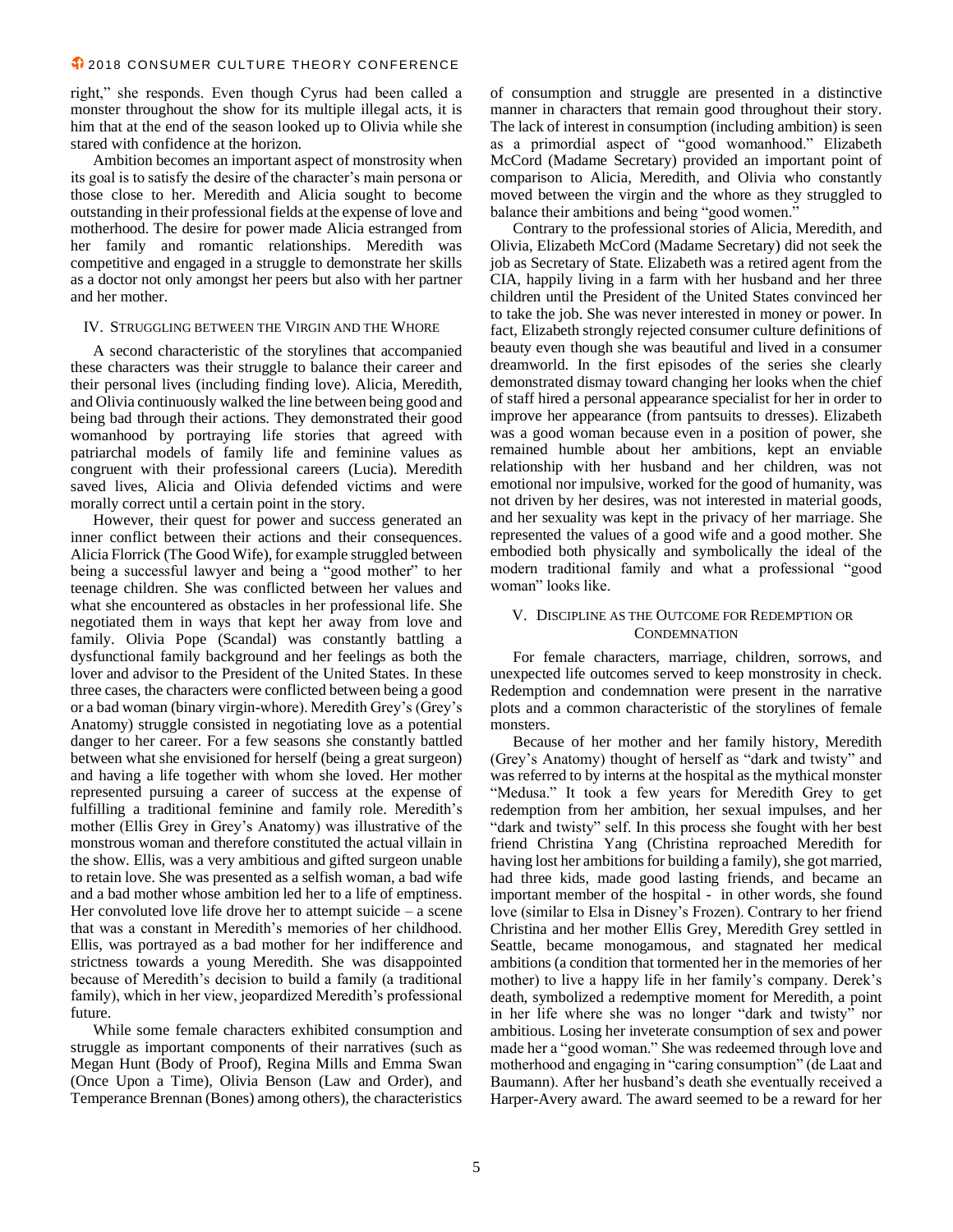redemption rather than for her ambition. The contrast between Meredith's story and her mother's (who suffered from Alzheimer's and died without love) is a powerful reminder that happiness is only given to "the good woman" and not to the "dark and twisty" one – the monster.

On the other hand, other characters choose to become "bad" or remain "bad" when their ambition was not disciplined. Similar to folk female monsters, female anti heroines and villains suffer from undisciplined insatiable hunger and engage in inveterate consumption. They are hungry for power, commodities, resources, or even emotions such as revenge. Alicia (The Good Wife) and Olivia (Scandal) personified the outcome of "the bad woman" who succumbed to her ambitions in her quest for power. Alicia's story ended in her being successful and alone, similar to Kalinda Sharma and Diane Lockhart in The Good Wife. Although the seasons analyzed in this paper do not include the final season of Scandal, Olivia's ambition at this point seemed to share that fate. Apparently blinded by power, she became the head of a black operations organizations that she had been trying to end. It is worth noting that during her transformation Olivia had also been rejecting the idea of a traditional family with Fitz. Olivia became the antithesis of what she was originally trying to fight, and in the process she lost the people closest to her. The next season will witness whether everything is part of a plan, and if Olivia finally gets redemption or condemnation.

These characters retained consumption (material or symbolic) as an element in contrast to the values, attitudes, and behaviors expected of "a good woman." Inveterate consumption, an ever present characteristic of the bad woman, is prevalent in their stories and is reinforced in the narratives with loss, lack of interest in romantic love, and/or dysfunctional family history. Even though these professional women were independent and ambitious, they were "good" as long they retained feminine characteristics and disciplined monstrous impulses such as inveterate consumption of power and goods.

Other female characters in the shows analyzed, included examples of redemption and condemnation. After cheating on her husband with his best friend, brilliant surgeon Addison Montgomery (Private Practice – Spin off of Grey's Anatomy), re-started her life far away from Seattle in a smaller medical practice – thus exchanging her ambitions for happiness. Megan Hunt's (Body of Proof) redemption came when a car accident forces her to change careers and work for the good of others. Regina Mills (Once Upon a Time) became the Evil Queen when her lover is murdered by her mother and she is forced to marry Snowhite's father. Her redemption came when she was faced with the possible death of her son and when she fell in love once more. As a mother, Regina found redemption through love, sacrifice, and the abandonment of her material and symbolic consumption practices which included collecting human hearts.

Other examples of condemnation include, Olivia Benson (Law and Order: Special Victims Unit) and Emma Swan (Once Upon a Time). Benson starts out as an officer very empathic to the stories of the victims she assists. Throughout the seasons we see how Benson's ambition started to materialize through abusing her power as a lieutenant. In the fifth season of Once Upon a Time Emma Swan became "The Dark One" seduced by the power of a magical dagger. The struggle between the virgin and the whore is an important part of characters such as Emma

(Once Upon a Time), Alicia (The Good Wife), Olivia Benson (Law and Order: Special Victims Unit), and Olivia Pope (Scandal). Even though they started as heroines, their stories allowed the viewers to see the potential evil in the main heroine – the heroines' desire to consume has the potential to turn them into monsters. "There is a socio-cultural recognition that such animal wants are powerful in women and therefore they must be expected as well as controlled, indulged in as well as ridiculed, stimulated as well as policed" (Stevens and Maclaran, "The Carnal Feminine: Womanhood, Advertising and Consumption" 171).

#### VI. CONCLUSION

Even though women centered television series from the past fifteen years have aimed to portray women as empowered, independent, and high achieving individuals, these representations still tie "good womanhood" to a traditional family model, beauty, service, sacrifice, and other "virtues" of femininity. Women that do not adhere to these model are disciplined into redemption or condemnation. They are empowered, calculative and/or emotion ridden, with performative consumption being dangerous and intrinsic to their feminine nature. There is a need to interrogate popular culture texts and "see such narratives as reflecting a reiteration of the ancient perception of woman as a lesser mortal than man, constantly at the mercy of her animal instincts and "weak" flesh" (Stevens and Maclaran, "The Carnal Feminine: Womanhood, Advertising and Consumption" 171).

These shows continue to stereotype women as astute emotional beings in a constant quest and struggle for love, with the female monster following an erroneous path to achieve it. Belonging and adhering to patriarchal models of womanhood is the way to achieve happiness. In contrast, consumption and desire of success or power for egoistical purposes is deviant. However, if it is accompanied by a successful (an often unachievable) management of work and traditional family life (where small children disappear from the screen as in the case of Grey's Anatomy), and where women continue to be good mothers, the monster is kept under control.

Consumption of material culture, continues to be used as class performance and as a way to denote vanity, confidence, and freedom. The way in which consumerism is portrayed as an expected and accepted aspect of femininity and feminine freedom needs to be evaluated in light of its relationship with hegemonic gendered constructions. Similar to shows in past decades, some of the analyzed television shows continue to "present female identity as a project to be achieved through consumption" (Markle 55). The female monsters of female centered television shows serve to remind women the need to control their symbolic and material consumption practices (such as ambition and vanity) because they are pivotal for the creation of a monster. Empowerment is good as long as it is kept inside the boundaries of what is feminine. Ironically, it is their consumption habitus (Bourdieu) and their materialism the essence of both their monstrosity and their freedom. Without their consumption practices their monstrosity as femme fatales and/or power hungry harlots could not be fulfilled.

The imaginary of the female monster makes part of our popular culture through the entertainment industry. Female monstrosity has been embodied by female characters in different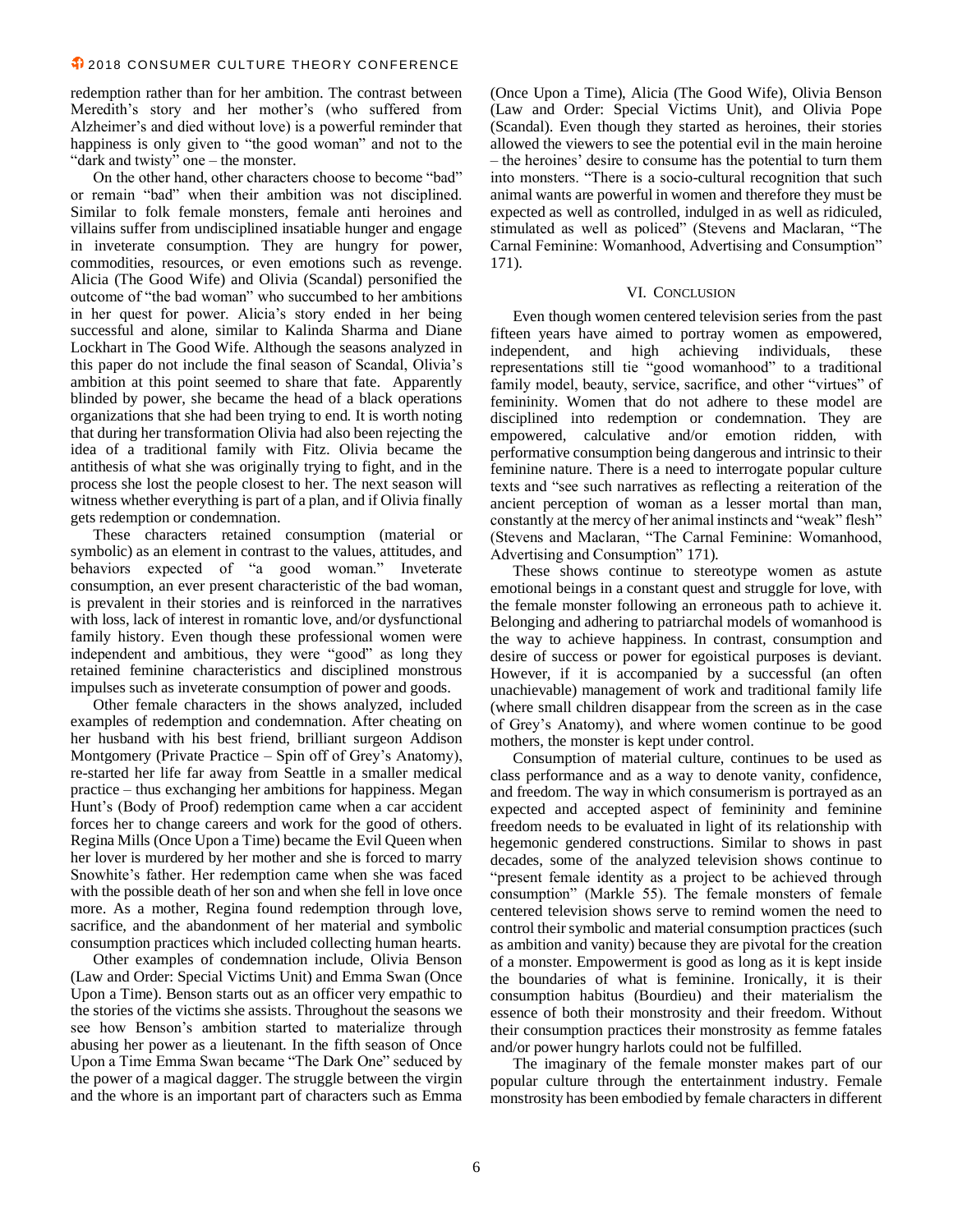television shows and movies: some have been as literal as witches and genies, hypersexual action heroes, housewives, and successful professionals who want and can have it all. Through this analysis it was possible to explore the different venues from which female- monstrosity can be studied, as well as consumption as a taken for granted value (or anti-value) intrinsic to women. To understand contemporary female monstrosity is a key element to understand changes in the traditional definition of femininity and motherhood. After all "female monsters have long inhabited the male imagination, a monitory image of female creativity and a testimony to the misogyny of our literary past" (Gubar 380).

It is important to question the role that these portrayals of deviant femininity play in everyday contemporary imaginaries such as the "gold digger," (consumes her lover's resources) "the ice queen," (consumes power) and "the welfare queen" (consumes public resources) as powerful social constructions operative in the daily life of women of diverse socio demographic backgrounds. Minority, non-traditional family women have been subject to stereotyping under the "welfare queen." The political image of the "welfare queen" is present in public policy rhetoric of anti-poverty state assistance (Rich). Welfare mothers are though of living off the host system and reproducing incessantly creating more dependents in legitimate or illegitimate ways such as "anchor babies" (Rich 15). How this is informed and reinforced by media portrayals is still up for debate.

Noteworthy is the need to understand how these type of female characters are being appropriated by audiences. The fact that these characters are generating high rankings is telling of contemporary social processes that perhaps seek to portray a more realistic image of contemporary femininity, while remaining blind to the underlying inequalities that inform the construction of such characters.

#### VII. REFERENCES

- Arthurs, Jane. "Sex and the City and Consumer Culture: Remediating Postfeminist Drama." *Feminist Media Studies*, vol. 3, no. 1, 2003, pp. 83–98, doi:10.1080/1468077032000080149.
- Bourdieu, Pierre. *The Logic of Practice*. 1990th ed., Stanford University Press, 1980.
- Brown, Jeffrey A. "Gender and the Action Heroine: Hardbodies and the 'Point of No Return.'" *Cinema Journal*, vol. 35, no. 3, 1996, pp. 52–71, doi:10.2307/1225765.
- Butler, Judith. "Performativity, Precarity and Sexual Politics." *AIRB. Revista de Antropologia Iberoamericana*, vol. 4, no. 3, 2009, p. 13.
- Caputi, Jane. *Goddesses and Monsters: Women, Myth, Power and Popular Culture*. University of Wisconsin Press/Popular Press, 2004.
- Cohen-Vrignaud, G. "On Octopussies, or the Anatomy of Female Power." *Differences*, vol. 23, no. 1, 2012, pp. 32–61, doi:10.1215/10407391-1533520.
- Collins, Patricia Hill. *Black Feminist Thought*. Routledge, 2000.
- Creed, Barbara. *The Monstrous-Feminine : Film , Feminism , Psychoanalysis ( Popular Fictions Series )*. Routledge, 1993.
- de Laat, Kim, and Shyon Baumann. "Caring Consumption as Marketing Schema: Representations of Motherhood in an Era of Hyperconsumption." *Journal of Gender Studies*, vol.

25, no. 2, 2016, pp. 183–99, doi:10.1080/09589236.2014.927353.

- Deleyto, Celestino. "The Margins of Pleasure : Female Monstrosity and Male Paranoia in Basic Instinct." *Film Criticism*, vol. 23, no. 3, 1997, pp. 20–43.
- Douglas, Susan Jeanne. *Where the Girls Are: Growing Up Female With the Mass Media*. Three Rivers Press, 1995, doi:UofR Rhees P94.5.W652 U634 1994; drake P94.5.W652 U634 1995.
- Ettenfield, Laura. "The Octopussy: Exploring Representations of Female Sexuality in Victor Hugo's The Toilers of the Sea (1866) and The Laughing Man (1868)." *Beasts of the Deep*, edited by Jon Hackett and Seán Harrington, John Libbey Publishing, 2018, pp. 78–92.
- Fiske, John. "Audiencing: Cultural Practices and Cultural Studies." *The Landscape of Qualitative Research*, Sage, 1998, pp. 359–78.
- Gubar, Susan. "The Female Monster in Augustan Satire." *Signs*, vol. 3, no. 2, 1977, pp. 380–94.
- Harris, Anita. "'The "Can-Do" Girls Versus the "At-Risk" Girl.'" *Future Girl Young Women in the Twenty-First Century*, Routledge, 2004.
- Inness, Sherrie A. "Action Chicks: New Images of Tough Women in Popular Culture." *Action Chicks: New Images of Tough Women in Popular Culture*, Palgrave Mcmillan, 2004, doi:10.1057/9781403981240.
- Layton, Robert. "Structuralism and Semiotics." *Handbook of Material Culture*, edited by Chris Tilley et al., Sage, 2006, pp. 29–43.
- Lucia, Cynthia. *Framing Female Lawyers*. University of Texas Press, 2005.
- Machin, David, and Joanna Thornborrow. "Lifestyle and the Depoliticisation of Agency: Sex as Power in Women's Magazines." *Social Semiotics*, vol. 16, no. 1, 2006, pp. 173–88, doi:10.1080/10350330500487968.
- Markle, Gail. "'Can Women Have Sex Like a Man?': Sexual Scripts in Sex and the City." *Sexuality & Culture*, vol. 12, no. 1, 2008, pp. 45–57, doi:10.1007/s12119-007-9019-1.
- Miller, Daniel. "Consumption." *Handbook of Material Culture*, edited by Spyer Patricia Tilley Chris, Keane Webb, Küchler Susanne, Rowlands Mike, Sage, 2006, pp. 341–55.
- Miller, Taylor Cole. "The Fashion of Florrick and FLOTUS: On Feminism, Gender Politics, and 'Quality Television.'" *Television and New Media*, vol. 18, no. 2, 2017, pp. 147– 64, doi:10.1177/1527476416652486.
- Mizejewski, Linda. "Dressed to Kill: Postfeminist Noir." *Cinema Journal*, vol. 44, no. 2, 2005, pp. 121–27, doi:10.1353/cj.2005.0010.
- Mojola, Sanyu A. "Material Girls and Material Love: Consuming Femininity and the Contradictions of Post-Girl Power among Kenyan Schoolgirls." *Continuum: Journal of Media and Cultural Studies*, vol. 29, no. 2, 2015, pp. 218–29, doi:10.1080/10304312.2015.1022949.
- Parmentier, Marie Agness. "High Heels." *Consumption Markets and Culture*, vol. 19, no. 6, Taylor & Francis, 2016, pp. 511– 19, doi:10.1080/10253866.2016.1153830.
- Rich, Camille Gear. "Reclaiming the Welfare Queen: Feminist and Critical Race Theory Alternatives to Existing Anti-Poverty Discourse." *Southern California Interdisciplinary Law Journal*, vol. 25, no. 2, 2016, pp. 1–45.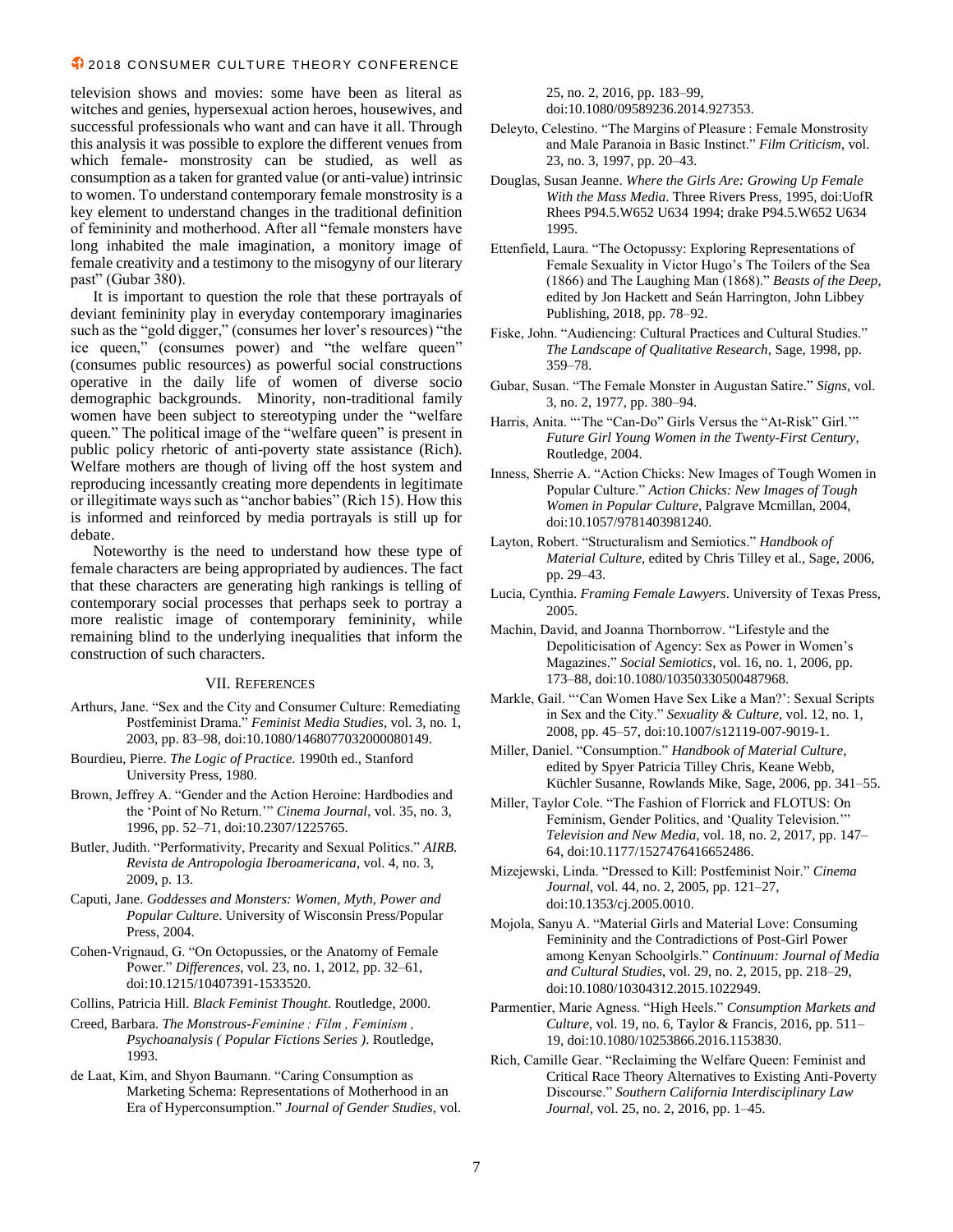- Robinson, Victoria. "The Accomplishment of Happiness: Feminism, Pleasure, Heterosexuality and Consumption." *Journal of Gender Studies*, vol. 26, no. 1, Routledge, 2017, pp. 13–22, doi:10.1080/09589236.2016.1266999.
- Stevens, Evelyn. "Marianismo: The Other Face of Machismo in Latin America, in Female and Male in Latin America Essays." *Female and Male in Latin America Essays*, edited by Ann Pescatello, University of Pittsburgh Press, 1973, pp. 89– 103.
- Stevens, Lorna, and Pauline Maclaran. "Exploring the 'Shopping Imaginary': The Dreamworld of Women' s Magazines." *Journal of Consumer Behaviour*, vol. 4, no. 4, 2005, pp. 282–92, doi:10.1002/cb.13.
- ---. "The Carnal Feminine: Consuming Representations of Womanhood in a Contemporary Media Text." *Gender, Culture, and Consumer Behavior*, 2012, pp. 63–86, doi:10.4324/9780203127575.
- ---. "The Carnal Feminine: Womanhood, Advertising and Consumption." *European Advances in Consumer Research*, vol. 8, 2008, pp. 168–74, doi:43008804.
- Tate, Julee. "The Good and Bad Women of Telenovelas: How to Tell Them Apart Using a Simple Maternity Test." *Studies in Latin American Popular Culture*, vol. 26, 2007, pp. 97– 111.
- Turner, Victor. *From Ritual to Theatre*. PAJ Publications, 1992.
- Walker, Barbara. *The Woman's Encyclopedia of Myths and Secrets*. Edited by Harper & Row Publishers, 1983.
- Zayer, Linda Tuncay, et al. "Consumption and Gender Identity in Popular Media: Discourses of Domesticity, Authenticity, and Sexuality." *Consumption Markets and Culture*, vol. 15, no. 4, 2012, pp. 333–57, doi:10.1080/10253866.2012.659437.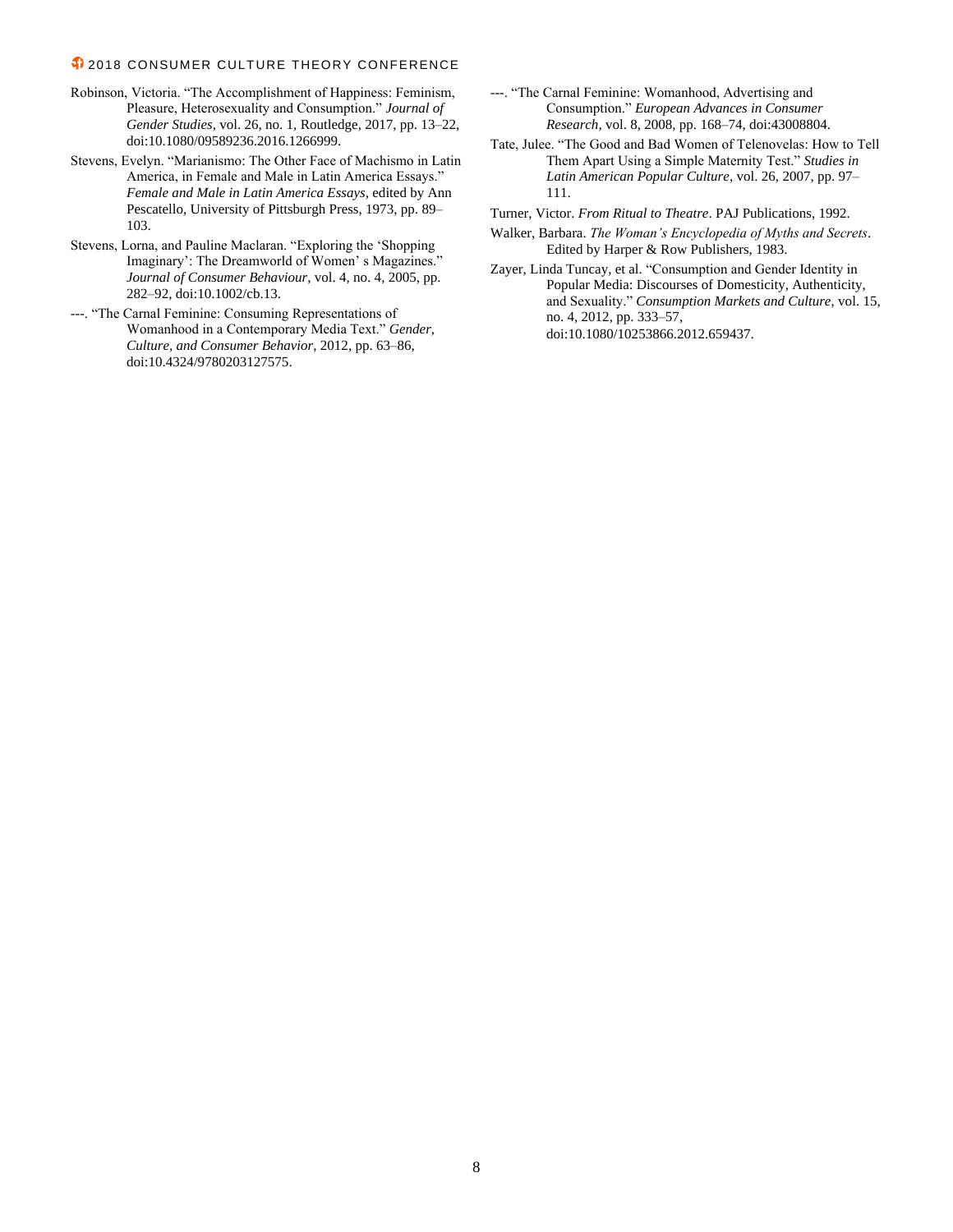# Reconnecting Consumption Through Creativity: On the Need to Reassemble (the Methods of) Consumer Research

### **Cristiano Smaniotto**

*Abstract*— This paper argues that CCT research has overlooked the processes that enable our consumption, preventing a deeper understanding of the barriers to sustainable lifestyles. To redress this gap, it argues for further empirical studies concerning the forgotten practices of consumer logistics. A theoretical framework that views these practices as mundane processes of agencing is provided. Drawing on a Deleuzian notion of creativity, it suggests that we should develop methodological solutions that are able to capture the flow of subsequent translations of mundane consumer-objects agencements. It explains how the few existing works in consumer logistics have failed to seize the continuous character of these practices. In response, some considerations are made as indications for future research. The conclusive section reflects on the importance of reconnecting consumption to the things that make it possible.

Cristiano Smaniotto, University of Southern Denmark, Odense, Denmark, [cristiano@btech.au.dk.](mailto:cristiano@btech.au.dk)

To cite: Smaniotto, C. (2018). Reconnecting Consumption Through Creativity: On the Need to Reassemble (the Methods of) Consumer Research. In D. Bajde & D. Kjeldgaard (Eds.), *Research in Consumer Culture Theory*, vol. 1. Odense: University of Southern Denmark.

#### I. INTRODUCTION

Global waste production is expected to double by 2025, after a ten-fold increase in the course of last century (Hoornweg, Bhada-Tata, and Kennedy 2013). Yet OECD countries, world waste-leaders, generate already 1.75 million tons of waste per day (Hoornweg, Bhada-Tata, and Kennedy 2013). In the effort to make disposal more sustainable, recycling strategies seem to have their limitations, considering the astonishing 91% of plastic waste ever produced that has never been recycled (Geyer, Jambeck, and Law 2017). Incineration and landfills (after mechanical recycling) represent the most 'eco-friendly' options for the treatment of plastic waste (WRAP 2010), since this material is not biodegradable and it is difficult to recycle (Sorrentino, Gorrasi, and Vittoria 2007).

Nonetheless, plastic production has been growing at a record pace, up from 1.5 million in 1950 to around 322 million tons in 2015 (PlasticsEurope 2015), outpacing almost any other manmade material (Geyer, Jambeck, and Law 2017). Behind this extraordinary growth lies a shift to single-use containers, which makes packaging the biggest market for plastics (Geyer, Jambeck, and Law 2017). Indeed, 20% of the 162.9 kg of packaging waste generated by every person in the EU28 in 2014 was made of plastic (Eurostat 2017). In the US, food and foodrelated packaging and containers represent almost half of the materials that end up in landfills (EPA 2015).

Unquestionably then, the packages wrapping up most of our purchases have an environmental impact (Ingrao et al. 2015). Food packages in particular, since they are not easily recyclable (Licciardello 2017). Consequently, governments (for example, DEPA 2015; EPA 2015; EU 2015) and many European retailers (Monnot et al. 2015) are trying to reduce packaging waste. Yet one of the unexpected strategies towards the improvement of sustainability is reducing packaging materials (Licciardello 2017).

This means that reducing (packaging) waste is also a matter of rethinking our patterns of consumption. There is a growing concern that consuming less is a necessity for our sustainable development (see De Coverly et al. 2008; Kjellberg 2008). However, research has failed to conceptualize the relationship between consumption and disposition (De Coverly et al. 2008; Mylan, Holmes, and Paddock 2016). Enchanted by the magical quality of the commodities that make us forget their provenance and their destination (Hawkins 2001), we have literally taken out the trash, separating waste from our consumption for the sake of purity (Douglas 2003). The logic of disposability embedded in the serial character of the commodities (Hawkins 2001) has constituted waste as an issue of waste management (De Coverly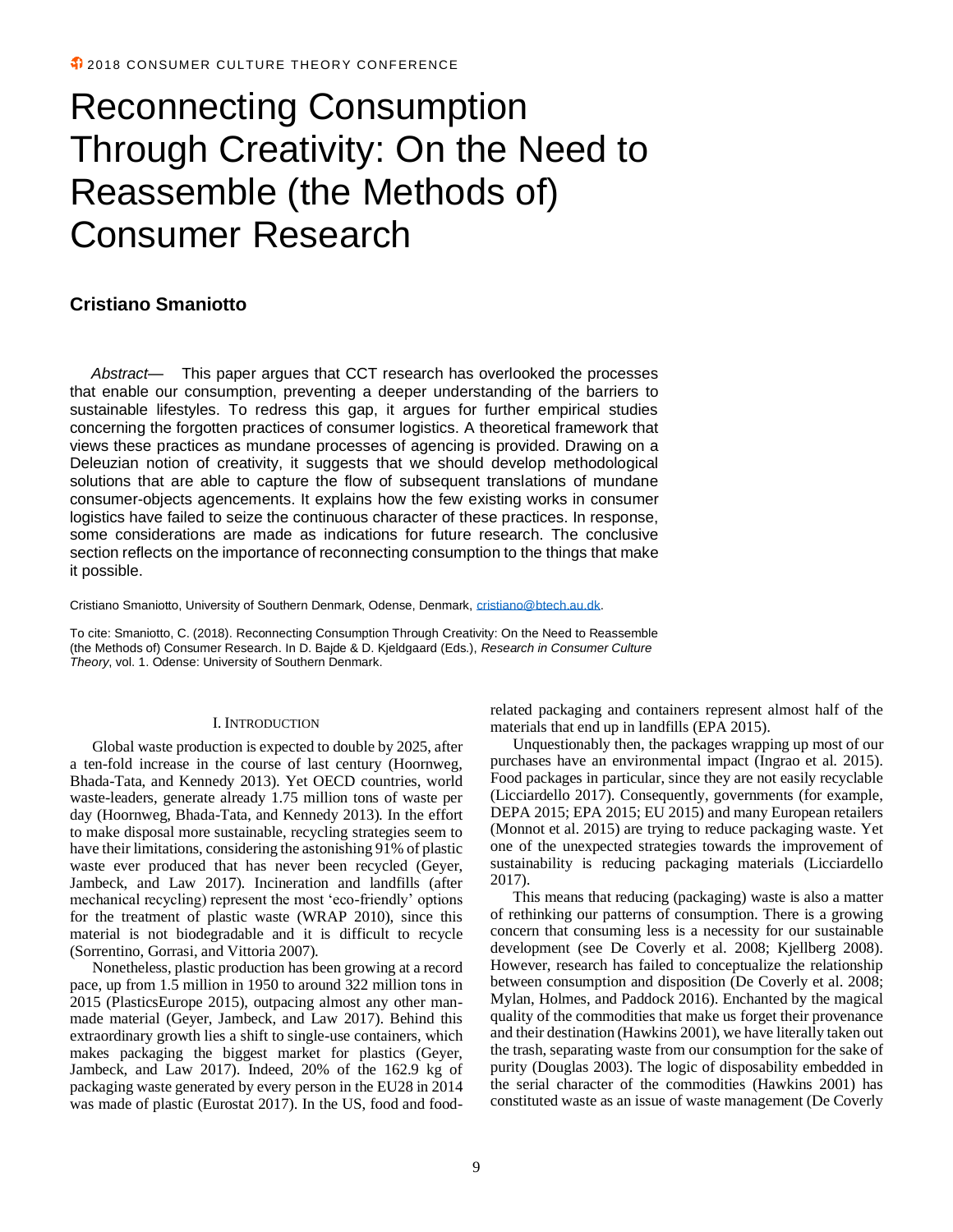et al. 2008; Hawkins 2001), rationalizing the necessity of disposability itself in everyday consumption. Through this (categorical) separation, we overlooked how the goods we consume are translated into waste (Langley, Turner, and Yoxall 2011).

To fill this vacuum, research needs to account for the (misrepresented) full cycle of consumption (Mylan, Holmes, and Paddock 2016) and understand the structures that link it to production (also of waste) (McMeekin and Southerton 2012). Accordingly, this paper is a call for further empirical studies to reconnect consumption to its infrastructure. Following recent development in consumer logistics, a theoretical framework based on the process of agencing (see Cochoy, Trompette, and Araujo 2015) is proposed. Relying on the example of packagefree supermarkets, this article suggests how the consumercontainer agencement found in these places is constantly reconfigured throughout (the different spaces of) daily life. As mundane shopping is dominated by traditional 'packagedwrapped' products, the example provided also shows how sustainable forms of consumption entail the creative reconfigurations of related consumer logistics practices, while asking how consumers cope with inadequate infrastructures.

Then, the paper moves forward considering the work of existing research in consumer logistics. Despite a formidable contribution that brought to the fore obscured mechanisms of consumption, these studies paradoxically limited themselves to the movement of consumers, yet failed to capture the flowing character of these practices. These limitations are discussed in terms of the methodologies adopted, and questions of ontology and epistemology merge in the discussion. Relating to that, the last section reflects upon the need for creative assemblages of methods in future studies of multi-sited consumer logistics.

In sum, this paper contributes to shape traditional representations of (unsustainable) consumption by shifting the focus to the infrastructural politics that enable the phenomenon. Through advancing knowledge of mundane processes of agencing, it reconnects consumption to its effects and its sources while it provides a better vision of the full cycle of it. Furthermore, it contributes with a definition of consumer logistics within the CCT field and set the path for a promising body of future research, which may help shaping practical transitions towards more sustainable lifestyles.

#### II.AGENCING CONSUMER LOGISTICS

Package-free supermarkets represent both an opportunity and a challenge: an opportunity to live in a world where less waste is produced; and a challenge for current patterns of everyday practices. In short, these supermarkets sell products (food but also other items) without packaging. Here consumers become responsible also for packaging operations (they come equipped with their own containers) and not only for the 'carrying out of carrying' (Brembeck, Hansson, and Vayre 2016). Mundane shopping in package-free supermarkets is a form of disruption that opens up the politics of everyday life (Shove, Trentmann, and Wilk 2009): it allows the neglected consumer logistic practices (Canu and Cochoy 2012; Hansson 2014) to come to the fore.

Here, consumer logistics is defined as the bundle of practices (Shove, Pantzar, and Watson 2012) that consists of the "handling of goods from the point of acquisition to the point of

consumption or final disposal" (Granzin, Painter, and Valentin 1997). The consumer research literature reveals a dearth of studies in consumer logistics, possibly considered irrelevant to the dynamics of consumption (Hansson 2014), with the notable exception of Cochoy's (2008) account of shopping carts as mediators of consumers' shopping practices. However, the 'mobility turn' in sociology (see Faulconbridge and Hui 2016) seems to have sparked new interest in consumers' (physical) movements from the home to the retail store, and back again. Recently, research has described how the evolution of shopping containers is intertwined with the evolution of consumers' mobility (Hagberg 2016; Hagberg and Normark 2015); how consumption decisions are affected by consumers' cultural consideration and engagement with material aspects of mobility (Hansson 2014; Brembeck, Hansson, and Vayre 2016); how "micro" agencements made of consumer and the things she is handling (e.g., a person and her shopping bag) shape our course of action while walking on the street (Calvignac and Cochoy 2016). However, these studies have focused on consumer logistics happening outside the home and failed to show how these translate into household consumption (and disposal). Instead, it is important for studies of consumption to look at how objects are translated into different practices, while affecting and being affected by them (Geiger, Kjellberg, and Spencer 2012). Looking at the system of practices is important especially whether the aim is to understand the barriers impeding the transitions to more sustainable lifestyles (Shove, Pantzar, and Watson 2012).

Arguably, a case like that of package-free supermarkets fits well the purpose of following the translation of objects through different practices, or the translation of subsequent agencements. According to Callon (2006), an agencement is a configuration of different elements that are adjusted to one another. If we think about the consumer-container agencement found in packagefree supermarkets, how is this agencement stabilized despite inadequate infrastructures? Here, infrastructural inadequacy defines the lack of a socio- technical system supportive of the mundane activity of package-free grocery shopping and the associated consumer logistic practices. Indeed, everyday grocery shopping is dominated by traditional supermarkets, where products come wrapped in handy packages. As objects are the infrastructure on which the social world develops (Latour 1992), consumer logistic practices are dominated by specific material configurations. These configurations are not to be found only inside the supermarket (with his artefacts and devices); even means of transportation or kitchen designs support certain agencements rather than other. Consumer logistics practices are then supported by moralized socio-technical regimes (Latour 2005). In simple terms, the infrastructural system enabling (and enabled by) shopping, moving, storing and disposing of goods discriminates against environmentally sustainable practices. Therefore, consumers need to act 'creatively' in order to cope with this infrastructural inadequacy. However, creativity is not prerogative of the consumer (or individual), nor it is a specific moment of creation; in fact, it has to be found in the agencement itself. Following Deleuze ([1987] 2003), creativity is the making of configurations, the continuous re-establishment of humannonhuman relationships (Carayannis 2013). In other words, it is a process of agencing, through which specific agencements are re-configured and take on agency (Cochoy, Trompette, and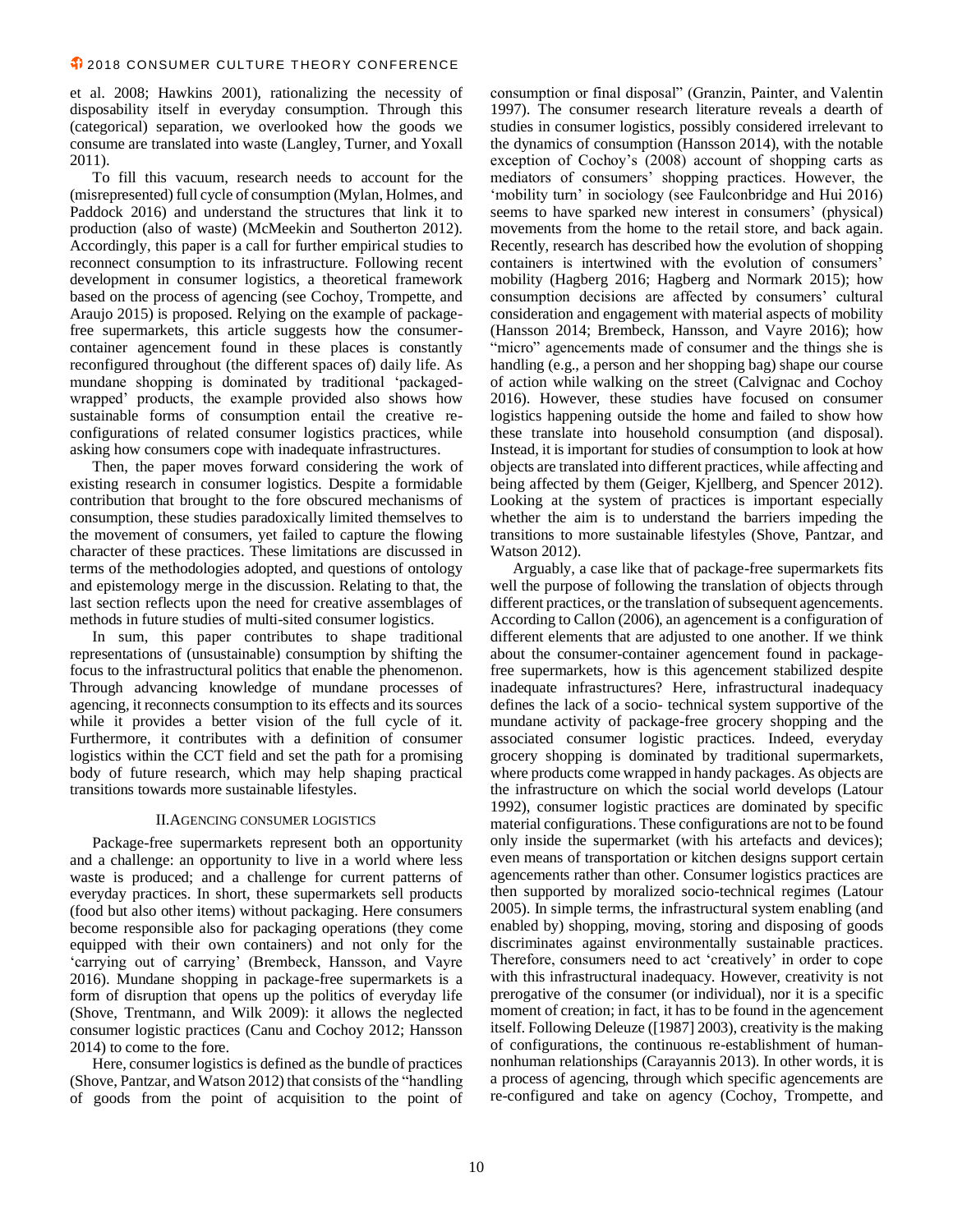Araujo 2015). Hence, this paper suggests looking at subsequent translation of (mundane) agencements (like consumercontainers) as processes of agencing.

The contributions expected from the application of such a perspective are multi-fold. Here some theoretical advances this research might contribute to: it furthers knowledge on mundane processes of agencing (Calvignac and Cochoy 2016; Cochoy, Trompette, and Araujo 2015); it contributes to research on creativity, conceptualizing the role of devices in the process (Carayannis 2013); it expands the scant field of consumer logistics (Canu and Cochoy 2012; Hansson 2014), bringing to the fore the bridge between shopping and consumption; it shows how (super)markets are translated into mundane practices (Kjellberg 2008); it offers new insight on the role of consumers in market changes (Martin and Schouten 2014); it deepen our understanding of normalization of practices in condition of instability (Phipps and Ozanne 2017).

In addition, applying an agencing perspective on consumer logistics will help recognize the barriers impeding the transitions to more sustainable lifestyles. A more detailed account about alternative modes of provision through the marketplace will give us a clearer picture of the space between production and consumption (McMeekin and Southerton 2012). This greater sensitivity about the interaction between material infrastructure and consumers' lifestyle (Brons and Oosterveer 2017) may translate into more effective strategies to reduce the environmental burdens of consumption (McMeekin and Southerton 2012; Hansson 2014).

#### III.LIMITATIONS OF PREVIOUS RESEARCH

However, this kind of inquiry into denied operations of everyday consumption poses some methodological challenges worth considering. As said, previous studies haven't offered a full account of consumer logistics, but limited themselves to specific sites (mainly the supermarket or the street). Paradoxically, they aimed at describing mobility from a static position, fragmenting logistics into intermittent operations.

Instead, methodological choices should reflect the continuous flow of movement (Law 2004) that constitutes everyday life. Hagberg (2016) makes it clear that 'agencing is a process in which agency is acquired and sustained by the continuous arranging of the elements of practices, accompanied by continuous adjusting of these elements in relation to other elements of the practices in which they are included' (112). There is no question on whether he talks about spatial continuity or temporal continuity, as any movement in space is also a movement in time (Schatzki 2009). Instead, he indicates that studying agencing means studying continuity. Through an archival study of a Swedish trade magazine, Hagberg accurately portrays the evolution of shopping bags in Sweden through time. Such a method proves useful in accounting for continuity (and so, transformation) of the specific container and associated practices and devices.

However, historical approaches have their limitations. One refers to the mediation of the object (Latour 2005), that is the specific archive analyzed. So, the 'magazine […] does provide a particular perspective' (Hagberg and Normark 2015, 456). Using a methodology akin to Hagberg, Hagberg and Normark (2015) investigate the transformation of 20th century Sweden consumer logistics, at the intersection between changes in

retailing and shopping practices. In their own words, the conducted historical analysis provides 'realistic accounts' (456) of how things were done. To put it differently, the data analysed through historical approaches are re-presentations of established categories (Latour 1984), which fail to capture the embodiment of everyday life (Hill, Canniford, and Mol 2014).

As a matter of fact, consumer logistics is also a corporeal movement (Latour and Hermant 1999). In accordance with the principle of ontological symmetry (Latour 2005), this means that while studying consumer logistics we have to 'give an equal voice to technical systems, devices and objects, and to humans, their experiences, memories, sentiments and bodies' (Brembeck, Hansson, and Vayre 2016, 19). To ensure symmetry, Brembeck and colleagues employed a multi-method ethnography, combining interviews, focus groups and diaries filled by informants, with go-along observations (Kusenbach 2003) and visual materials (pictures and videos) of consumers on the move. Whereas the discursive methods confirm the reflexivity attributed to the human condition, visual methods try to compensate for the fallacy of it. Indeed, go-alongs offer the opportunity of observing consumers' engagement with the material environment, while leaving them the chance to reflect on their practices (Hansson 2014; Brembeck, Hansson, and Vayre 2016). Furthermore, videos and photos allow to access information that would otherwise remain unsaid, or even unseen, because of the obvious and overly mundane character of consumer logistics (Brembeck, Hansson, and Vayre 2016; Calvignac and Cochoy 2016; Cochoy 2008; Hagberg and Normark 2015). Thus, multi-method ethnographies are so conceived to balance emic descriptions of everyday life, with the precognitive (Hill, Canniford, and Mol 2014) black-boxed into artefacts (Latour 2005).

Both Brembeck. Hansson and Vayre (2016) and Hansson (2014; except for focus groups and diaries) support their thesis through this multi-method ethnography. However, even though go-alongs and visual materials are employed to overcome the lack of fluidity encountered in the episodic narration of interviews, diaries and focus groups (Brembeck, Hansson, and Vayre 2016), it is arguable that fluidity is far from being achieved in relation to the ecology of consumer logistics. What these studies show is the reliance of a specific practice of consumer logistics, i.e. transportation, to the socio-technical system to which it is ascribed. They do contribute to the conceptualization of consumer mobility as a socio- material practice that is culturally and normative embedded (Hansson 2014). Yet this mobility is confined to the street (and, to some extent, to the store). There is a translation of the agencement consumer-container-thing through a space, but the translation of elements through consecutive agencements is still left to the 'visible unconscious' (Katz 2013). This approach doesn't solve an old concern: "where are the missing masses?" (Latour 1992). Where are the packages (shopping bags aside) that were picked up from the shelf and that will be stored, or perhaps thrown away, once the consumers reach home? The invisible components and 'forgotten spaces' (Birtchnell and Urry 2015; for example: kitchen cupboards) remain out of sight, and out of mind.

It was already Cochoy's (2007) proposal to 'move from a sociology of marketing to a sociology of market-things' (109) and open our eyes to 'market matters' (110). Coherent with the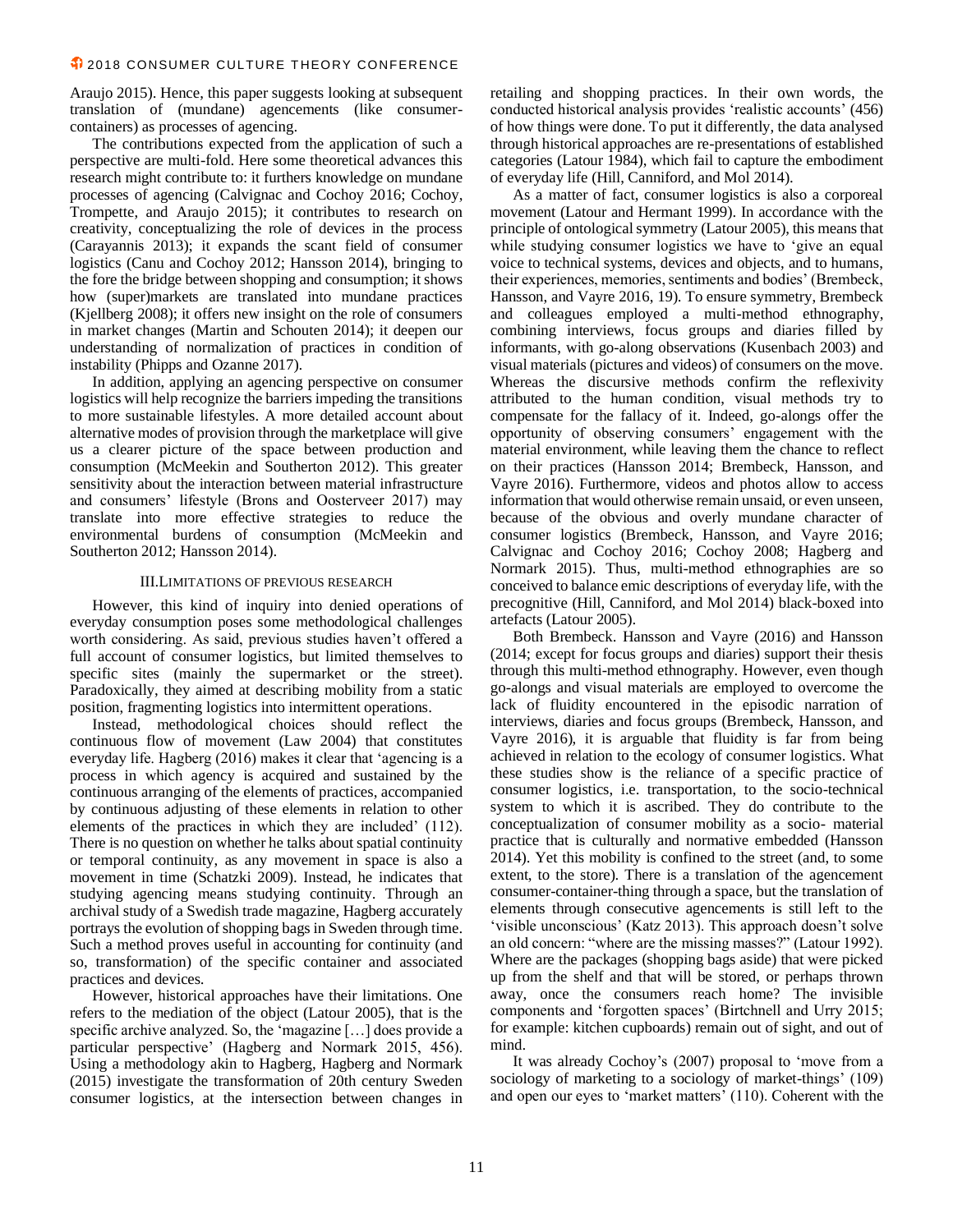idea, he accounted for (part of) those 'missing masses': by fixing the focus on the shopping cart, he showed how consumers' calculative cognition is partly black-boxed into such a mundane artefact (Cochoy 2008). Conscious of the fact that the triviality of the object makes it difficult to see what is worth seeing, he relies on a multi-method approach, arguing that 'using all methods without any a priori is the best (and only?) way' (Cochoy 2008, 18). So, he combines a longitudinal participant observation (collecting varied materials, including photographs, field notes, articles and webpages) with a one-year multi-method study, composed of quantitative observations, transcriptions of brief 'live' exchanges between consumers ignoring the researcher's presence in the supermarket, and focus groups. While the latter have already been addressed, the other methods are worth a closer look.

Recording live conversations without interfering allows the consumers to conduct their operations, while grasping accounts that may be relevant for the study. Consumer logistics (besides in-store operations) is also worth investigating through everyday verbal exchanges, since actors' representation of the practice is as important as its materiality (Entwistle and Slater 2013). However, in Cochoy (2008) these conversations are transcribed directly from memory. If that is the case, issues with the (human) mediator have to be considered.

Furthermore, longitudinal participant observations resonate with the complexity of studying everyday life, made up of repetitive and natural(ized) acts: redundancy of data may indeed offer new insight. This idea of capturing what might go unnoticed is fundamental also to the quantitative observations: registered through an 'observiaire' (a mix of the words 'observation' and 'questionnaire': questions about the observed action are asked and registered, rather than questions posed to informants; Cochoy 2008; Cochoy and Calvignac 2016), observations about the agencements (which Cochoy [2008] calls 'clusters') are made comparable and accountable, even in the minutiae of movements that might escape the grand scheme (Bajde 2013) of mundane agencing of consumer logistics.

Calvignac and Cochoy (2016) are aware of the potential of the observiaire, which they use to track the adjustments of vehicular agencies walking down the street in Toulouse. Vehicular agencies are micro-agencements consumer-things (e.g., a person and her bag) that impact the logistics of deambulation (Calvignac and Cochoy 2016). In order to study these assemblages, the authors placed a fixed camera in an apartment over a street of Toulouse city center and filmed the flow of vehicular agencies on a Thursday and Saturday. In this manner, they were able to capture the re-agencing of the elements composing the vehicular agencies in their encounter with the neighbouring material environment. Using the authors own words, the method employed gives 'the means to capture seemingly trivial things that actually determine the contours of our collective life and that guide our logistical decisions' (144).

Consumer logistics would benefit from the application of quantitative observations, especially when paired up with the use of recording technologies, as their methodological symmetry enables to capture much of the 'stuff' of which mundane operations are made up. However, Calvignac and Cochoy are well-aware of the narrow scope of their research and the limitations that come with it. Focusing on the street, from distance, may allow us to appreciate the flow of vehicular

agencies, but it also sections the flow of everyday life. Long distance video-recording is blind to infrastructural considerations other than what is on camera (e.g., urban infrastructure, but also the content of people's bags and so their motives) (Calvignac and Cochoy 2016). Therefore, it represents a problem whether the aim is studying the continuity of agencing processes of consumer logistics.

#### IV.METHODOLOGICAL AVENUES

With the exception of Cochoy (2008), all the aboveconsidered (reasonably) proclaim themselves studies of consumer logistics. Spurred by the mobility turn in sociology (see Falcounbridge and Hui 2016; Sheller and Urry 2006), they offer an innovative perspective on how our consumption is carried out. They look at consumers' movements from home to the store (and back again) as made possible by the socio-material configuration of the environment. Although offering an extraordinary contribution to the field of consumer research, they nevertheless isolate those movements from the flow of everyday consumption, studying consumer logistics peculiarly as the movement of people and things throughout the urban space (Calvignac and Cochoy 2016). However, if we define consumer logistics as the 'handling of goods from the point of acquisition to the point of consumption or final disposal' (Granzin, Painter, and Valentin 1997), a more complex scenario opens up, which instigates some considerations on the methodological challenges for future research.

First, future research needs to broaden its geographical scope. Unfortunately, none of the previous studies entered informants' homes to investigate the domesticity of consumer logistics, although the importance of domestic practices for sustainability – and the production of waste in particular – has been proven elsewhere (Mylan, Holmes, and Paddock 2016; Metcalfe et al. 2012; Evans 2011; Devaney and Davies 2016). If logistical operations assisting consumption continue beyond the street, why would research stop outside the consumer's door? Multi-sited ethnography (Marcus 1995) may be a methodological alternative to create a more exhaustive account of the agencing process of consumer logistics. In order to capture the continuity of agencing, we need to be able to follow the translation of subsequent agencements. How is the assemblage composed of shopping cart, product packages and consumer subsequently translated into shopping bag-consumer-vehicle, consumer-packages-kitchen furniture (what happened to the bag?), and so forth until the trash bin? In other words, we need to overcome the sited-ness of our research and conceive (consumption) space as a 'set of relations between things' (Lefebrve 1991, 83).

Hence, next question concerns how we look at those relations (and so at those subsequent translations). Inspired by existential phenomenology, CCT research has a long tradition of putting the subject at the centre of its ethnographies (Askegaard and Linnet 2011). Instead, coherent with the ANT principle of ontological symmetry, consumer research should study 'the unfolding and the "growth" of actors through *their* attempts to make other elements dependent upon them' (Bajde 2013, 238, emphasis added). What does that mean in terms of our methodological choices? How can we avoid classical ontologies of agency and ensure that objects are fairly represented in our methods? As seen above, visual methods can help capture what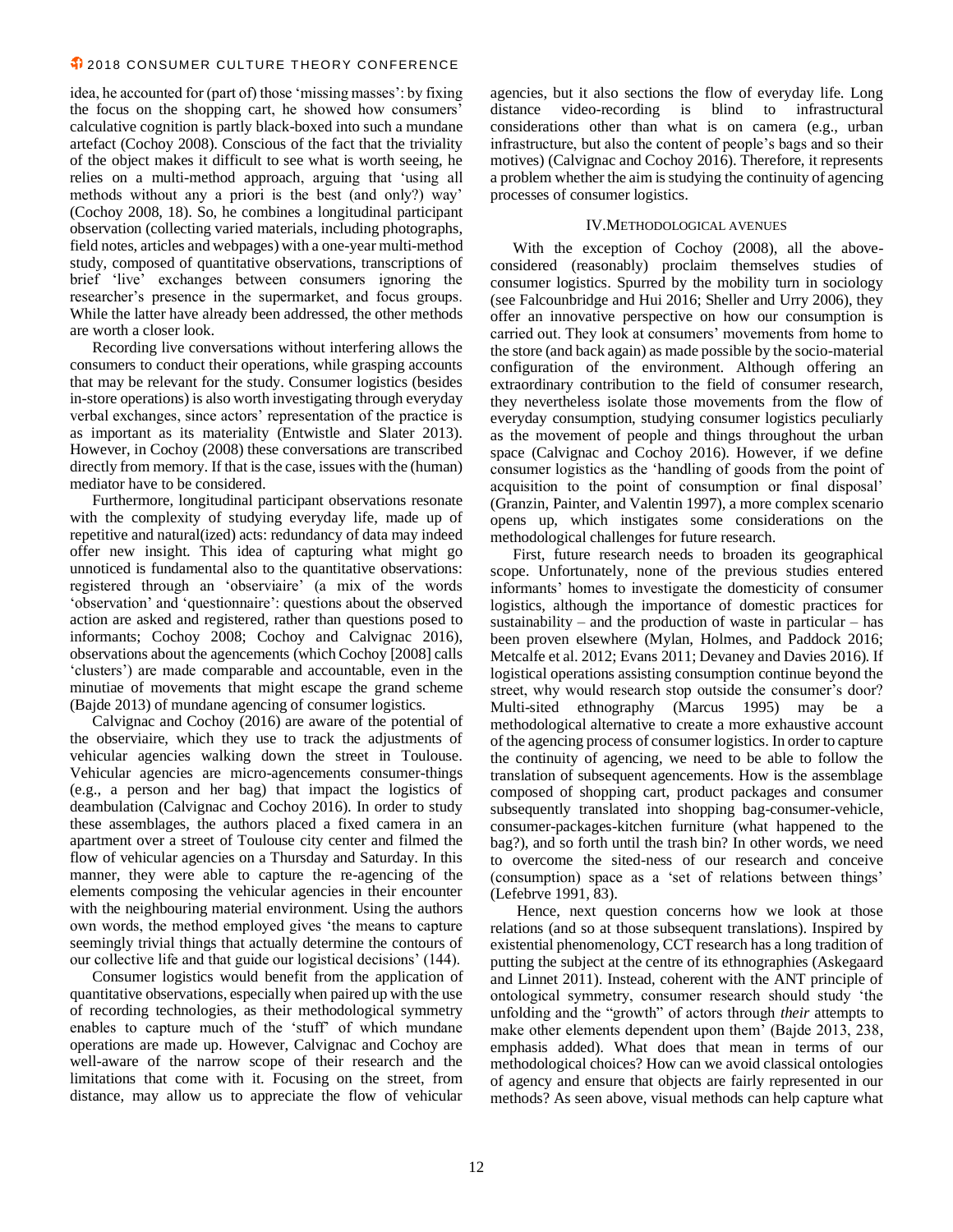the researcher might not see, objects included. Videography in particular (Hietanen 2012) offers a promising alternative to track the flow of consumer logistics. Calvignac and Cochoy (2016) claim that a fixed camera over a street ensure a symmetrical representation of human and nonhumans entities. Although their claim is reasonable, we have nonetheless examined how their fixed point of view prevents an account of the continuous flow of everyday consumer logistics. A solution may be adopted, that is following the agencement through its various translations, instead of having a fixed point of view.

As simple as it may sound, future research needs to make further considerations on the matter (the researcher too needs to creatively inter-act with the inadequate infrastructure of research). The question is akin to the one has just been made: how do we avoid favouring the point of view of the subject? After all, it is the story of the silent infrastructure of consumer logistics that awaits to be narrated. Already Cochoy (2010) suggested that studying consumption without studying consumers directly, but through the objects of the market ('market-things'), may grant us a better understanding of the phenomenon itself. In the same fashion, consumer logistics (and so consumer research) may benefit from a close-up focus on its artefacts, in order to understand the socio-material mechanism at play 'for getting the job done' (Molotch and McClain 2008). This would require that we shift our point of view from the subject (and from a space  $-e.g.,$  the street) to the object. Thus, future research may tell the biography of objects, as narrated by the objects themselves.

However, this thought leads to last and more practical considerations. A first set regards the affordances granted by existing technologies. Does videography provide the necessary tool to render the point of view of the object? For example, the researcher may install a portable camera directly on the artefacts of consumer logistics and follow their movements. Do existing technologies make that possible? How else could we track the flow of movement of the devices enabling consumption? Which kind of data will a different tracker provide us with?

In relation to these concerns, there are also some issues of ethics. The conceptualization of consumer logistics made in this paper entails the involvement of the researcher (or her devices) in consumers' intimate spaces and moments. Especially if we rely on visual methods to ensure ontological symmetry (a camera might follow the object, or be placed inside the consumers' homes), the intrusion may cause privacy disputes. How should research tackle these (and other) issues? Clearly, future studies need to creatively re-configure their methodological assemblages.

#### V.CONCLUSION

This paper started with the consideration that we need to rethink our patterns of consumption, in order to ensure the sustainability of our planet. In particular, the point was that disposal doesn't happen in a vacuum, but waste is a product of consumption. Previous research has failed to conceptualize this relation (De Coverly et al. 2008; Mylan, Holmes, and Paddock 2016), focusing instead on the separation of the two (Hawkins 2001) and therefore misrepresenting over-consumption (see Kjellberg 2008). In general, CCT research has re- presented consumption as intermittent and episodic, mainly narrowing

down the context to the individual meaning of consumers and their identity projects (Askegaard and Linnet 2011).

To reconnect (the full cycle of) consumption, consumer research needs to look at it as a continuous flow of movement (Law 2004). Hence, I propose that an agencing perspective on consumer logistics (see Calvignac and Cochoy 2016; Hagberg 2016) may help us follow the translation of (super)markets into consumption and account for the continuity of it. This perspective entails that agency is attributed to the agencement and not to a specific component. Objects form part of these agencements as the infrastructure on which the social world develops (Latour 1992). A case like that of package-free supermarkets represents a form of disruption of everyday life as suggested by ethnomethodology (see Garfinkel 1984), where consumers are faced with inadequate infrastructures and have to creatively re-establish the socio-material order of the it. Therefore, research on sustainability should recognize that paths of (un)sustainable consumption depend on the infrastructure on which they are built.

Further ontological considerations on the theories applied in this work lead us to reflect over the methodological choices that future empirical research on consumer logistics should consider. As argued, re-presentations of a phenomenon shape the phenomenon itself (Latour 1984). Hence, future research should address two main concerns related to the re- presentation of consumer logistics. The first relates to the sited-ness of the field: previous studies have conceptualized consumer logistics as the movement of consumers from home to the store, and back again. This led them to narrow their field to the space in-between those two places, namely the street. Instead, consumer logistics is a bundle of practices that extends from inside the store, until the 'point of consumption or final disposal' (Granzin, Painter, and Valentin 1997). Future research needs to re-conceptualize the space of consumer logistics re-presenting the multi-sited character of it, especially acknowledging the importance of domesticity for studies of consumption.

A second related question concerns how we re-present consumer logistics. It is as much a question of which devices we use as how we use them. Videography seems a promising alternative to grasp the most mundane character of consumer logistics. However, other tracking devices may provide us with different kinds of data useful to understand the geographies behind these everyday practices. Furthermore, following the objects themselves and writing a biography from their point of view may offer innovative contributions to the way we have until now re-presented consumption.

In sum, the purpose of this paper was to reconnect consumption to different *things*. For one thing, consumption needs to be reconnected to our responsibility (as researchers and consumers) towards the sustainability of our planet. Yet consumption needs to be reconnected also to those *things* that make it possible. Askegaard and Linnet (2011) asked for reconnecting it to the macro-politics of an institutional perspective. This paper suggests that we should reconnect it also to the politics of the objects that institute mundane governance.

#### VI.REFERENCES

Askegaard, Søren, and Jeppe Trolle Linnet. 2011. "Towards an epistemology of consumer culture theory." *Marketing Theory* 11 (4):381-404. doi: 10.1177/1470593111418796.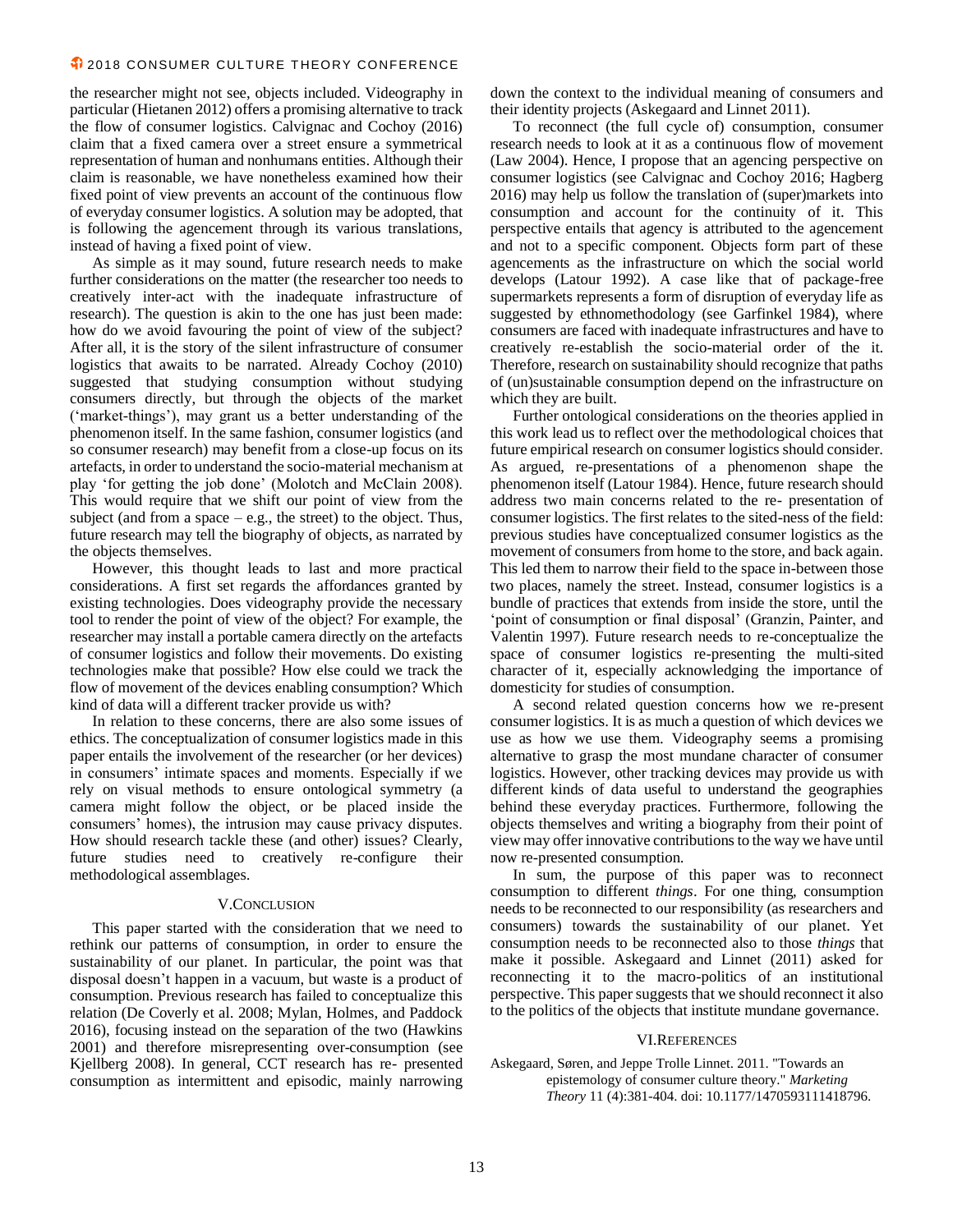Bajde, Domen. 2013. "Consumer culture theory (re) visits actor– network theory: Flattening consumption studies." *Marketing Theory* 13 (2):227-42.

- Birtchnell, Thomas, and John Urry. 2015. "The mobilities and postmobilities of cargo." *Consumption Markets & Culture* 18 (1):25-38. doi: 10.1080/10253866.2014.899214.
- Brembeck, Helene, Niklas Hansson, and Jean-Sébastien Vayre. 2016. *Life Phases, Mobility and Consumption: An Ethnography of Shopping Routes*: Routledge.
- Brons, Anke, and Peter Oosterveer. 2017. "Making Sense of Sustainability: A Practice Theories Approach to Buying Food." *Sustainability* 9 (3):467. doi: 10.3390/su9030467.
- Callon, Michel. 2006. *"What does it mean to say that economics is performative?"* In CSI WORKING PAPERS SERIES, edited by Centre de Sociologie de l'Innovation.
- Calvignac, Cédric, and Franck Cochoy. 2016. "From "market agencements" to "vehicular agencies": insights from the quantitative observation of consumer logistics." *Consumption Markets & Culture* 19 (1):133-47. doi: 10.1080/10253866.2015.1067617.
- Canu, R., and F. Cochoy. 2012. "Place and mobility: A statistical archaeology of pedestrian logistics in 20th and 21st century Toulouse." *Flux* (88):19-33.
- Carayannis, Elias G. 2013. *Encyclopedia of Creativity, Invention, Innovation and Entrepreneurship.*
- Cochoy, F. 2008. "Calculation, qualculation, calqulation: Shopping cart arithmetic, equipped cognition and the clustered consumer." *Marketing Theory* 8 (1):15-44. doi: 10.1177/1470593107086483.
- Cochoy, Franck. 2007. "A sociology of market-things. On the gardening of choices in big retailing." *Market devices*:59- 73.
- ———. 2010. "Reconnecting marketing to 'market-things'." In *Reconnecting marketing to markets*, edited by Luis Araujo, John Finch and Hans Kjellberg. Oxford: Oxford University Press.
- Cochoy, Franck, Pascale Trompette, and Luis Araujo. 2015. "From market agencements to market agencing: an introduction." *Consumption Markets & Culture* 19 (1):3-16. doi: 10.1080/10253866.2015.1096066.
- Deleuze, Gilles. [1987] 2003. *"Qu'est-ce que l'acte de création."* In Deux régimes de fous et autres. Éditions de Minuit.
- DEPA. 2015. *"Denmark Without Waste II - A Waste Prevention Strategy"*. http://eng.mst.dk/media/164923/denmarkwithout-waste-ii\_wasteprevention.pdf
- Devaney, Laura, and Anna R. Davies. 2016. "Disrupting household food consumption through experimental HomeLabs: Outcomes, connections, contexts." *Journal of Consumer Culture* 17 (3):823-44. doi: 10.1177/1469540516631153.
- Douglas, Mary. 2003. *Purity and danger: An analysis of concepts of pollution and taboo*: Routledge.
- Entwistle, Joanne, and Don Slater. 2013. "Reassembling the Cultural." *Journal of Cultural Economy* 7 (2):161-77. doi: 10.1080/17530350.2013.783501.
- EPA. 2015. *Reducing Wasted Food Packaging: A Guide for Food Services and Restaurants.* Accessed January 10, 2018. https://www.epa.gov/sites/production/files/2015- 08/documents/reducing\_wasted\_food\_pkg\_tool.pdf.
- EU. 2015. *Directive (EU) 2015/720 of the European Parliament and of the Council of 29 April 2015.*

Eurostat. 2017. *Waste*. Accessed 10 January 2018. http://ec.europa.eu/eurostat/web/environment/waste/databas e.

- Evans, David. 2011. "Beyond the Throwaway Society: Ordinary Domestic Practice and a Sociological Approach to Household Food Waste." *Sociology* 46 (1):41- 56. doi: 10.1177/0038038511416150.
- Faulconbridge, James, and Allison Hui. 2016. "Traces of a Mobile Field: Ten Years of Mobilities Research." *Mobilities* 11 (1):1-14. doi: 10.1080/17450101.2015.1103534.
- Garfinkel, Harold. 1984. *Studies in ethnomethodology.* Cambridge: Polity Press.
- Geiger, Susi, Hans Kjellberg, and Robert Spencer. 2012. "Shaping exchanges, building markets." *Consumption Markets & Culture* 15 (2):133-47.
- Geyer, Roland, Jenna R. Jambeck, and Kara Lavender Law. 2017. "Production, use, and fate of all plastics ever made." *Science Advances* 3 (7):e1700782. doi: 10.1126/sciadv.1700782.
- Granzin, K. L., J. J. Painter, and E. K. Valentin. 1997. "Consumer logistics as a basis for segmenting retail markets: An exploratory inquiry." *Journal of Retailing and Consumer Services* 4 (2):99-107.
- Hagberg, J. 2016. "Agencing practices: a historical exploration of shopping bags." *Consumption Markets and Culture* 19 (1):111-32. doi: 10.1080/10253866.2015.1067200.
- Hagberg, Johan, and Daniel Normark. 2015. "From basket to shopping bag." *Journal of Historical Research in Marketing* 7 (4):452-75. doi: 10.1108/jhrm-06- 2014-0016.
- Hansson, Niklas. 2014. ""Mobility-things" and consumption: conceptualizing differently mobile families on the move with recent purchases in urban space." *Consumption Markets & Culture* 18 (1):72-91. doi: 10.1080/10253866.2014.899494.
- Hawkins, Gay. 2001. "Plastic bags: living with rubbish." *International Journal of Cultural Studies* 4 (1):5-23.
- Hietanen, Joel. 2012. *Videography in consumer culture theory: an account of essence (s) and production*: Aalto University.
- Hill, Tim, Robin Canniford, and Joeri Mol. 2014. "Nonrepresentational marketing theory." *Marketing Theory* 14 (4):377-94. doi: 10.1177/1470593114533232.
- Hoornweg, Daniel, Perinaz Bhada-Tata, and Chris Kennedy. 2013. "Environment: Waste production must peak this century." *Nature* 502 (7473):615.
- Ingrao, Carlo, Agata Lo Giudice, Jacopo Bacenetti, Amin Mousavi Khaneghah, Anderson S. Sant'Ana, Roberto Rana, and Valentina Siracusa. 2015. "Foamy polystyrene trays for fresh-meat packaging: Life-cycle inventory data collection and environmental impact assessment." *Food Research International* 76:418-26. doi: https://doi.org/10.1016/j.foodres.2015.07.028.
- Katz, Jack. 2013. "The Three Dimensions of Ethnography: An Interview with Jack Katz." In, edited by Carole Gayet-Viaud and Erwan Le Mener Alexandra Bidet. Books & Ideas.net.
- Kjellberg, Hans. 2008. "Market practices and over consumption." *Consumption, Markets and Culture* 11 (2):151-67.
- Kusenbach, Margarethe. 2003. "Street phenomenology: The go-along as ethnographic research tool." *Ethnography* 4 (3):455-85.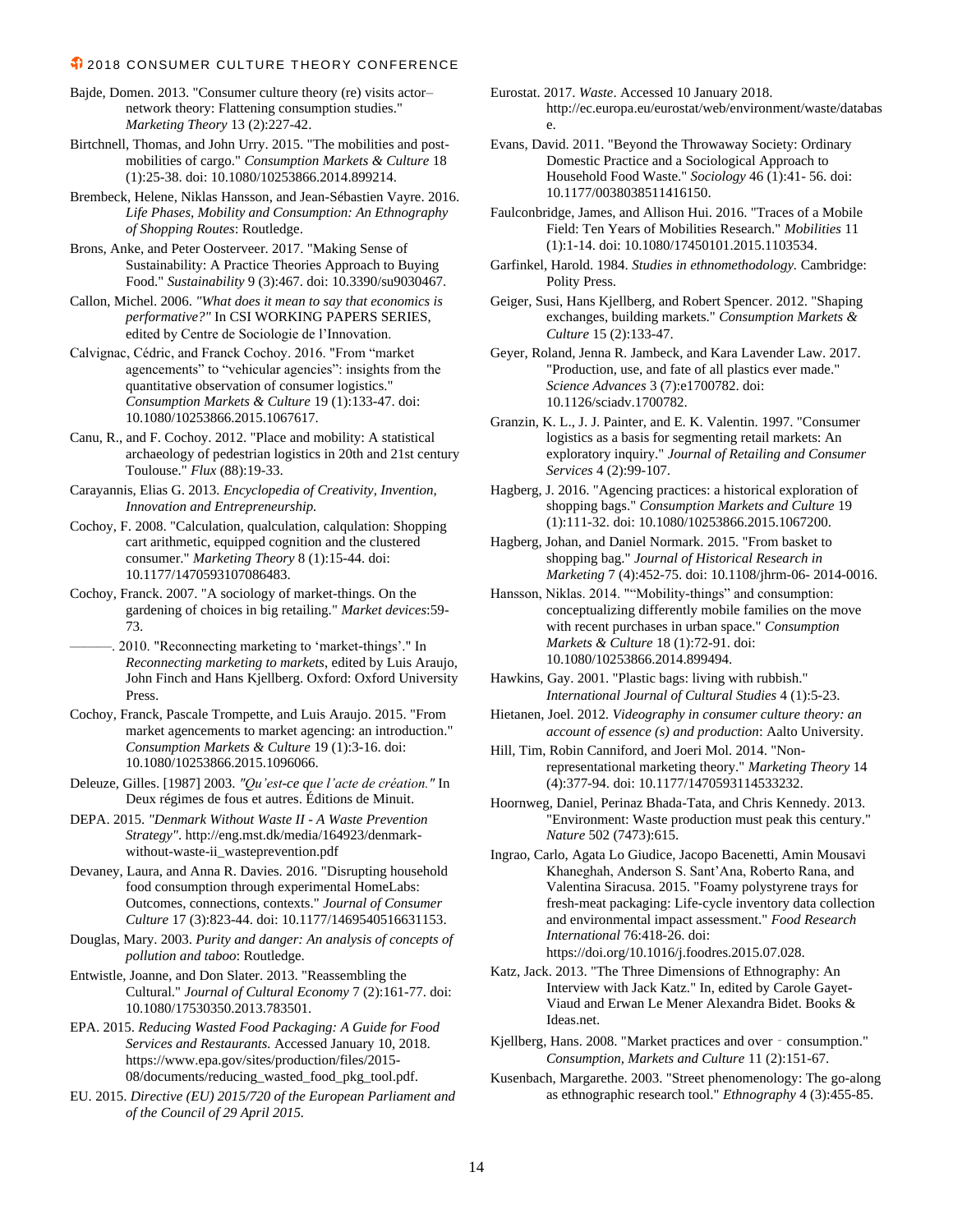- Langley, Joe, Natalie Turner, and Alaster Yoxall. 2011. "Attributes of packaging and influences on waste." *Packaging technology and science* 24 (3):161-75.
- Latour, Bruno. 1984. *"The powers of association."* The Sociological Review 32 (S1):264-80.
- ———. 1992. "Wher e Are the Missing Masses? Sociology of a Few Mundane Artefacts." In.: Bijker, W. and J. Law (eds), *Shaping Technology, Building Society: Studies in Sociotechnical Change* (Cambridge, Mass.: MIT Press).
- ———. 2005. *Reassembling the social: An introduction to actornetwork-theory*: Oxford university press.
- Latour, Bruno, and Emilie Hermant. 1999. *Paris, ville invisible*. Paper presented at the Les Annales de la recherche urbaine.
- Law, John. 2004. *After method: Mess in social science research*: Routledge.
- Lefebvre, Henri. 1991. *The production of space*. Vol. 142: Oxford Blackwell.
- Licciardello, Fabio. 2017. "Packaging, blessing in disguise. Review on its diverse contribution to food sustainability." *Trends in Food Science & Technology* 65:32-9. doi: 10.1016/j.tifs.2017.05.003.
- Marcus, George E. 1995. "Ethnography in/of the world system: The emergence of multi-sited ethnography." *Annual review of anthropology* 24 (1):95-117.
- Martin, D. M., and J. W. Schouten. 2014. "Consumption-driven market emergence." *Journal of Consumer Research* 40 (5):855-70. doi: 10.1086/673196.
- McMeekin, Andrew, and Dale Southerton. 2012. "Sustainability transitions and final consumption: practices and sociotechnical systems." *Technology Analysis & Strategic Management* 24 (4):345-61. doi: 10.1080/09537325.2012.663960.
- Metcalfe, Alan, Mark Riley, Stewart Barr, Terry Tudor, Guy Robinson, and Steve Guilbert. 2012. "Food Waste Bins: Bridging Infrastructures and Practices." *The Sociological Review* 60 (2\_suppl):135-55. doi: 10.1111/1467- 954x.12042.
- Molotch, H., and N. McClain. 2008. "Things at work: Informal social-material mechanisms for getting the job done."

*Journal of Consumer Culture* 8 (1):35-67. doi: 10.1177/1469540507085725.

- Monnot, Elisa, Associate Professor Ste Dr Anne Wiese, Béatrice Parguel, and Fanny Reniou. 2015. "Consumer responses to elimination of overpackaging on private label products." *International Journal of Retail & Distribution Management* 43 (4/5):329-49. doi: 10.1108/ijrdm-03-2014-0036.
- Mylan, Josephine, Helen Holmes, and Jessica Paddock. 2016. "Re-Introducing consumption to the 'circular economy': A sociotechnical analysis of domestic food provisioning." *Sustainability* 8 (8):794.
- Phipps, Marcus, and Julie L Ozanne. 2017. "Routines Disrupted: Reestablishing Security through Practice Alignment." *Journal of Consumer Research*:ucx040.
- PlasticsEurope. *"World Plastics Production 1950-2015."* Accessed January 10, 2018. https://committee.iso.org/files/live/sites/tc61/files/The%20 Plastic%20Industry%20Ber lin%20Aug%202016%20- %20Copy.pdf.
- Schatzki, Ted. 2009. "Timespace and the organization of social life." In *Time, consumption and everyday life: Practice, materiality and culture*, edited by Elizabeth Shove, Frank Trentmann, and Richard Wilk, 35-48. Berg.
- Sheller, Mimi, and John Urry. 2006. "The new mobilities paradigm." *Environment and planning* A 38 (2):207-26.
- Shove, Elizabeth, Mika Pantzar, and Matt Watson. 2012. The dynamics of social practice: Everyday life and how it changes: Sage. Shove, Elizabeth, Frank Trentmann, and Richard Wilk. 2009. *Time, consumption and everyday life: Practice, materiality and culture*: Berg.
- Sorrentino, Andrea, Giuliana Gorrasi, and Vittoria Vittoria. 2007. "Potential perspectives of bio-nanocomposites for food packaging applications." *Trends in Food Science & Technology* 18 (2):84-95. doi: https://doi.org/10.1016/j.tifs.2006.09.004.
- WRAP. 2010. *"Environmental Benefits of Recycling - 2010 Update"*. [http://www.wrap.org.uk/sites/files/wrap/Environmental\\_be](http://www.wrap.org.uk/sites/files/wrap/Environmental_benefits_of_recycling_2010_%20update.3b174d59.8816.pdf) [nefits\\_of\\_recycling\\_2010\\_ update.3b174d59.8816.pdf](http://www.wrap.org.uk/sites/files/wrap/Environmental_benefits_of_recycling_2010_%20update.3b174d59.8816.pdf)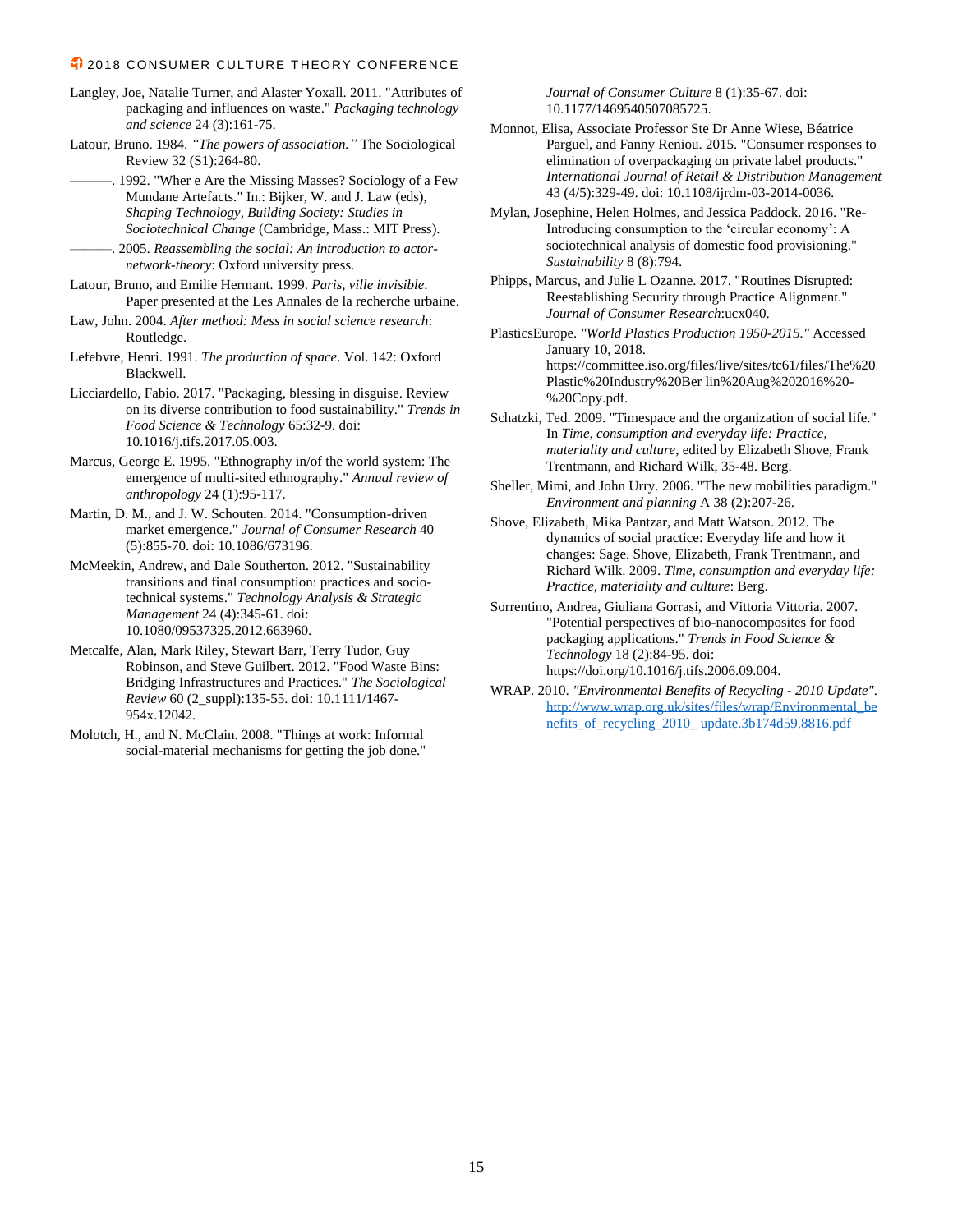# The Fable of the Passions: Drives and Excess in Consumer Culture

### **Isleide Fontenelle**

*Abstract*— I present a genealogy of the concept of consumer passions that, from Bernard Mandeville's *The Fable of the Bees* to Freud's concept of drive, enables understanding consumer culture based on the mode of operation of passions/drives. Within the field of consumer studies, I suggest that "drive satisfaction" is a pivotal concept in the understanding of the psychic dimensions related to consumption. I argue that the internal movement of consumer culture eroded its foundations as a space in which to fulfil desires by transforming itself into the culture of capitalism, in order to drain the excess necessary for this system to work through a permanent thrust towards immediate satisfaction of passions/drives. The proposition of release of passions/drives through consumption as the path to a satisfactory life results, today, in problematic excesses, raising dystopian questions regarding consumer culture.

Isleide Fontenelle, Fundação Getulio Vargas, São Paulo, Brazil, *[idefontenelle@uol.com.br](mailto:idefontenelle@uol.com.br).* 

To cite: Fontenelle, I. (2018). The Fable of the Passions: Drives and Excess in Consumer Culture. In D. Bajde & D. Kjeldgaard (Eds.), *Research in Consumer Culture Theory*, vol. 1. Odense: University of Southern Denmark.

#### I. INTRODUCTION

In this essay, I present a genealogy of the concept of consumer passions/drives based on Bernard Mandeville's *The Fable of the Bees* in order to establish continuity between the debate opened by Mandeville and Sigmund Freud's psychoanalytic studies on drives and the search for drive satisfaction through consumption. The main objective is to understand consumer culture based on the mode of operation of passions/drives and their current dystopian excesses. I use Foucault's concept of genealogy in the sense of a history of the

present (Foucault, 1991) or of a pragmatically oriented historical interpretation (Dreyfus and Rabinow, 2010). Starting with a diagnosis of the present situation, I will seek to understand, through flashbacks, what was presented as liberating by Mandeville – the liberation of the passions through consumption – and what was ultimately wrought under the rationale of nascent capitalism that structured consumer culture as a culture of excess.

Drive is a concept that characterises the bodily demands upon mental life (Freud, 2014b). This is a borderline concept between the somatic and the psychic that refers to internal, bodily excitation, forcing the psyche to work, that is, to meet the demands and intensities of drives. The target of every drive is its satisfaction, but completely satisfying it removes the subject from the field of desire, taking the subject beyond the principle of pleasure (Freud, 2016) to a place of excess that may be destructive. Critical reflections in the field of consumer studies

about the environmental, social and psychological implications of consumer excesses in today's society have been published (Smith and Raymen, 2017; Raymen and Smith, 2017; Fitchett, 2002), some of which employ a psychoanalytical perspective related to the drive concept (Woodall, 2011; Chatzidakis, 2015; Gabriel and Nixon, 2016; Gabriel, 2015; Bauman, 2001a). In Loose (2015), I found a critical analysis of the use of art by marketing/advertising based on the relationships between consumption, excess and drive. This is a fundamental time diagnosis supporting my argument about the dystopian excesses of consumption due to the thrust towards drive satisfaction, although it does not present the historical relationships between consumption and drives that have led us to this state of affairs

– the focus of this essay.

Freudian psychoanalysis played a central role in structuring and justifying consumer culture, particularly in the United States (Zaretsky, 2006; Illouz, 2011; Dufour, 2013). The relationship between psychoanalysis and consumption dates from the early twentieth century, unfolding into different areas: into public relations (Bernays, 1928), into advertising (Oswald, 2010) and into motivational research (Ernest Dichter, 1960), a consumer research strand from which interpretive consumer research originated (Holbrook, 2015; Holbrook and Hirschan, 1982; Tadajewski, 2006). Dichter sought to understand the underlying consumption or consumer motives and became recognised in marketing not only for his contribution to the field of interpretive consumer research (Holbrook, 2015; Fullerton and Stern, 1990; Schwarzkopf and Gries, 2010; Tadajewski, 2006) but also for his application of psychoanalytic theory to advertising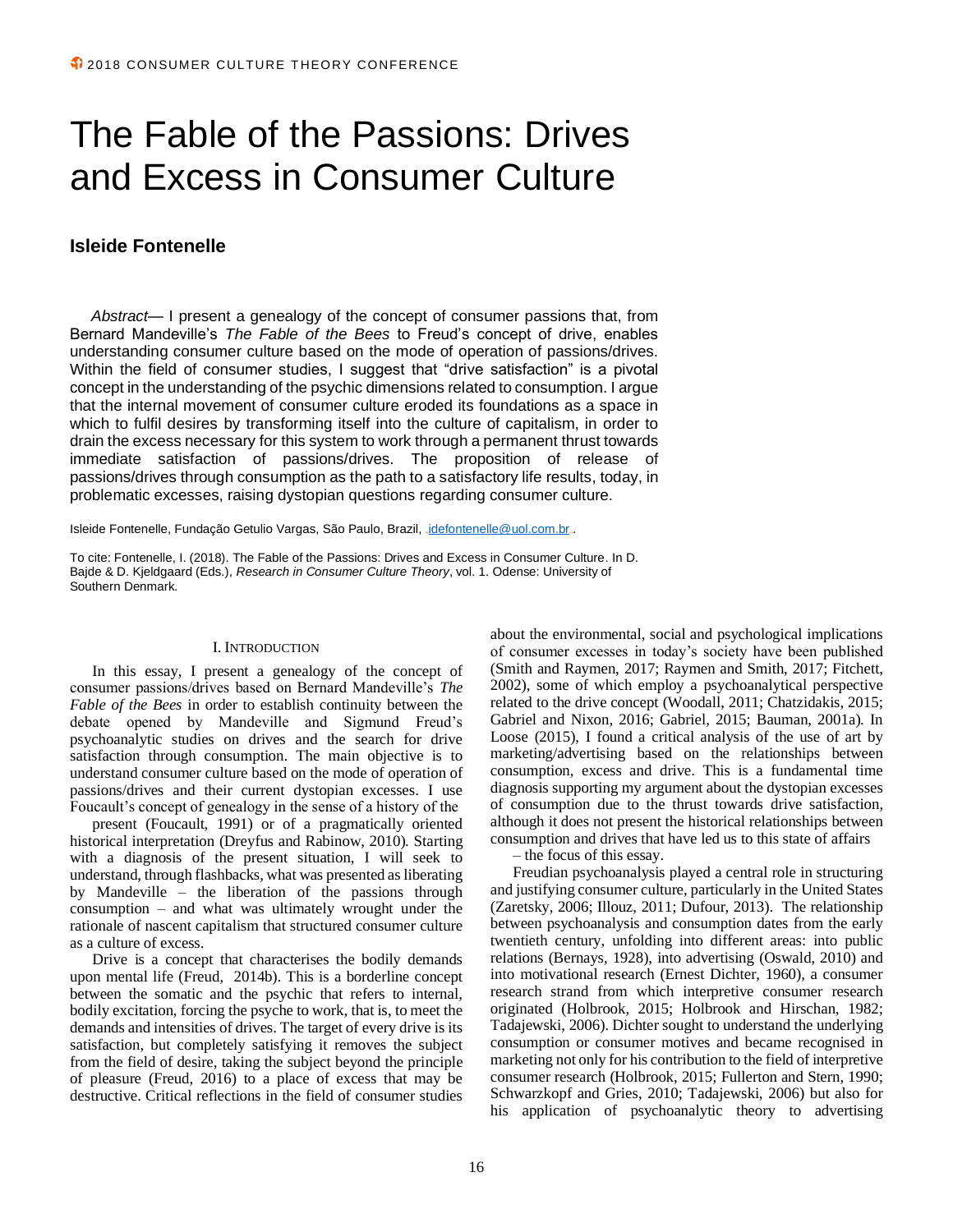(Sutherland, 2013). Bernays used the psychoanalytic theory regarding the functioning of the group mind (Freud, 2013) to support the notion of increased consumption in public opinion and created a new profession, Public Relations (Ewen, 1996). The partnership between psychoanalysis and consumer studies has a long history (Cluley and Desmond, 2015). However, this relationship has also been critical, through disagreement regarding the market uses of psychoanalytic knowledge to drive an excessive form of consumption (Loose, 2015; Woodall, 2011; Gabriel, 2015; Nixon and Gabriel, 2016; Chatzidakis, 2015; Bauman, 2001).

My proposition of the concept of "drive", to explain the mode of functioning of consumer culture, does not suggest resuming the interpretive approach of consumer research. I propose to mobilise the Freudian concept in the context of a critical analysis of capitalism, indicating how it mobilises passions/drives through consumption to rationalise its infinite accumulation (Žižek, 2008a; Harvey, 2013, 2014; Marx, 2013, 2014). Examining consumer culture as a culture of capitalism presupposes the key role consumption plays in the process of value realisation. Slavoj Žižek uses the notion of parallax to demonstrate "the insurmountable persistence of the parallax gap in the *salto mortale* that a product has to accomplish in order to assert itself as a commodity" (Žižek, 2008a:75, italicised in the original). Although it is created in production, value is only realised in circulation, when the commodity becomes use value for someone and, therefore, can be sold, completing the M-C-M (money-commodity- money) cycle analysed by Marx. Therefore, there is a time gap between value production and its realisation, and bridging this gap is crucial for the process of capitalist expansion because value "is only maintained by growth" (Jappe, 2013:60). This requires that goods be circulated and consumed quickly. This analysis of consumption within the context of the necessary law of accumulation of capital is mostly absent from contemporary analyses of consumption, which ultimately favours the cultural pole, the symbolic character of objects. For Harvey (2014), many of these studies failed to contextualise the topic within the totality of relations considered by Marx because they were conceived with a posture antagonistic to the Marxist interpretation of the logic of capitalism.

I will seek to understand the search for drive satisfaction through consumption, in interaction with the process of value realisation by capitalism, considering how the consumer agency in search of drive satisfaction finds resonance – and is enhanced – by the structural needs of capitalism for value realisation. This relationship forms the convergence between the drive economy and the market economy (Dufour, 2013).

The article is structured as follows: after this introduction, I present *The Fable of the Bees* as a fable of consumer passions, highlighting the historical reasons that led Mandeville to regard consumption as a space par excellence for the satisfaction of human passions. Subsequently, I will discuss how Freud resumed the debate about passions by proposing the term drive and its counterpart, the superego, in the context of a European culture founded on the denial of passions/drives. Then, I address the perspective of consumer culture as a space of drive and market realisation and the internal movement that transformed it into the culture of capitalism and excess, based on certain contemporary authors from the field of consumer studies,

particularly focusing on the role of consumption of cultural assets and their relationship with art and the experience of satisfaction. Lastly, I return to the fable and present some considerations about the contributions of this drive approach to the field of consumer studies. In the context of the themes proposed by the Consumer Culture Theory (CCT) Conference 2018, this article is part of the topic "dystopia", a field mostly overlooked by the CCT, which has privileged the utopian scenario of consumer culture (Maclaran and Brown, 2005; Kozinets, 2002; Dyer, 1977; Jameson, 1979). Understanding dystopia as utopia gone wrong (Gordin et al., 2010), I aim to show how what appeared to be transgressive and liberating in consumption has reached dystopian excess. I will consider dystopia not from the analysis of subcultures regarded as antipodes of consumer culture (Podoshen, Venkatesh and Jin, 2016) but from that of the hegemonic consumer culture, promoter of consumer pleasures.

*The Fable of the Bees*, by Mandeville, is an important starting point because, if the fable indicates a utopia – the possibility of satisfying passions, pleasures, and private vices that need not be contained because they would become public benefits – the author's comments on his fable in the same historical period indicate a context in which consumer passions would become not only viable but also necessary for the construction of the capitalist modernity. Today, this is no longer the scenario.

#### II.*THE FABLE OF THE BEES* AS A FABLE OF PASSIONS

The first version of *The Fable of the Bees* was published anonymously in 1705. It was only in 1714 that Bernard Mandeville, a Dutch doctor based in England, assumed authorship. In that year, the author republished his fable together with prose remarks, as well as an important essay, "An Inquiry into the Origin of Moral Virtues", forming the first edition of the *"The Fable of the Bees: or, Private Vices, Public Benefits"*  (Mandeville, 1997). In the fable, bees full of passions, understood as vices, create a society of amenities, comforts and pleasures. Troubled, however, by the absence of morality, the bees lament the lack of honesty, to which Jupiter angrily responds by making them virtuous. Honest, the bees began to feel satisfied with what little they had, which led them to restraint and ruin, ultimately having to take refuge in a hollow tree to continue to exist.

*The Fable of the Bees* may be understood not only as a fable of passions but also as a fable of the wealth derived from trade and consumption (Dufour, 2013, Brito, 2006). The greatness of the *Fable* lies in showing how, through passions, the inextricable relationship between the drive economy and the market economy is revealed, starting in the eighteenth century. Mandeville's objective is to defend the notion that all human actions are based on passions, of which self-love is the main passion. As a physician, Mandeville understood that diseases of the soul are caused by the excessive restraint of passions, an understanding that makes him a psychoanalyst before his time because he analysed the soul and its illnesses by listening to his patients. Robert Dufour (2013) shows how Mandeville anticipated the Freudian studies of hysteria by conjecturing how female illness could be related to the fact that young women are subjected to excessive chastity. Similarly, he also anticipated the Freudian notion of neurotic guilt in the analysis of melancholia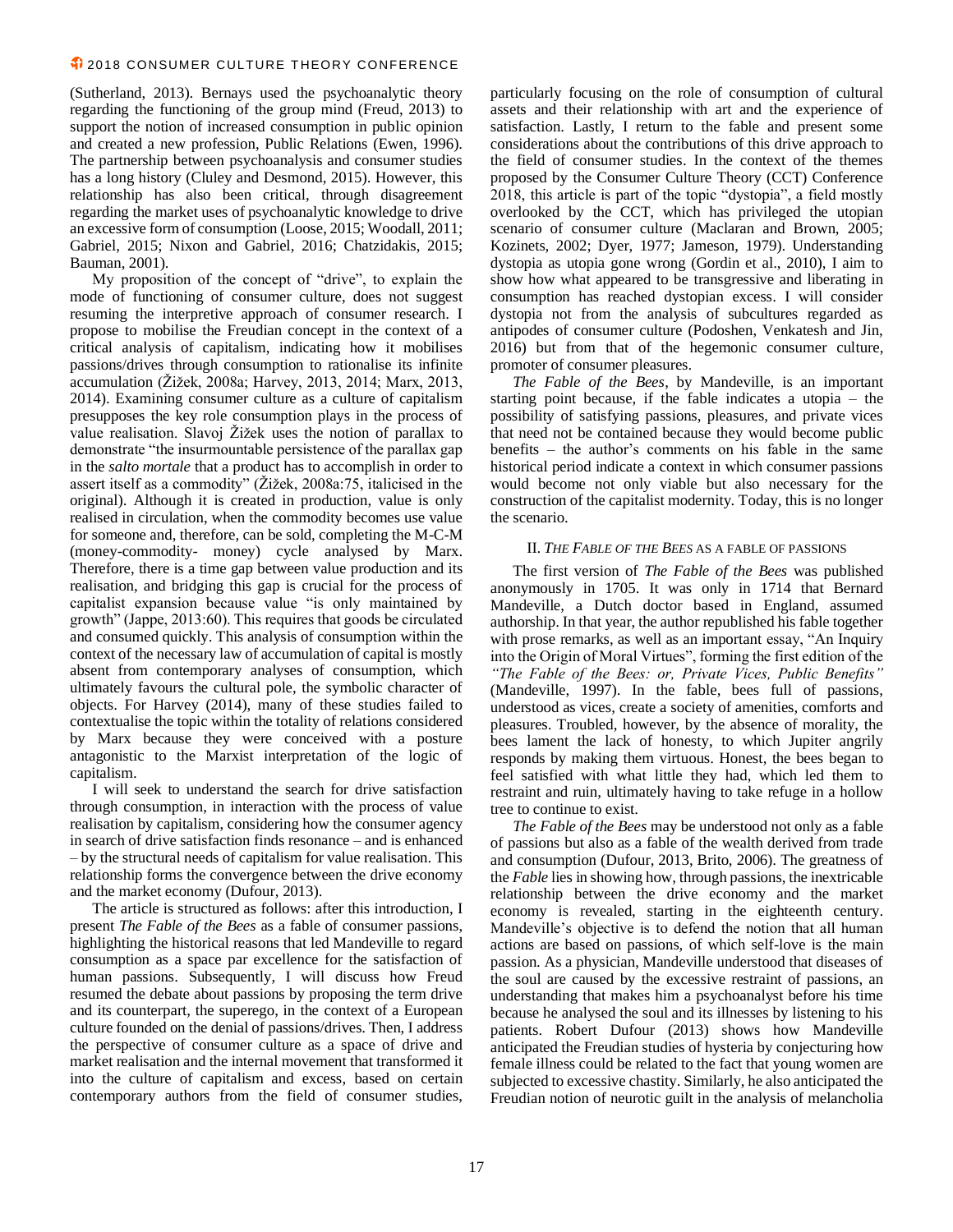and male hypochondria. Based on the analysis of those consultations, Mandeville wrote a treatise (1730). Thus, we cannot fully understand the message contained in the *Fable* if we disregard the writings of the physician who understood human passions as "animal spirits" that should be released. Mandeville wrote in the eighteenth century, precisely the starting point of the civilising process narrated by Norbert Elias (1990; 1993), that is, the demand for self-control, the containment of passions, present in the moral and behavioural codes of the court, which were subsequently assumed by the bourgeoisie as the ascending class at the end of that century.

Mandeville insisted that passions were uncontrollable; however, being a man of his time, he proposed that liberated passions could ultimately be advantageous for social wellbeing. His main thesis was that liberating vices considered negative from the individual standpoint, such as greed and lust, would be conducive to collective prosperity. Mandeville writes in an affluent England already benefitting from the movement of goods, albeit still surrounded by moral ideas that held no worthy social role for merchants nor a place of honour for consumers and for the pleasures of the senses. The Mandevillian scandal was to defend consumption and luxury as a space for the realisation of human passions long before it became a commonplace, proposing the consumerist man at the historical moment when others sought to create the contained bourgeois (Brito, 2006).

Although shocking for his time, the iconoclastic ideas championed by Mandeville were ultimately debated and assimilated by great thinkers of the time, such as Adam Smith. According to Hirschman (2002), Smith somewhat followed the ideas of the author in his analysis of a specific "vice" or "passion", that is, in defending that self-love can generate wealth and happiness. However, Smith used more neutral language to cushion the impact "of Mandeville's shocking paradox", replacing "passion" and "vice" with milder terms, such as "advantage or interest". The notion of interest, in the eighteenth century, starting appears fully associated with wealth and economic or material privilege. Smith's task was to "establish a powerful economic justification for the untrammelled pursuit of individual self-interest" (Hirschman, 2002:120, italicised in the original).

Although the Mandevillian proposition was not conceived in defence of capitalism, which, in a few decades, would take shape with the industrial revolution, the development of this mode of production would not have been possible without the liberation of passions. But Industrial capitalism, which arose in the post-Mandeville era, was still not consumer capitalism. Although its roots were already growing in the late eighteenth century (Slater, 1997), it would take time to gain the present form, requiring new types of moral liberation. Although the formation of liberalism and of the modern individual from the liberation of passions is fundamental to understanding how consumer culture served as a space of drive satisfaction, it took a long time to reach this point. Consumption, as a means of realising passions, could not yet be accepted in the context of an expanding capitalism that required sacrifices, resignations and postponements of satisfaction, which we will observe in the Freudian analyses.

#### III.THE FREUDIAN (RE)DISCOVERY OF PASSIONS: THE CONCEPT OF DRIVE AND THE SUPEREGO

Two centuries after Mandeville's writings, another "doctor of souls", this time, the creator of psychoanalysis, returned to the problem of the passions to understand the psychic pathologies of the modern society. In *Civilisation and its Discontents* (2011), originally written in 1929, Sigmund Freud elaborates a type of overview of his understanding of human passions in his time. Discontent results from denying passions, which, in the new Freudian grammar, are termed drives. Defining happiness as the "experience of strong pleasures" (Freud, 2011:19), Freud concluded that the civilised man exchanged some of his happiness for safety.

Freud stating that drives are stronger than interests dictated by reason. He presents drive as a "frontier conception between the psychic and the somatic, like a psychic representative of the internal stimuli coming from the body and reaching the soul, like a measure of the labour demand imposed to the psychic as a consequence of its interconnection with the bodily" (Freud, 2014a:25). This is one of the most important concepts, albeit one of the most complex of Freudian psychoanalysis, because it "operates in an area of indeterminacy, of indistinction between body and psychic apparatus: although its source is always somatic, we only know its psychic representative" (Iannini, 2014:96).

There is an indeterminate number of drives, although Freud highlights two key drives that, after different designations, were defined in his last writing on the subject as the "libido" and the "destructive drive". Although the former seeks to establish connection, the purpose of the latter is to break connections, to destroy them (Freud, 2014b). Drives act by combining with each other or against each other. The act of eating, for example, is a destruction of the object with the purpose of incorporation, and sexual intercourse is an act of aggression with the intention of the most intimate unification. However, when the proportions of drive combinations change, there may be other consequences: sexual aggressiveness, if excessive, takes someone from the condition of lover to that of passionate killer, whereas shyness or impotence may result from a substantial decrease in aggressiveness (Freud, 2014b).

To what is the combination of drives due, and how to imagine a world moved by them? Freud proposes the existence of a psychic instance, the superego, a sort of guardian of drives, as its function is to force them to relinquish their demands for satisfaction. Thus, aggressiveness — something that must be forsaken in the quest to live in society — turns against the subject as the result of the introjection of moral law. The superego is an internal, judging, disciplining instance, functioning beyond external coercion. Whereas the latter causes the subject to submit for fear of punishment, the superego, by imposing self-discipline, is fundamentally related to the fear of loss of love or social rejection. However, an external instance must determine what is good or bad, forcing the individual to follow the path that, through the "feeling itself" (Freud, 2011:70, italicised by me), he could not have followed. Hence, civilisation results from a long process of denying our drives, converting life into something manageable and coped with using techniques to reimplant the principle of reality at all costs (Seligmann-Silva, 2010). With this, Freud presents the long history of human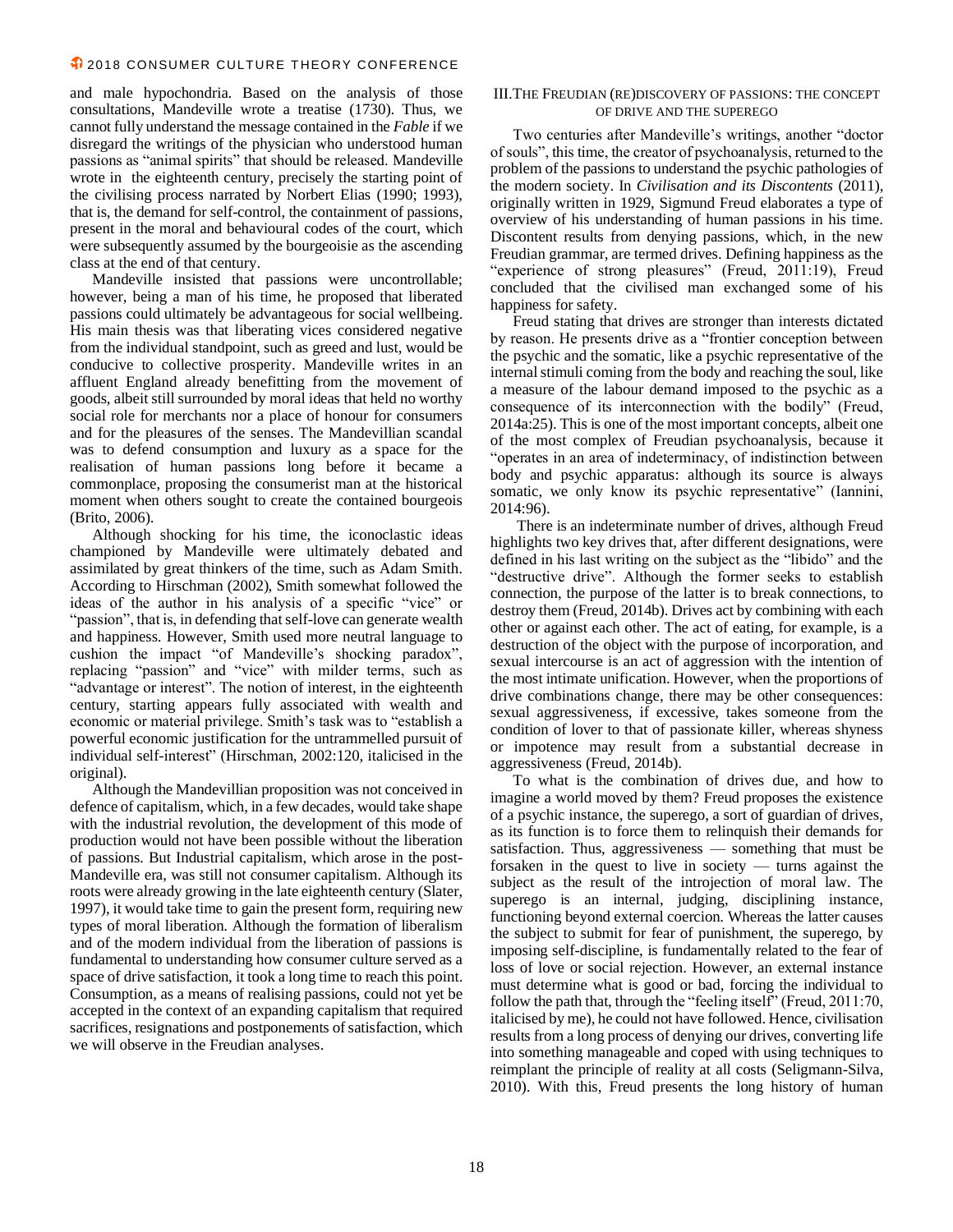development into a being of culture and the price we had to pay for it.

In Freud, drives, as a fundamental concept of metapsychology and clinical psychoanalysis, are examined based on how they manifest themselves in each subjective experience, how they inscribe themselves in each body and in each subject. For the purpose of this study, which is to analyse the historical relationship between passions/drives and consumption, drive, as a concept, is valid as long as it is linked to a specific cultural form. Therefore, this relationship should be analysed based on its restrictions by the superego. This was precisely the path that Norbert Elias (1990; 1993) trod when seeking to understand the relationships between drives and culture in the European civilisation process that occurred in the long period between the eleventh and eighteenth centuries, using psychoanalytic concepts such as drives and the superego to demonstrate the cultural determinants of drives and that, although this differs from individual to individual, something is common to them all: they all experience the material world of economic, political, and cultural relations and of rules imposed during a specific period of history that shape our passions/drives.

Freud shows how a trade-off between drives and acculturation was occurring then, at the moment in history when modern industrial society imposed certain cultural requirements. Among the numerous demands modernity imposed on its subjects, the postponement of satisfaction was an inseparable and inescapable behavioural precept of the modern way of being-in-the-world (Bauman, 2001b). Nothing, however, predisposes subjects to the accommodation of such requirements. This should be taught and incorporated as the proper signal of "an active civilisation" (Bauman, 1998:8).

However, it is not easy to deprive a drive of satisfaction. If the denial is not rewarded somehow, psychic disorders are generated (Freud, 2011). Freud believed in certain forms of compensation, such as in the processes of sublimation in the work of the artist or scientist. Freud did not present consumption as a path towards the sublimation of drives, although he did simultaneously note the excess of denial of passions/drives, as a consumer culture was already forming in which his theory was beginning to be used to promote this liberation. Let us turn, therefore, to consumer culture in the making, the space in which drive satisfaction is regulated and deregulated.

#### IV.THE FORMATION OF CONSUMER CULTURE AS A SPACE OF DRIVE AND MARKET REALISATIONS

Although Slater (1997) states that consumer culture is contemporary with the Modernity established in the eighteenth century, it only begins to take its current shape in the late nineteenth century, precisely when the historical foundations crucial for its current shape as a space of drive and market realisations had already been laid. If words are witnesses which often speak louder than documents (Hobsbawm, 2012), how the terms consumption, consume and consumer have been redefined throughout the formation of consumer culture must be examined. Searching for the etymology of the word "consumer", Raymond Williams (2007) states that the verb "to consume" has been part of the English language since the fourteenth century and that in almost all its first uses it had an unfavourable meaning, such as to destroy, to exhaust, to dilapidate, to deplete. This negative character of the verb persisted at least until the end

of the nineteenth century. The old uses of the word consumer also had the same negative meaning. In the mid-eighteenth century, the word consumer begins to appear in a neutral way in descriptions of bourgeois political economy. This word began to be used in the general and common meaning it has today only in the mid-twentieth century, and this modern origin of the word is American. The rapid positive development of the term "consumer" is attributed by Williams to a new stage of search for planning and control of markets inherent to industrial capitalist production, by "the creation of needs and wants and of *particular ways of satisfying them*" (Williams, 2007:110 – italicised by me).

A whole cultural construction, in which what we now call consumer culture took shape, was necessary to detach the word consumer from its original and negative meaning. For the word consumer to gain its positive connotation in the mid-twentieth century, a long cultural transformation was necessary, which was becoming noticeable in Western capitalist nations at the turn of the twentieth century: the transition from the bourgeois ethos – which was guided by orderly work, compulsive savings, civic responsibility and a rigid morality of self-denial – to a new set of values that sanctioned the right to leisure, compulsive spending, political passivity and an apparently permissive morality of individual realisation. Consumer culture was forming and spreading, therefore, within a network of institutional, religious and psychological changes that created a favourable moral climate and a therapeutic ethos focused on self-realisation in this secular, self-referenced world, based on modern emotional needs (Lears, 1983). Psychoanalysis played a key role in the development of consumer culture by how it influenced the construction of this therapeutic ethos (Zaretsky, 2006; Illouz, 2011; Gabriel, 2015).

Although a favourable moral climate was decisive for consumer culture, it still walked hand in hand with the bourgeois ethos of hard work and the principle of postponement of satisfaction that grounded capitalism in its accumulation phase. However, the capitalism of the early twentieth century had already gone through its second industrial revolution, beginning to produce goods in excess which, based on the logic of its internal functioning, had to be consumed. In this context, marketing knowledge and techniques began to develop in the shaping of a consumer culture geared towards immediate gratification of passions/drives. The development of marketing (Cochoy, 1999; Alderson, 1957), advertising (Osvaldo, 2010), public relations (Bernays, 1928) and research on consumer behaviour (Mason, 1998) set in motion an internal movement of consumer culture that sharply contradicted the principle of postponement of satisfaction as a moral virtue (Bauman, 1999). These techniques and knowledge continued what Sennett (1998) termed response to the factory when referring to the emergence of department stores as spaces for the outflow of industrial output that used techniques to seduce new consumers through store windows and posters that appealed to the consumer imaginarily, albeit intuitively, before the knowledge of behavioural psychology (Scott, 1903; 1920) and of psychoanalysis (Bernays, 1928; Dichter, 1960) became intensely used in the quest for drive satisfaction.

Consumer culture took shape, therefore, in the midst of two plainly antagonistic ethe that coexisted throughout the first half of the twentieth century. In this period, the allure of consumer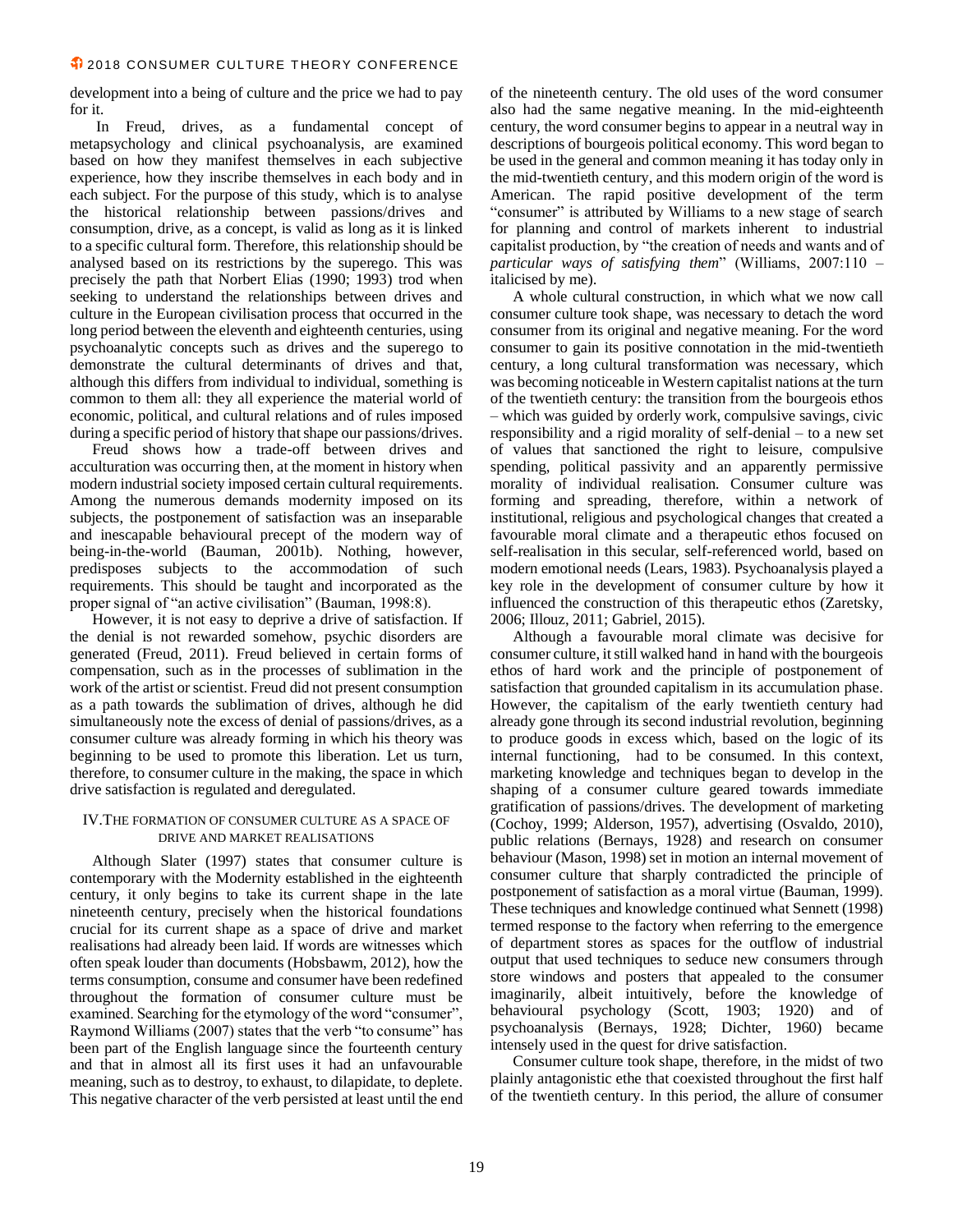culture was only understood as the finish line for those who worked hard, as the voluntarily postponed rewards of satisfaction, and as the certainty that "the more severe the selfrestraint, the greater would be, eventually, the opportunity for self-indulgence" (Bauman, 1999:181). Postponing satisfaction kept the worker at the service of the consumer, maintaining the consumer who lives in the producer "fully awake and wide-eyed: do work, since the more you work, the more you will consume" (Bauman, 1999:181).

This scenario begins to change in the second post-war period (Strasser, 1989). The virtuous postponement of satisfaction begins to contradict a consumer culture that promotes an increasingly more excessive right to the immediate enjoyment of objects and hedonic experiences hitherto considered transgressive by bourgeois cultural values. Askegaard (2010) shows, based on his analysis of a subset of lyrics of the rock band The Beach Boys, formed in 1961 in Southern California, how the playful use of material culture, especially the automobile, and the hedonism expressed in the band's lyrics had a revolutionary impact on consumer culture in the 1960s, evoking transgressive themes such as sex and death. Indeed, while cultural transgression precedes the 1960s (Seigel, 1999; White and Stallybrass, 1986), it begins to be absorbed by consumer culture during this period, and with this begins to undermine the bourgeois values that, contradictorily, sustained it as a possible space of drive realisation. Another example is the wave of counter-cultural protests of the late 1960s and early 1970s. Led by a young generation that criticised capitalism while claiming the liberation of passions/drives, these protests were already indicative of a context in which the drive economy and the market economy converged. Not by chance, the counterculture was appropriately used in the revitalisation of advertising (Frank, 1997) and was also associated with the emergence of new marketing research techniques that sought to grasp the new, such as coolhunting (Askegaard, 2010).

The analysis performed by Askegaard (2010) is important for the purpose of this essay for two reasons. On the one hand, it allows us to see how the transgressive becomes increasingly assimilated into the context of consumer culture, from the "logical correspondence between sub- and counter-cultural practices and market value" (Askegaard, 2010:359). On the other hand, it indicates the need to historicise the theoretical constructs of consumer culture, particularly regarding the topic of hedonic consumption and consumption experience. Locating the origins of this phenomenon in the early 1960s, the author questions the contemporary arguments that place this form of consumption in the late twentieth century (e.g., Arnould and Thompson, 2005). Furthermore, I consider that consumption experience is part of the consumer culture because it is shaped by the use of imaginary and symbolic aspects involved in consumption, even of physical goods. The beginnings of this culture, analysed from the establishment of department stores (Pasdermadjian, 1954; Miller, 1981) in the late nineteenth century, show the fundamental importance of the imaginary and symbolic aspects of consumption experience. In this respect, the proposed concept of drive is accurate because the analysis of some contemporary articles about consumption experience (e.g., Holbrook and Hirschman, 1982; Hirschman and Holbrook, 1982; Belk et al. 1989; Belk, Ger and Askegaard, 2003) reveals common elements among these different research studies

focused on consumer experiences. This is about understanding what experiences the consumer seeks through consumption, namely, sensorial, aesthetic or hedonic satisfaction. Recent research studies, however, have shown that the search for satisfaction may occur even in forms of consumption aimed at painful experiences (Scott et al., 2017) or that are surrounded by anxiety, aggression, violence and addiction (Smith and Raymen, 2015; Raymen and Smith, 2017; Loose, 2015; Podoshen, Venkatesh and Jin, 2016), raising new questions regarding the notion of extraordinary experiences as pleasurable (Arnould and Price, 1993; Belk and Costa, 1998; Kozinets, 2002) or even regarding ordinary consumer experiences (Carú and Cova, 2003).

From the second half of the twentieth century, the stimulus of pre-existing consumer experiences intensified, associated with both material and immaterial goods. In the midst of a new stage of the development of capitalism, in which much of the production turns to the consumption of cultural goods and experiences, the selfish maxim of the passions/drives imposes itself. This thrust towards excess through consumption has intensified since the last two decades of the twentieth century, particularly incorporating the outcomes of the technological revolution, expanding the sphere of consumption to an accumulation that is no longer primarily of things but of experiences that seek to intensify satisfaction, circulating images and objects that promise limitless satisfaction (Wajcman, 2010). Thus, this consumption is no longer about denying but rather exalting the desire "reduced to enjoyment, primitive and not elaborate, that is, the drive" (Dufour, 2013, 2013:272). This mode indicates a profound transformation in the rationale of the Freudian superego because it is no longer about enforcing standards to be met in order to repress drives, as analysed by Freud, but about the possibility of obeying the infinite space of flexibilisation and choices as something not only desirable but also obligatory.

Based on this time diagnosis, and supported by a Lacanian analysis coupled with a consideration of Freud's theory of drives, Rick Loose (2015) reflects on the relationship between art and psychoanalysis and between art and marketing/advertising from different ethical dimensions. In the first case, art serves to destabilise, going beyond appearances and illusions and, accordingly, helps to address the truth of the unconscious that disturbs the subject of interest to psychoanalysis, whereas in marketing/advertising, art sells and, therefore, seeks the beautiful, the meaningful, the good, the satisfactory and the universal of consumption. In the relationship between art and psychoanalysis, what is at stake is the impossibility of complete satisfaction, whereas marketing/advertising promises that this drive satisfaction is possible and, if "you don't have it yet, keep going and you'll get it" (Loose, 2015:35). This logic operates through addiction, a contemporary response to this quest for drive satisfaction through consumption. Thus, "science and the markets tend to universalise the solutions to the ever problematic drive with disastrous consequences" (Loose, 2015:36), leading to an addictification of our society, as there is nothing satisfying, humanistic or authentic about drives. Although Loose still believes in the power of contemporary art in indicating the impossibility of limitless access to the enjoyment of objects, he is aware of the investment the market has made in the promise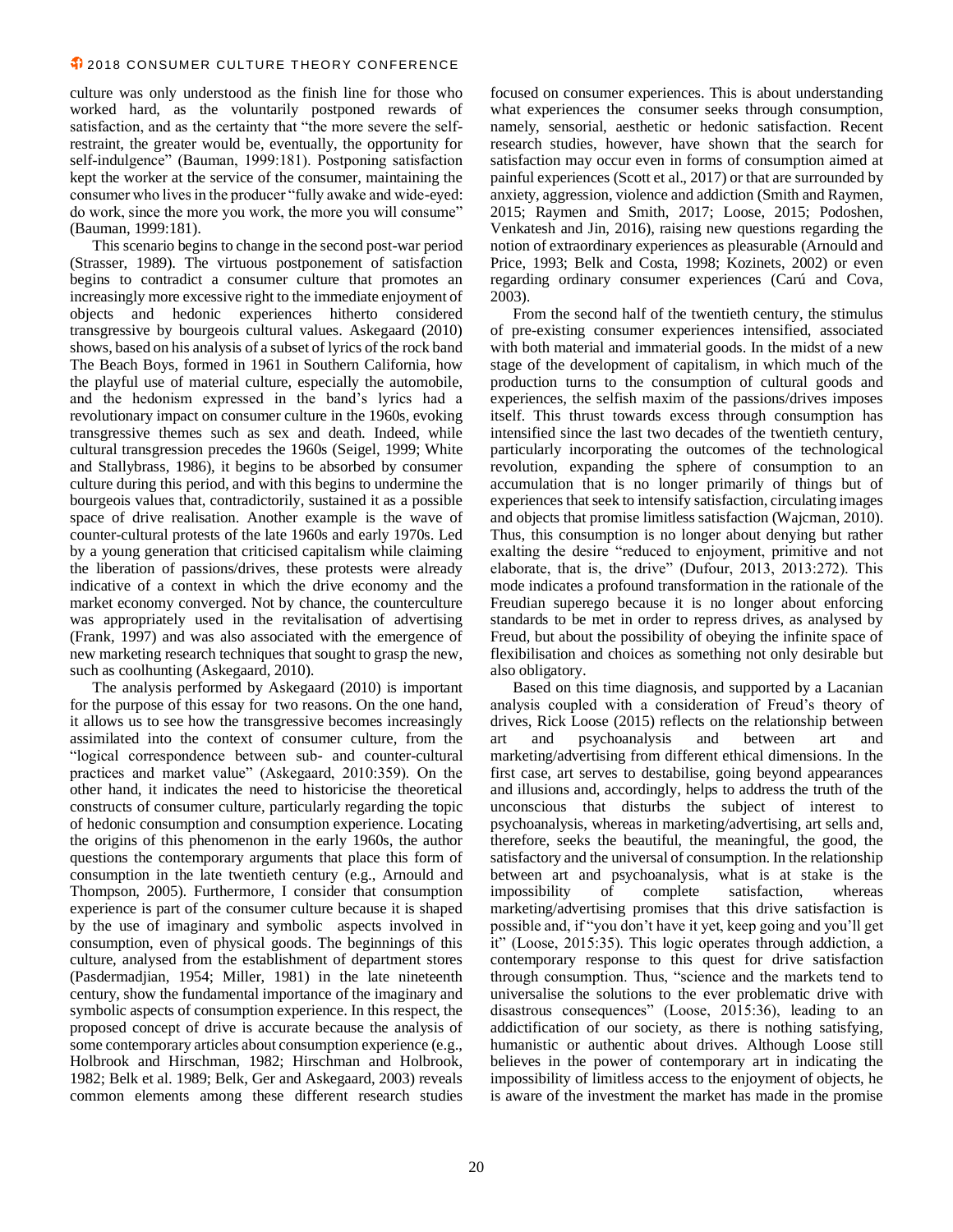of something more intense than the daily, ordinary pleasure limited by the pleasure principle. The problem, the author argues, is that now advertising and markets "are fighting fire with petrol" (Loose, 2015:35), feeding drives with custom-made objects and seeking to ensure satisfactions beyond pleasure, such as in pain, in vice and in suffering. This is also shown in the analyses of Raymen and Smith (2017) on contemporary gambling and of Smith and Raymen (2017) on shopping with violence. Although those authors do not rely on the Freudian drive literature, they use the analyses of Žižek (2008b) on the mode of functioning of the contemporary superego based on a cultural directive towards an increasingly intense enjoyment of objects. This directive goes hand in hand with the transformation of consumer culture into a culture of capitalism.

#### V."I CAN'T GET NO SATISFACTION": FINAL CONSIDERATIONS ON DRIVES AND THEIR IMPOSSIBILITIES

In this essay, I proposed the psychoanalytic concept of drive as a way to contribute to a critical reflection on the excesses of contemporary consumer culture. I also proposed that the field of CCT consider more strongly how consumer culture has become the culture of capitalism. The concept of drive unites drive and the market economy, that is, it considers the role of consumers in the search for drive realisation, while also highlighting how consumer capitalism instigates and intensifies the pursuit of drive satisfaction. However, drive functions under a logic according to which its full satisfaction is impossible, "as it exceeds the very limitations that makes life coherent" (Loose, 2014:37).

Based on Freud, and back to Mandeville, it should now be noted that in contrast to Mandeville's assumptions, private vices that justify the liberation of passions do not seem to be public benefits; on the contrary, they have generated problematic excesses, both from the psychic and from the social and planetary standpoints. Conversely, we should ask ourselves if private vices are also private benefits. After all, the fable states that, although prosperous, the bees were not fully satisfied...Something was missing! Since they had everything, they complained about the virtue they lacked. Thus, although he wrote the fable to defend the liberation of passions, Mandeville suggests, through the dissatisfaction of the bees, that total satisfaction is impossible.

Today, amid the dystopia of consumer excesses, consumer culture hopes to regain its virtuous outlet by constructing "responsible consumption", which apparently recovers most of the moral debate about the virtues of restraint from the Mandeville era. In this new context, it is important for the field of consumer studies to consider the strength of drives, as well as the possible and conceivable spaces of drive liberation beyond consumer capitalism.

#### VI.REFERENCES

- Alderson, W. (1957). *Marketing behavior and executive action: a funcionalist approach to marketing theory*. Homewood III: R D. Irwin.
- Arnould, E and Thompson, C. (2005). "Consumer Culture Theory (CCT): Twenty Years of Research". *Journal of Consumer Research*, Volume 31, Issue 4, March 2005, Pages 868– 882.
- Arnould, Eric J. and Linda L. Price (1993), "River Magic: Extraordinary Experience and the Extended Service Encounter," *Journal of Consumer Research*, 20 (June), 24– 45.
- Askegaard, S. (2010). "Experience economy in the making: Hedonism, play and coolhunting in automotive song lyrics". *Consumption Markets & Culture*, 13:4, 351-371.
- Bauman, Z. (1998), *O mal-estar da pós-modernidade*. Rio de Janeiro: Jorge Zahar.
- \_\_\_\_\_\_\_. (1999), *Modernidade e ambivalência*. Rio de Janeiro: Jorge Zahar.
- \_\_\_\_\_\_\_. (2001a), "Consuming life". *Journal of consumer culture*. Vol 1(1): 9–29.
	- \_\_\_\_\_\_\_. (2001b), *Modernidade líquida*. Rio de Janeiro: Jorge Zahar.
- Belk, Russell W. and Janeen Arnold Costa (1998), "The Mountain Myth: A Contemporary Consuming Fantasy," *Journal of Consumer Research*, 25 (December), 218–40.
- Belk, Russell W.,Guliz Ger, and Soren Askegaard (2003),"The Fire of Desire: A Multisited Inquiry into Consumer Passion," *Journal of Consumer Research*, 30 (December), 326–52.
- Belk, Russell W., Melanie Wallendorf, and John F. Sherry (1989), "The Sacred and the Profane in Consumer Behavior: Theodicy on the Odyssey," *Journal of Consumer Research*, 16 (June), 1–39.
- Bernays, E.(1928), *Propaganda*. Nova York: Horace Liveright.
- Brito, A (2006). *As abelhas egoístas: vício e virtude na obra de Bernard Mandeville*. PhD Thesis. Department of Philosophy. University of São Paulo.
- Carù, A; Cova, B.(2003), "Revisiting consumption experience: a more humble but complete view of the concept". *Marketing Theory*, Thousand Oaks, CA, v. 3, n. 2, p. 267-286.
- Chatzidakis, A (2015), "Guilt and ethical choice in consumption: A psychoanalytic perspective". *Marketing Theory*, Vol. 15(1) 79–93
- Cluley, R and Desmond, J (2015). "Why psychoanalysis now?", *Marketing Theory*, Vol. 15(1) 3–8
- Cochoy, F.(1999) *Une histoire du marketing. Discipliner l'économie de marché*. Paris: Ed. La Décuverte.
- Dichter, E (1960). *The strategy of desire*. Nova York: Doubleday.
- Dreyfus, H and and Rabinow, P. (2010), *Michel Foucault: uma trajetória filosófica – para além do estruturalismo e da hermenêutica*. Rio de Janeiro. Forense Universitária.
- Dufour, D.(2013), *A cidade perversa: liberalismo e pornografia*. Rio de Janeiro: José Olympio.
- Dyer, R. (1977), "Entertainment and Utopia", *Movie* 24: 2–13.
- Elias, N. (1993), *O processo civilizador: formação do Estado e civilização*. Rio de Janeiro: Jorge Zahar, v. 2.
- \_\_\_\_\_\_\_.(1990), *O processo civilizador: uma história dos costumes*. Rio de Janeiro: Jorge Zahar, v.1.
- Ewen, S.(1996), *PR!: a social history of spin*. Nova York: Basic Books.
- Fitchett, James (2002). "Marketing sadism: Super-Cannes and consumer culture". *Marketing Theory*. Volume 2(3): 309- 322
- Foucault, M (1991). *Vigiar e punir: história da violência nas prisões*. Petrópolis: Vozes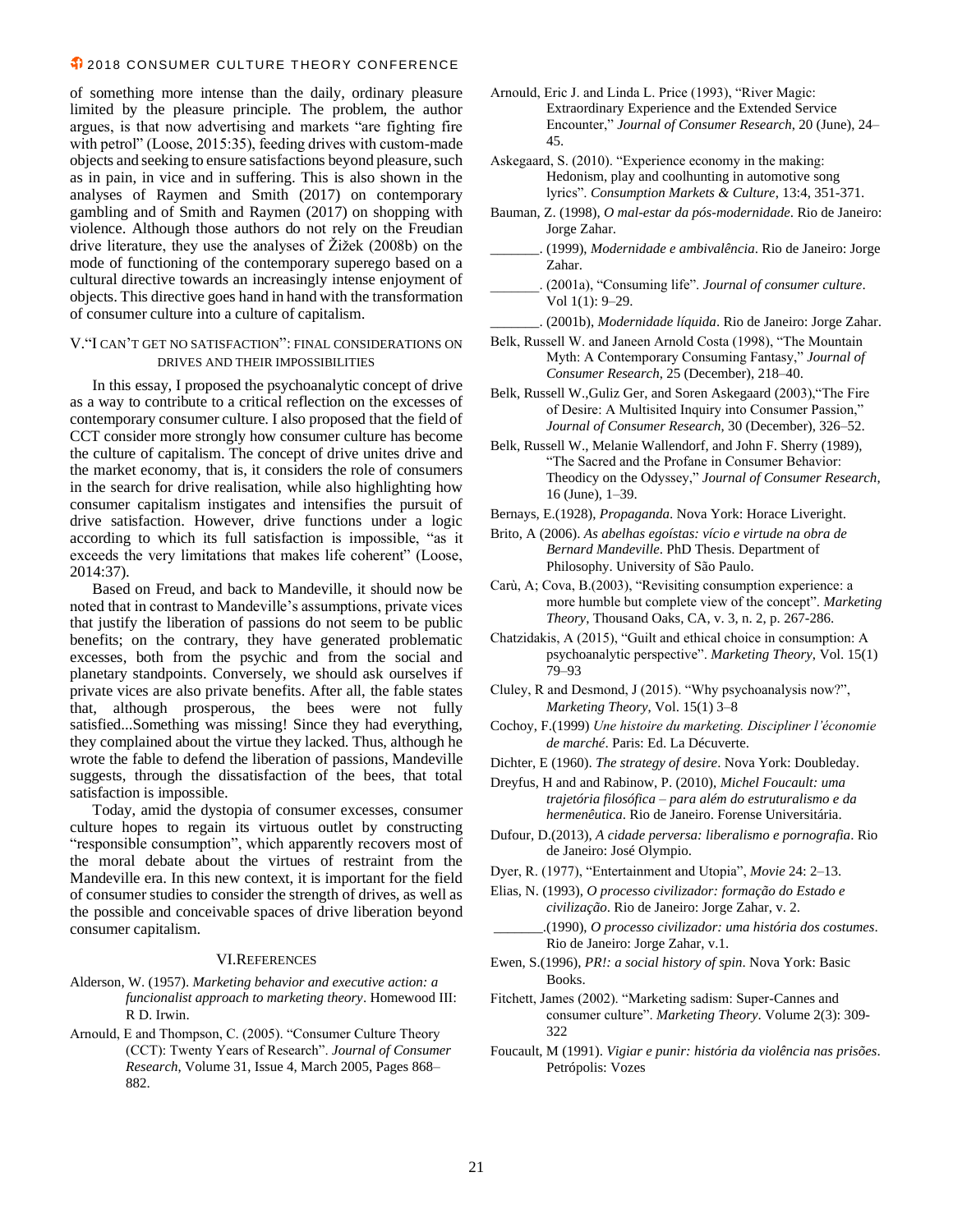- Frank, T. (1997), *The conquest of cool: business culture, counterculture, and the rise of hip consumerism*. Chicago, IL: The University of Chicago.
- Freud, S. (2011), *O mal-estar na civilização*. São Paulo: Penguin Classics/Companhia das Letras.
- \_\_\_\_\_\_\_. (2013), *Psicologia das massas e análise do eu*. Porto Alegre: L&PM.

\_\_\_\_\_\_\_. (2014a), *As pulsões e seus destinos*. São Paulo: Autêntica.

- \_\_\_\_\_\_\_. (2014b), *Compêndio de psicanálise*. São Paulo: Autêntica.
- \_\_\_\_\_\_\_. (2016), *Além do principio do prazer*. Porto Alegre: L&PM.
- Fullerton, R.A. and Stern, B.B. (1990) 'The Rise and Fall of Ernest Dichter', *Werbeforschung and Praxis* 35(June): 208–11.
- Gabriel, Y. (2015). "Identity, choice and consumer freedom the new opiates? A psychoanalytic interrogation". *Marketing Theory* 15, 1: 25-30.
- Gabriel, Y. and Nixon, E. (2016). 'So much choice and no choice at all': A socio- psychoanalytic interpretation of consumerism as a source of pollution. *Marketing Theory*, Vol. 16(1) 39– 56
- Gordin, M., Tilley, H., and Prakash, G. (2010) *Utopia/Dystopia: Conditions of Historical Possibility*. Princeton, NJ: Princeton University Press.
- Harvey, D. (2013), *Para entender O Capital: livro I*. São Paulo: Boitempo.
- Harvey, D. (2014), *Para entender O Capital: livros II and III*. São Paulo: Boitempo.
- Hirschman, E. and Holbrook, M.(1982), "Hedonic consumption: emerging concepts, methods and propositions". *The Journal of Marketing*, Chicago, IL, v. 43, n. 3, p. 92-101.
- Hirschman, A.(2002), *As paixões e os interesses: argumentos políticos para o capitalismo antes de seu triunfo*. Rio de Janeiro: Record.
- Hobsbawm, E. (2012), *A era das revoluções: 1789-1848*. São Paulo: Paz e Terra.
- Holbrook, M (2015). "Some reflections on psychoanalytic approaches to marketing and consumer research", *Marketing Theory* , Vol. 15(1) 13–16.
- Holbrook, M.; Hirschman, E. (1982), "The experiential aspects of consumption: consumer fantasies, feelings, and fun". *Journal of Consumer Research*, Chicago, IL, v. 9, n. 2, p. 132-140.
- Iannini, G.(2014), "Epistemologia da pulsão: fantasia, ciência, mito". In: Freud, S. *As pulsões e seus destinos*. São Paulo: Autêntica.
- Illouz, E. (2011), *O amor nos tempos do capitalismo*. Rio de Janeiro: Zahar.
- Jameson, F. (1979) "Reification and Utopia in Mass Culture", *Social Text* 1: 130–48.
- Jappe, A. (2013), *As aventuras da mercadoria: para uma nova crítica do valor*. Lisboa: Antígona.
- Kozinets, R.V. (2002) "Special Session Summary Utopian Consumption", in S.M. Broniarczyk and K. Nakamoto (eds) *Advances in Consumer Research*, Vol. 29, pp. 62–64. Valdosta, GA: Association for Consumer Research.
- Lears, J. (1983), "From salvation to self-realization: Advertising and the therapeutic roots of the consumer culture, 1880-1930". In: Wightman, R.; Lears, J. *The culture of consumption: critical essays in American history, 1880-1980*. Nova York: Pantheon Books.
- Loose, Rik. (2015). "The other side of marketing and advertising: psychoanalysis, art and addiction". *Marketing Theory*, Vol.15(I) 31-38.
- Maclaran, P. and Brown, S. (2005) 'The Center Cannot Hold: Consuming the Utopian Marketplace', *Journal of Consumer Research* 32(2): 311–323.
- Mandeville, B. (1730). *A treatise of the hypochondriac and hysterick diseases in three dialogues*. Londres: J. Tonson.
- Mandeville, Bernard (1997), *The Fable of the Bees and Other Writings*, Hackett Publishing Company Co. Indianapolis/CambridgeMandeville
- Marx, K. (2013), *O capital: crítica da economia política: São Paulo: Boitempo. Livro I: O processo de produção do capital*. \_\_\_\_\_\_\_. (2014), *O capital*. São Paulo: Boitempo. Livro II.
- Mason, R. (1998), "Breakfast in Detroit: economics, marketing and consumer theory, 1930 to 1950". *Journal of Macromarketing*, Thousand Oaks, CA, v. 18, n. 2, p. 145- 152.
- Miller, M.(1981), *The Bon Marché: bourgeois culture and department stores, 1869-1920*. Princenton: Princenton University Press.
- Oswald, L. (2010), "Marketing Hedonics: Toward a Psychoanalysis of Advertising Response", *Journal of Marketing Communication* 16(3): 107–31.
- Pasdermadjian, H.(1954), *The department store: its origins, evolution, and economics*. Londres: Newman Books.
- Podoshen, Venkatesh and Jin, (2016). "Beyond the couch: Psychoanalytic consumer character readings into narcissism and denial". *Marketing Theory*. Vol. 16(1) 57–73.
- Raymen, T and Smith, O. (2017), "Lifestyle gambling, indebtedness and anxiety: A deviant leisure perspective". *Journal of Consumer Culture*, 0(0) 1–19 .
- Schwarzkopf, S. and Gries, R. (2010), *Ernest Dichter and Motivation Research: New Perspectives on the Making of Post-war Consumer Culture*. London: Palgrave MacMillan.
- Scott, R; Cayla, J and Cova, B. (2017), "Selling Pain to the Saturated Self". *Journal of Consumer Research*, Volume 44, Issue 1, 1 June 2017, Pages 22–43.
- Scott, W. D. (1903), *The theory of advertising: a simple exposition of the principles of psychology in their relation to successful advertising. Boston*, MA: Small, Maynard & Company.
- \_\_\_\_\_\_\_. (1910), *The psychology of advertising. Boston*, MA: Small, Maynard & Company.
- Seigel, J. (1999), *Bohemian Paris: culture, politics, and the boundaries of bourgeois life, 1830- 1930*. Maryland: JHU Press.
- Seligmann-Silva, M.(2010), *Mal-estar na cultura: corpo e animalidade em Kafka, Freud e Coetzee*. Alea: Estudos Neolatinos, Rio de Janeiro, v. 12, n. 2.
- Sennett, R. (1998), O declínio do homem público. São Paulo: Companhia das Letras. Slater, D.(1997), *Consumer culture & modernity*. Cambridge: Polity Press.
- Smith, O and Raymen, Thomas (2017). "Shopping with violence: Black Friday sales in the British context". *Journal of consumer culture*. Vol. 17(3), 677-694.
- Strasser, S.(1989), *Satisfaction guaranteed: the making of the American mass market*. Nova York: Pantheon Books.
- Sutherland, R. (2013) "Tips from the Marlboro Man", *Campaign* 4(October): 15.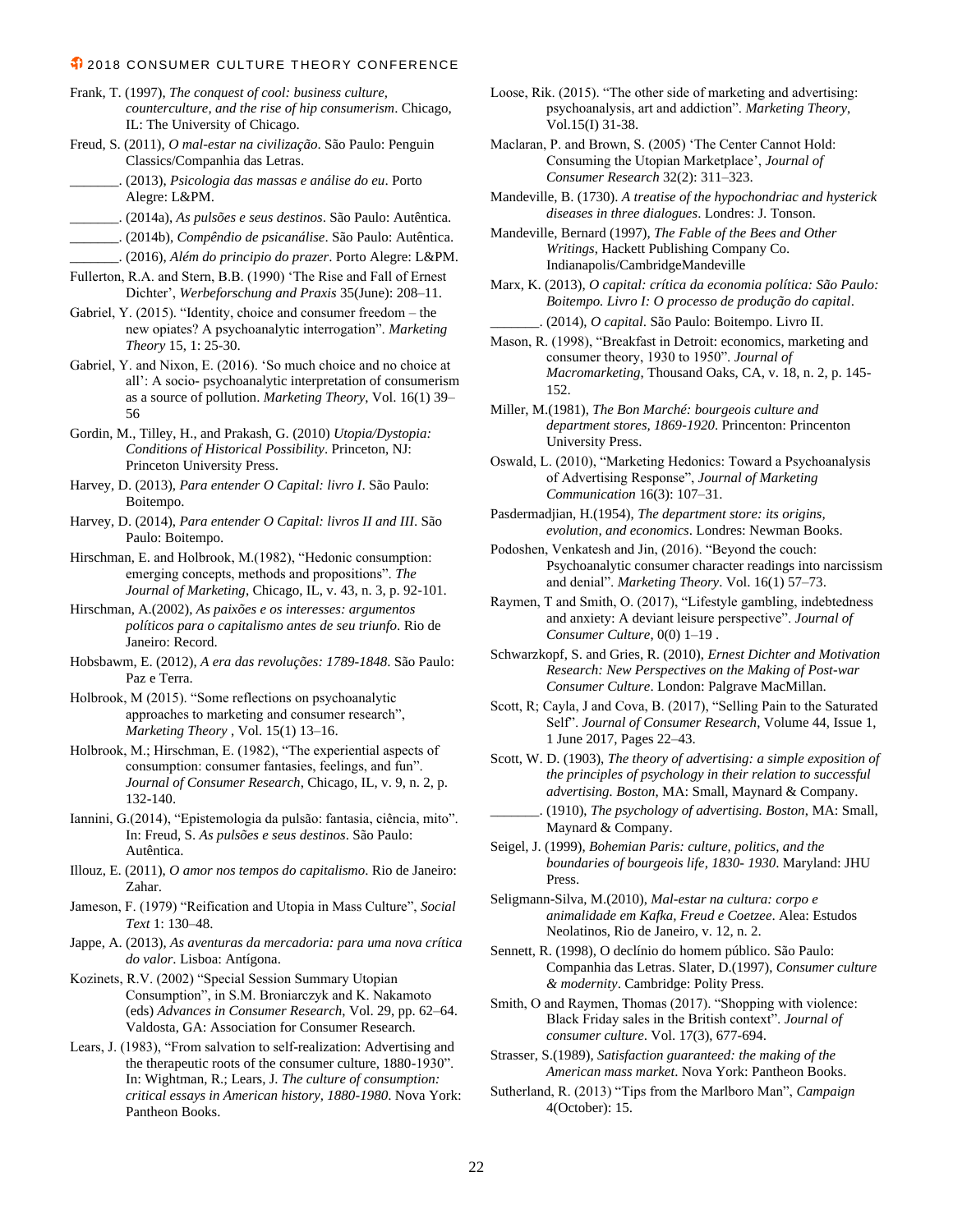- Tadajewski, M. (2006) "Remembering Motivation Research: Toward an Alternative Genealogy of Interpretive Consumer Research", *Marketing Theory* 6(4): 429–66.
- Wajcman, G. (2010) *"The Universal Eye and the Limitless World"*, Lacanian Ink 35: 120–43.
- White, A.; Stallybrass,P.(1986), *The politics and poetics of transgression*. Ithaca: Cornell UP.
- Williams, R. (2007). *Palavras-chave: um vocabulário de cultura e sociedade*. São Paulo: Boitempo.
- Woodall, Tony (2011), "Driven to excess? Linking calling, character and the (mis)behaviour of marketers". *Marketing Theory*, Vol.12(2) 173-191.
- Zaretsky, E. (2006), *Segredos da alma: uma historia sociocultural da psicanálise*. São Paulo: Cultrix.
- Žižek, S.(2008a) *A visão em paralaxe*. São Paulo: Boitempo.
- \_\_\_\_\_\_\_. (2008b). *Violence: Six Sideways Reflections*. New York: Picador.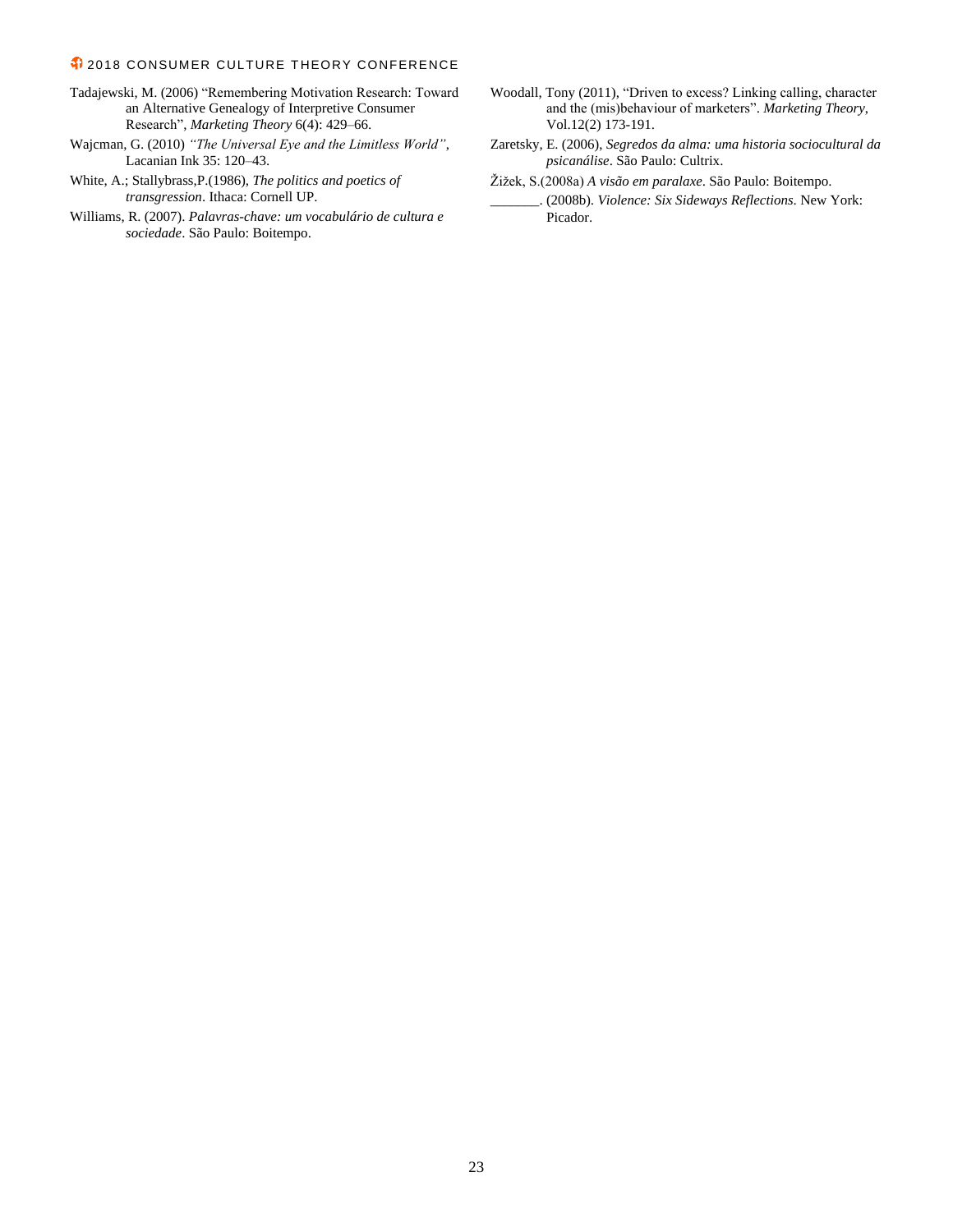# Big Brother and The Cyborg: The Rejection of Google Glass

### **Jannek K. Sommer & Gry H. Knudsen**

*Abstract*— We address consumption of technology from the perspective of failure, and demonstrate how various metaphors are used to imagine and share the consequences of a new popular technology. While research in consumption of technology have focused on consumer acceptance, we study technology discourses embedded in the Google Glass advertisement "How it Feels [through Google Glass]" on YouTube, because we want to understand how rejection and resistance build in the imagined use of technology. The study extends research on technology consumption by demonstrating the importance of emergent online consumer discourses, and exhibits the relevance for studying imagined consumption.

Jannek K. Sommer, University of Southern Denmark, Odense, Denmark, *18Ks@sam.sdu.dk.* Gry H. Knudsen, University of Southern Denmark, Odense, Denmark, [gryh@sam.sdu.dk](mailto:gryh@sam.sdu.dk).

To cite: Sommer, J. K. & Knudsen, G. H. (2018). Big Brother and The Cyborg: The Rejection of Google Glass. In D. Bajde & D. Kjeldgaard (Eds.), *Research in Consumer Culture Theory*, vol. 1. Odense: University of Southern Denmark.

#### VIII. INTRODUCTION

Google announced its head-over-display product, Google Glass, in April 2012 attracting significant media and consumer attention; Time Magazine named it one of the best inventions of the year (Time, 2012), popular tech magazines, such as Wired, published enthusiastic reviews (Baldwin, 2012), and handpicked people invited by Google to test the product, the so-called Google Glass Explorers, gave positive reviews and uploaded videos on YouTube showcasing their exotic user experiences. With lots of fanfare and public interest the following year, Google released its first ad on YouTube in February 2013, depicting (supposedly) real video footage from Glass users performing and participating in activities such as photographing or sky diving. The ad motivated significant consumer interest from the beginning, attracting more than 22,000,000 views and 22,000 comments, and shared no less than 56,000 times, approximately six months after its publication. However, despite quickly becoming a trending new technology, Glass was never launched to the consumer segment, as originally planned by Google. And the ad, along with the thousands of comments, was since removed. In this paper, we demonstrate how metaphors of technology in consumer generated comments can help elucidate why an innovation was rejected. In addition, we discuss the deletion of historical traces in relation to the management of public memory.

#### IX. IMAGINED CONSUMPTION

There is a significant body of research on consumption of technology research that focuses on acceptance (e.g. Kozinets,

2008; Giesler, 2012; Thompson, 2004). Recent CCT studies concerning technology, focus on experiential and sociocultural dimensions (Arnould & Thompson, 2005), particularly on posthuman representations in advertising texts and consumption practices (Giesler & Venkatesh, 2005; Buchanan-Oliver & Cruz, 2011), ideology and myth (Kozinets, 2008; Thompson, 2004; Chaharbaghi & Willis, 2000), technology discourses (Buchanan-Oliver, Cruz & Schroeder, 2010).

Kozinets (2007) identifies four ideologies in consumer narratives of technology, and analyses how they influence consumers' narration of their relationships with technology. Kozinets argues, that consumers' meaning-making of technology happens in the critical contradiction between social and economic progress and the destruction of nature. This is analogous to Giesler (2012), who proposes that the success of a particular technology lies in the course of image contestations. Critical engagement with technology is thus not equivalent to rejection of a technological innovation, and may be in fact coresponsible for making it salient for consumers. However, these studies focus on mature markets and on products that are possible to acquire. We propose that technology consumption is not dependant on materiality, and that the figurative dimension alone allows for imagined consumption to take place.

To approach this specific type of interrogation, we focus on how consumers use language to participate in discourses of technology consumption, as a way to make sense of possible changes about new technology. Thus, in this study we focus on what a new technology means for consumers, as opposed to what it can practically do.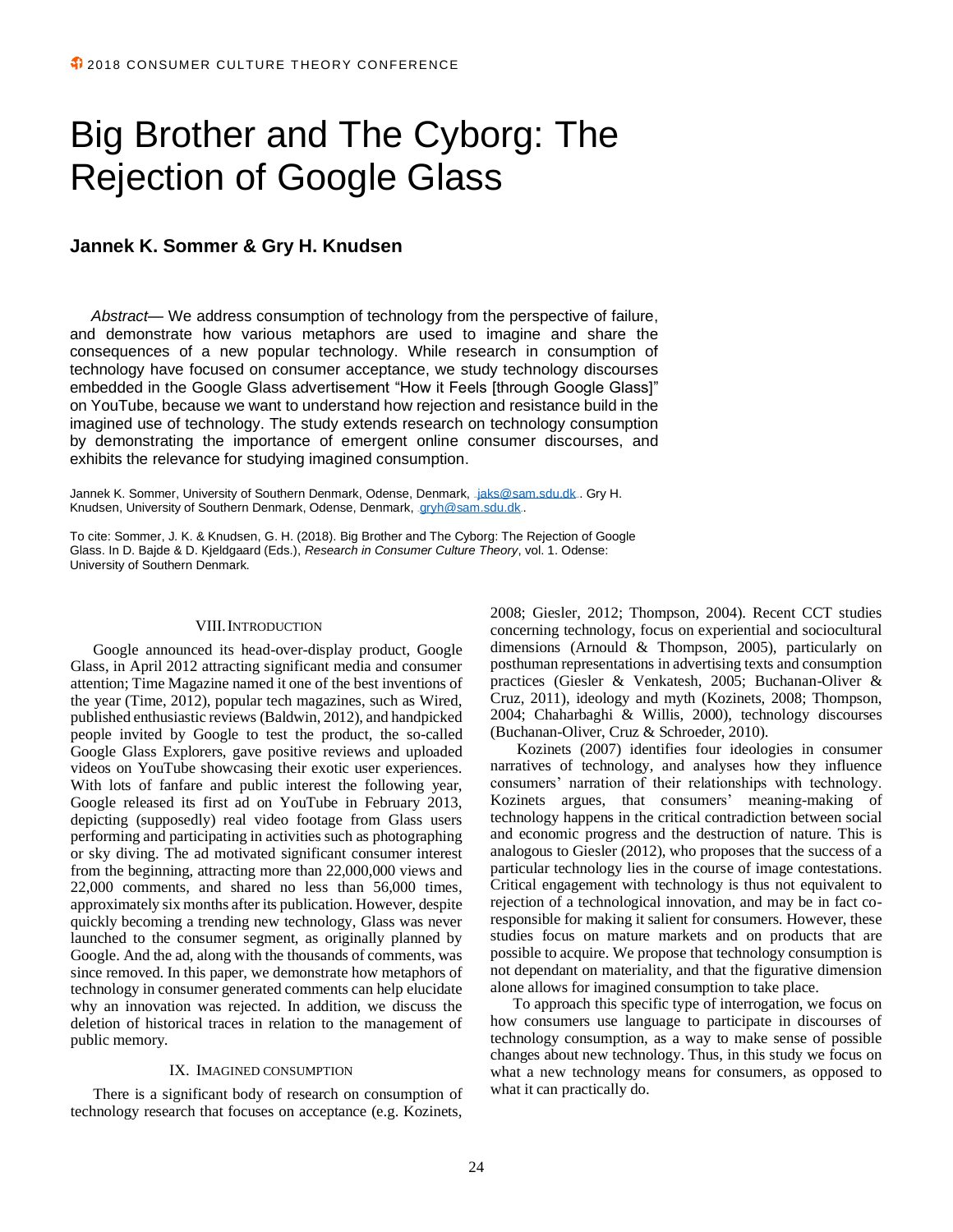#### X. METHOD

We employ discourse and metaphor analysis within a dynamic framework that allows for studying conversations without the existence of actual material consumption. Discourse analysis is a rather general term that encompasses a significant variety of approaches concerned with analysing how language is shaped through semiotic exchanges. In combination, analysing metaphors in technology discourses allows us both study how consumers think about a new technology and the movement of shared imaginations.

Cameron, Maslen, Todd, Maule, Stratton & Stanley (2009) introduces 'dialogism' to account for the influence discourse participants have on each other, and Knudsen (2012), using the similar construct of polysemy, accounts for the reflexive reading of a text. They share a rhetorical-textual approach that aligns with classic symbolic interactionism. While Knudsen (2012) does not specifically address metaphors in her approach, the principal approach to treat both cognitive and discursive dimensions is the same. For Cameron and Deignan (2006), language behaviour is an emergent phenomenon born from the interaction between the agent and the agent's discursive environment. From this view, "the discourse environment is inseparable from the talk", metaphors emerge "from the interaction between the discourse environment and the discourse participants, who draw on their linguistic and cognitive resources for processing ideas and for finding the words to talk about them to their interlocutors" (p. 688). What we wish to emphasize here, is that metaphors are part of complex and evolving discursive systems and highly contextual.

One thousand (1000) comments were harvested with Webometric Analyst (http://lexiurl.wlv.ac.uk), spanning a period of approximately four months after the ad was published on YouTube, between June and October 2013. The time range is randomly generated at the time of data collection, as the software is conditioned by Googles API (application programming interface), which only allows a maximum extraction of 1000 comments and without regard to publication dates. Comments were analysed in an iterative approach, coded topically and thematically, taking metaphors into account, their intertextual references and denotative meanings, as well as broader discourse themes. Comments with little or no content, incomprehensible meaning, or with unrelated messages to our research inquiry were not coded. One thousand and fifteen (1015) emergent codes were initially produced, divided in one hundred and thirty-nine (139) different categories, and finally fifteen (15) unique metaphors. All usernames have been removed for anonymization purposes, in accordance to commonly appropriated ethical standards in internet research. Many comments use a frivolous mix of symbols and capital letters, and can be difficult to read out of the technological context of YouTube.

During the data collection, the ad had been viewed 22.123.537 times, received 94.580 likes and 5.135 dislikes, shared 56.198 times and received over 22 thousand comments, which can be considered a significant online activity. The ad has since been removed by Google, likely due to the cancellation of the final product launch.

#### XI. DATA AND ANALYSIS

#### *A. Google Glass*

Wearable (electronic) technologies already made their entrance with hearing aids around 1933, but the now iconic calculator watches from the 1980'ies epitomize the innovation and convergence of wearable gadgets into the miscellaneous entanglements of what constitutes everyday life. Science-fiction literature had long imagined marvellous advances in humanmachine hybrids, as well as culturally and morally decadent ages brought on by technology. In recent years, wearable technology has demonstrated significant market potential through a myriad of self-tracking products, for example fitness trackers, and many were eagerly accepted and adapted by consumers. It is therefore not surprising, that when Google announced its head-overdisplay product, Google Glass, 4th. April 2012, expectations soared. Google appraised the ethos of co-creation and invited consumers to share their thoughts about what Glass could become. Glass seemed to represent a technological sociocultural disruptive innovation that promised to augment reality and introduce a frictionless and pervasive experience enabled by ubiquitous computing; a dream long envisioned by technology enthusiasts.

In Google's Glass ad "How it Feels [through Google Glass]" depicts real-life video footage from Glass users performing various activities; they document their experiences by photographing, share content on social media, using Google search, and streaming video recordings live. The ad switches frantically between persons, with several reappearances that although only sporadic—create small identifiable storylines. The central theme of the ad seems to revolve around documenting and sharing important personal moments. Activities include skydiving, ballet audition, children's birthday party, memorable moments for the people involved. The Glass users express joy and excitement, demonstrating an almost instinctive use of the advertised technology as a natural integration (and extension) in their lives.

#### *B. Youtube as Research Site*

YouTube is a well-suited source for studying the negotiation of ad meaning "because it allows both consumers and companies to upload, to circulate, and to comment on ads" (Knudsen, 2012, p. 1)—the open digital milieu invites consumers to engage in polysemic dialogues with a rich topic diversity. However, as a research site, YouTube is also layered in a cacophony of consumer expressions, not only in reference to the sometimes daunting amount of comments and multi-layered meaning constructions.

Networked media sites are complex ecologies characterized by "convergence, globalization, multiphrenic concepts of identity" with "constant shifts in local and global connections"; they are unique contexts that require "equally complex tools for thinking" (Markham & Lindgren, 2012, p. 3). Although groups of connections in online media can be distinguishable as evolutionary consequences of the convergence of communication and technology, it does not naturally presuppose social interaction. Comments on YouTube, can be seen as responses to a technologically constrained and structured organization of random users, an unintentional aggregation of individuals without a predetermined social structure. The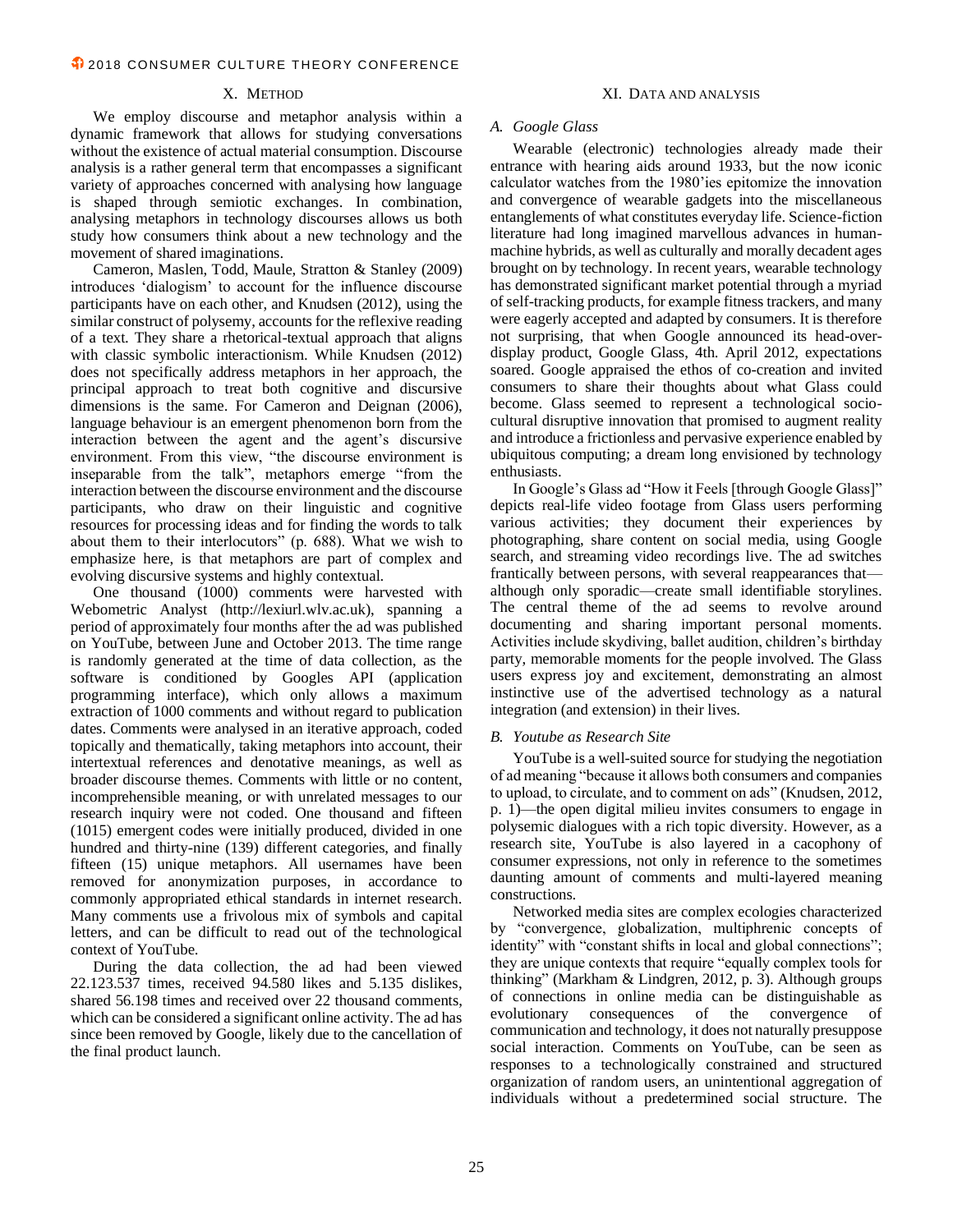technological constraints on YouTube motivates an irregular and sporadic participation, often consisting of short comments that reflect a purely aesthetic partaking with no significant consideration towards a social collective. We presuppose, that users are neither part of an audience, a public nor a community, but passive spectators up until the moment they engage in shared dialogue.

#### *C. Preliminary Results*

Generally, most comments seemed to have been written with haste, often with typos or misspellings, commonly situated within an evaluative discourse but particularly product related, application scenarios, improvement suggestions, and statements of technological excitement. A sizable part of the comments expressed an interest to use Glass to record or watch erotic materials with, distinctively in public spaces, which could point to a young user audience. There was also a large amount of unrelated comments (spam), which were almost exclusively ignored by other users.

A significant amount of user comments concerned aesthetic aspects of the ad, such as enthusiasm or dislike for the music track or the rhetorical ingenuity, demonstrating a wide consumer interest in the marketing text itself (e.g. comparing it with competitor's ads), in addition to the advertised item alone. Intertextual references were vividly applied to convey technological excitement, especially from popular comic and animation series Dragon Ball Z (Toriyama, 1988). Specifically, we identified three main discourses in the data: 1) Technophilia, 2) Surveillance and autonomy, and 3) Slaves to technology (see table 1). Although there were many positive voices in the data, the critical voices were far more pronounced. In general, there were quite strong levels of anxiety and critical reception of technology in the discourses surrounding Google Glass and were quite strong levels of anxiety and critical distancing from the technology and its potential uses. Further, especially. Particularly, the "Big Brother" and "cyborg" metaphors were employed to denote fear or excitement.

*Theme 1: Technophilia.* Users commonly used Big Brother as a metaphor for issues related to surveillance and social control, and animal metaphors such as sheep to denote cognitive numbness and indifference to commercial surveillance. Most man-machine metaphors were situated in a technophilian discourse, for instance by referencing Neo, the techno-prophet from popular science-fiction movie The Matrix, to denote an admiration of the cyborg-like integration of man into the network, or to popular figures with head-up displays such as Robocop. The comic and TV- animation series Dragon Ball Z was particularly used to denote excitement for new technology. The comment "It's over 9000!" was repeated by many users in different variations and is a well-known internet-meme, and is a reference to a popular scene where the dismayed antagonists in the animated series use their so-called scouters (futuristic visors) to display a surprisingly high power level (combat strength) of the favoured protagonist. The specific sentence, e.g. "ITS OVER 9000!", has become a well-known internet-meme and denotes considerable excitement for a piece of (new) technology. Intertextual variations like "Can it measure power levels?" or "I want a scouter app for this" was also widely applied. Similarly, references to head-up displays, in general, touched upon computer gaming, e.g. "Huds like battlefield 3

:D", and motivated a longer wave of comments, where several users shared their technological excitement, such as "You could turn real life into a video game and have a hud" or "I seriously hope we can start gaming with these kind of devices! :D".

Iron man and related content from Marvel Comics superhero universe, was also a popular technophilian man-machine metaphor. References to the fictional hero behind Iron Man, Tony Stark, or to his supercomputer "Jarvis", e.g. "I go to feel like Tony Stark! YES!" and "everyone will haver their own Jarvis! Hahah", shows a playfull fascination for Google Glass, as a possible (fantastic) catalyst for turning its user into a "superhero".

*Theme 2: Surveillance and autonomy.* Issues of control and freedom invoked significant negative sentiment. Conspiracy theorists offered thought-provoking statements on how Google covertly pursues a plan to dominate "the world", or that clandestine mythical societies are in fact controlling Google. From the available data, we can only guess whether this was meant as a discursive playfulness in the form of exaggerated and somewhat amusing sarcasm, or if it was a display of authentic Internet wackiness. We can contend, beyond possible rhetorical motivations, that consumers apply conspiracy theory as a source for interrogating technology acceptance, to discuss the wider implications of a new technological innovation, by implying that Google is trying to take over the world, e.g. "Google now trying to achieve world domination" and "All part of Googles plan to dominate the world", and to the popular and infamous conspiracy theory, the "Illuminati" e.g. "can anyone say illuminati?".

In a similar way, transgression of privacy was highlighted by consumers, that critically discussed the problem of standardized and obscure data harvesting, e.g. "Congradulations,Introducing the all new Mobile Survelience Platform. Upload all of your actions while wearing google glass,with or without your permission.". Another user explains with detail, covering both technological and legal constraints, that Google is watching:

*"google glass just filed for a patent on measuring eye dilation for advertisement. what is keeping google from measuring eye dilation from any other computer device that you use. What this means is google is allowed to view you at your computer legally. They are allowed to spy on not just what your doing in the computer but now spy on you physically. Google glass may not pan out but this patent will remain. if you ask me google glass was invented just to get this evil law passed."*

Users entered a climax of transgression in the form of state control, especially by using the figuration of *Big Brother*, sometimes also mentioning its source, George Orwell's culturally iconic dystopian novel "Nineteen Eighty-Four" (Orwell, 1949). Some of these comments invoked significant sentiment, such as "Fuck you, google! 'We have learned to swim the sea as fish and to fly the air as birds but yet we have not learned to live the world as brothers and sisters.' Martin Luther King. Please read 1984 and then think about Google Glass and all the other SHIT!", or "Not only big brother is watching u outdoors..!!!", and showcases a particular interest in sharing visions of a dangerous future. This was also linked to the NSA, e.g."NSA will be happy ! When people will use Google glass",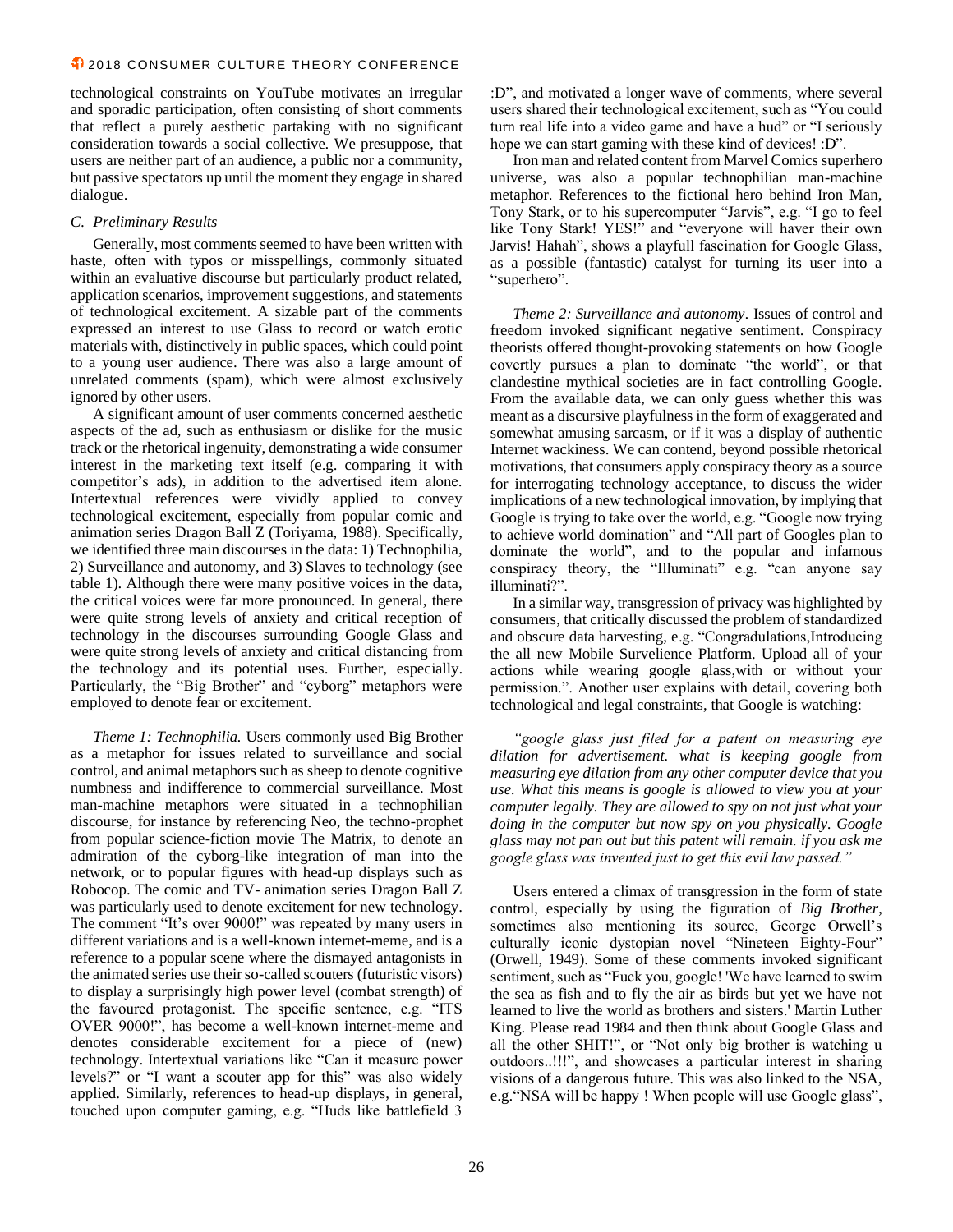which demonstrates how this particular state agency has become part of the Big Brother figuration, e.g. "Not only big brother is watching u outdoors..!!!". The aggregation of *Big Brother* and the NSA, is somewhat expected after the now renowned leak on the extensiveness of American surveillance programs by former intelligence specialist Edward Snowden, just few months before these comments; external events can thus influence the discourse by providing national specifics to an otherwise global user audience on how to interpret the figuration of Big Brother

*Theme 3: Slaves to technology.* A technophobic theme was evident in comments of how humanity is perverted through technological submission. Especially The Borg (Roddenberry, 1987)—a fictional cyborg race in popular sci-fi TV-series Star Trek that assimilates other species by incorporating them into their collective hive-mind eradicating all individuality—was applied as a metaphor for a dystopian technologized future brought on by Google. Users almost competed for appropriating quotes from the show, e.g. "Google will turn us all into the Borg", or "Google: We are the Borg. Your biological and technological distinctiveness will be added to our own. Resistance is futile.", to match with the current situation. But apart from intertextual playfulness, The Borg was also used to criticise and warn others about the apparent dangers of Google Glass, e.g. "Google Glass suck we are humans not machine now what people do if the glass do everything. it's my opnine".

For some users, the seamless use of technology portrayed in the ad seemed alien in relation to everyday ordinary life, and evoked a distorted image of the "common" Glass user, such as "gah rich people.. ". For these users, the ad's technological optimism is exposed as a hollow promise; an optimism similar to what Kozinets (2008) calls an "ideology of technology centred around a frivolous inclination to self-gratify by pursuing technologically mediated pleasure and escape". Users readily made fun of the seamless use of Glass in the ad, joking that the presentation did not match real situations, e.g. "0:46 All fun and shit, until the glasses fall down.".

This apprehension echoes a critique of a technologically minded society, in which culture finds authorization, satisfaction, and autonomy in technology (Postman, 1992). The following comment encapsulates not only the critical apprehension to (new) technology, but also a Marxist critique on how false needs and wants are introduced by a commercial ideology, to which one user took quite some to articulate, which demonstrated a high amount of engagement:

*"I am a little bit shocked how much you resist the truth about companies like google. Google actually might be the worst most manipulative companies next to apple (recently Microsoft tries to keep up too). Thing is not to have the stuff that accompany you with great life but just to have a great life and do that with minimum resources neccesary! Basically just look at what GG is proposing you: a translator a gps navigation, camera, wiki maybe? Something what you already have and what ..."*

Google's attempt to parallel memorable events as exotic experiences evoked a discourse of social exclusion by technology, where the resource-scarce commoner is polarized against the resource-rich elite, indirectly creating a reference to the inherent, and politically unpopular, inequality found in

stratified human societies. The absolute void of discomfort, hazard, or challenge in using Glass in the ad, is a playful naturalization of technology that many users thus interpreted as both naive and farcical. The sarcastic comments attempt to deflate the ad's technophilian discourse through a display of media literacy and marketplace metacognition (Wright, 2002; Knudsen, 2012)—and even though the ad does not hide the (more or less obvious) fantasy, users distilled it as an offensive message.

#### *D. Cyborgs Wear Google Glasses (of course)*

Although the technophilian discourse can be characterized by a glorification of technology, as seen in the intertextual references to Dragon Ball Z and superhero Iron man, beyond enthusiasm, the underlying promise is one of salvation; technology is canto endow humans with new powers, or bring about a superior and happier form of life. These comments are inline with the, a technologically deterministic idea that is also found in the ad's ideologynarrative. For technophiles and technophobics alike, the metaphor of the "cyborg", in particular, channels both fears and hopes of imagined change by (new) technology.

The cyborg, a common figuration in popular culture and literature, has motivated utopian narratives of hopeful futures, and provoked dystopian speculations upon the threatened state of free will, future autonomy, and the very integrity or stability of humanity, often portrayed in mass market fiction and film (Muri, 2001). In one popular form, we find the cyborg as an image of a cold and emotionally unresponsive and perverted human; a representation of conflict between the (sacred) human "spirit"—irrational, intelligent, creative, emotional and complex—and the unresponsive, unfeeling, soulless, debilitating amoral machine without autonomy and emotion (Muri, 2001, p.29). It is not so much a fear of the machine replacing man—as it is the case in some popular movie interpretations in e.g. *The Terminator* or *The Matrix*—but rather the replacement of the human spirit or mind through a process of technological convergence or embodiment (Muri, 2001). This particular interpretation was evident in the intertextual references to fictional race The Borg, as a metaphor for a dystopian in which the (natural) human mind has been eradicated or corrupted.

In another popular model, the cyborg represents a higher state of evolution, a superior human with supernatural strength, intelligence, sensor amplification, and advanced information analysis; we find this form represented in Robocop (even though this particular figuration also includes a level of human perversion) and Dragon Ball Z. Most importantly, the cyborg metaphor is concerned with the subject of consciousness in both humans and machines—its origins can be traced to the "very old religious debate about the body and soul" (Muri, 2001, p. 28), an important project during the enlightenment, that problematized the fundamental relation between human and machine. Somewhat amusing, one of the reasons the cyborg metaphor is evoked, is simply because it visually resembles popular representations. Google Glass users simply "looked" like cyborgs, which invoked deep historical and cultural debates over societies relationship to technology.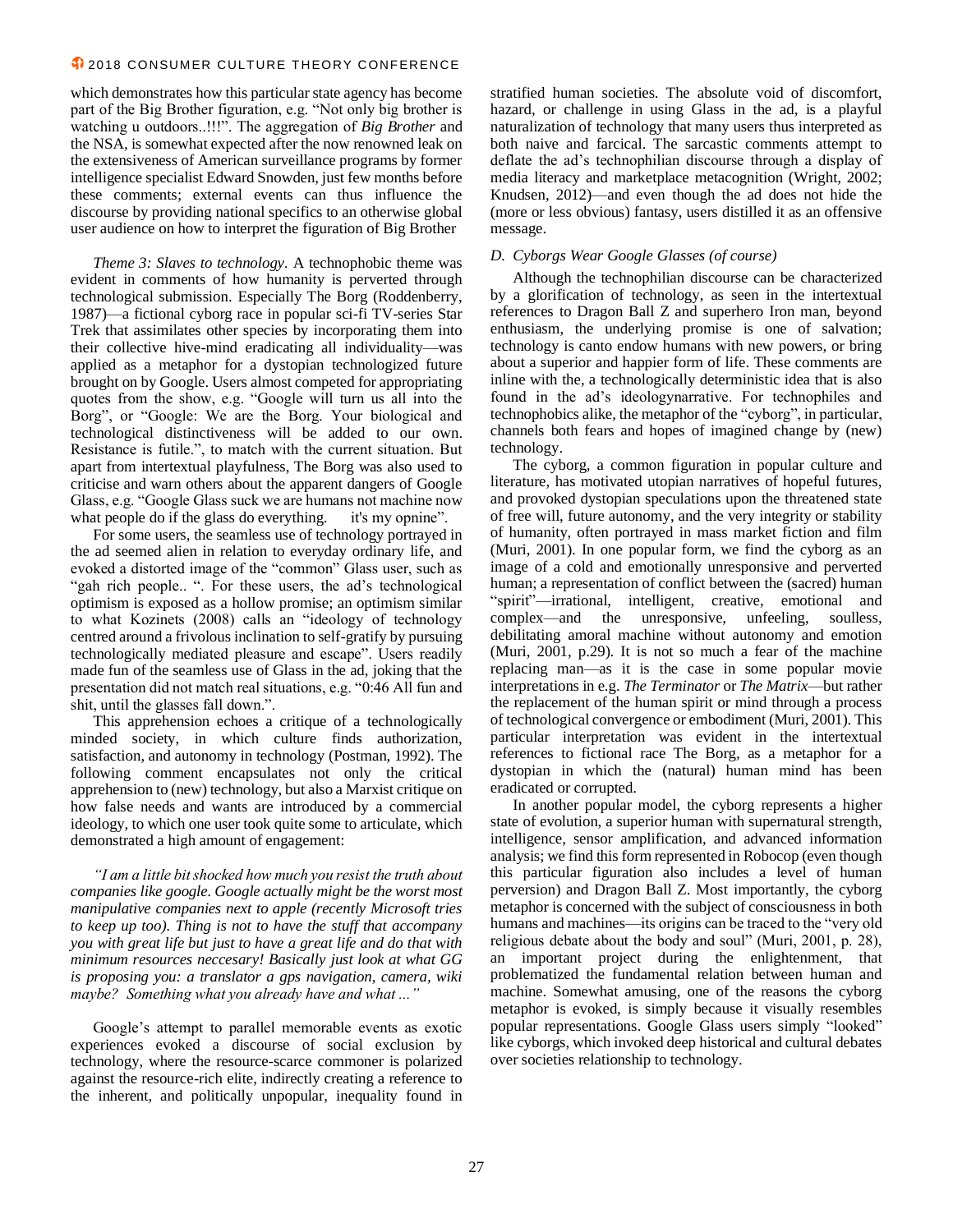#### *E. Big Brother is Everywhere (also in Google Glass)*

Big Brother, another regularly applied metaphor in the examined discourses, is a favoured metaphor for privacy issues (Solove, 2001). Big Brother is of course famously known as a metaphor for the infringement of individual autonomy through panoptic state surveillance. Solove argues, that the Big Brother metaphor was born in a now partly forgotten paradigm, where privacy problems were conceptualized as the uncovering of peoples hidden lives, invaded by surveillance and by disclosure of concealed information—invasions that consisted of inhibition, self-censorship, embarrassment, and damage to one's reputation (Solove, 2001). Our analysis depicts, to some degree, the reinterpretation and revitalization of Big Brother as a meaningful figuration.

Social media technologies have especially cultivated and normalized the use of surveillance in the last decade. Information is harvested, analysed and marketed with little or no user empowerment. Surveillance technologies that can record or otherwise document its surroundings, such as smartphones or handheld cameras enjoy a common and widespread use. Users track their own whereabouts, monitor their biometric values, calculate their calorie intake etc. and share the information on digital media sites with a global audience. What our data shows, is that the Big Brother metaphor is invoked as a counter discourse to possible surveillance of others with Google Glass. Possible transgressions in privacy and individual autonomy, Glass became a figuration for the fears and hopes of losing the right of privacy.

#### XII. DISCUSSION

Metaphorical figures, such as the cyborg and Big Brother, are part of a complex symbolic terrain, where technology, politics, economy, and the social intersect. In the cyborg and Big Brother metaphors we see that individuality, morality, and subjectivity are fundamental themes in interrogating a new technology. The Cyborg is used to convey either salvation through the promises inherent in the discourse of technophilia, or damnation via the implied consequence of losing one's identity or autonomy when the human mind is merged with the machine as a communications device (Muri, 2001). Big Brother is correspondingly concentrated on the location and conservation of self-identity (a prevalent configuration of the pervasive concept of consciousness). Fear lies not with disembodiment, but with social control and total domination by the loss of autonomy through corporate surveillance.

Out study demonstrates how consumers respond to a new technology by invoking commonly held metaphors of popular culture. Under such circumstances, a new technology can be imagined and associated with utopian-dystopian cultural opposition, easily dismantling an advertisements selfenthusiasm. Wearable technology, such as Google Glass, seems to be firmly connected to ideologies in each camp, whether it is the technophilian commoner or the transhumanist devotee; or even the critical rationalist. A tension, Google Glass failed to relate to.

#### XIII.APPENDICES

|  | TABLE I. | <b>METAPHORS OF TECHNOLOGY</b> |
|--|----------|--------------------------------|
|--|----------|--------------------------------|

| <b>Metaphor</b>   | <b>Denotation</b>                                        | <b>Theme</b>                 |
|-------------------|----------------------------------------------------------|------------------------------|
| <b>Neo</b>        | The Matrix (movie)                                       |                              |
| Robocop           | Robocop (movie)                                          |                              |
| <b>Tony Stark</b> |                                                          |                              |
| Jarvis            | Iron Man (comic)                                         |                              |
| Scouter           |                                                          | Technophilia                 |
| Power levels      | Dragon Ball Z (comic and<br>television series)           |                              |
| Over 9000!        |                                                          |                              |
| Cyborg            | Popular sci-fi figuration                                |                              |
| The Borg          | Star Trek (sci-fi television series)                     |                              |
| Big Brother       | 1984 by George Orwell                                    | Surveillance<br>and autonomy |
| <b>NSA</b>        | State intelligence agency                                |                              |
| Illuminati        | Secret society that conspire to<br>control world affairs |                              |
| Sheep             |                                                          | Slaves to<br>technology      |
| Cows              | Slave / docile / uncritical                              |                              |
| Satan             |                                                          |                              |

#### XIV.REFERENCES

- Arnould, E. J., & Thompson, C. J. (2005). Consumer Culture Theory (CCT): Twenty Years of Research. *Journal of Consumer Research*, 31(4), 868–882. https://doi.org/10.1086/426626
- Baldwin, R. (2012). Google glass will fit into your energy drinkfueled lifestyle. *Wired Magazine*. Accessed at: https://www.wired.com/2012/06/google-glass-will-fit-intoyour-energy-drink-fueled-lifestyle/
- Buchanan-Oliver, M., & Cruz, A. (2011). Discourses of technology consumption: Ambivalence, fear, and liminality. *ACR North American Advances*.
- Buchanan-Oliver, M., Cruz, A., & Schroeder, J. E. (2010). Shaping the body and technology: Discursive implications for the strategic communication of technological brands. *European Journal of Marketing*, 44(5), 635-652.
- Cameron L. & Deignan A. (2006). The emergence of metaphor in discourse. *Applied Linguistics*, volume 27, number 4, pp. 671–690.
- Cameron, L., Maslen, R., Todd, Z., Maule, J., Stratton, P., & Stanley, N. (2009). The discourse dynamics approach to metaphor and metaphor-led discourse analysis. *Metaphor and Symbol*, 24(2), 63-89.
- Chaharbaghi, K., & Willis, R. (2000). The technology, mythology and economy of technology. *Management Decision*, 38(6), 394-402.
- Giesler, M. (2012). How doppelgänger brand images influence the market creation process: Longitudinal insights from the rise of botox cosmetic. *Journal of Marketing*, 76(6), 55–68.
- Giesler, M., & Venkatesh, A. (2005). Reframing the Embodied Consumer as Cyborg A Posthumanist Epistemology of Consumption. *ACR North American Advances*.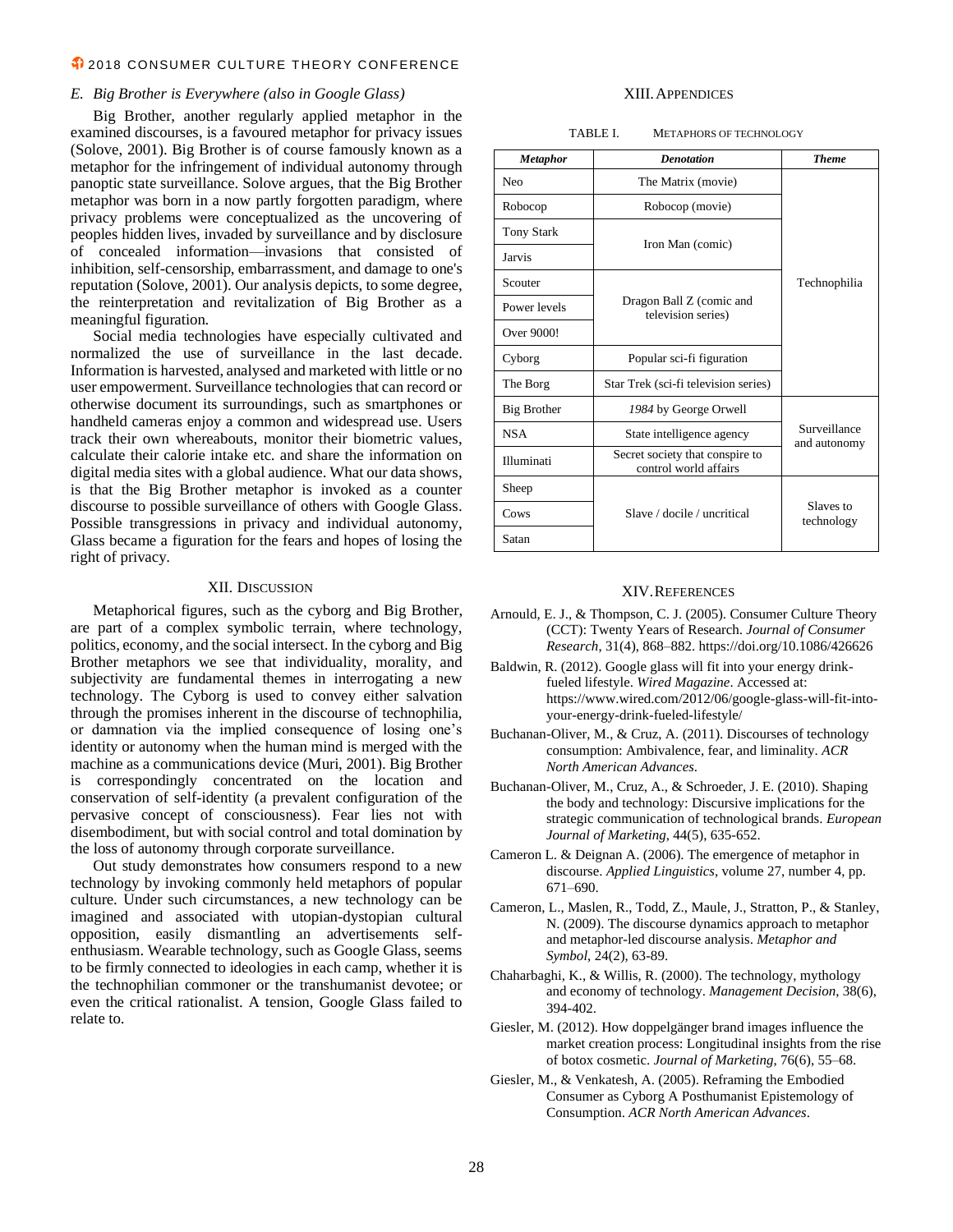- Knudsen G. H. (2012). Man's last stand! polysemy and dialogue in advertising. *Advertising and Society Review*, volume 13, number 2.
- Kozinets, R. V. (2008). Technology/ideology: How ideological fields influence consumers' technology narratives. *Journal of Consumer Research*, 34(6), 865–881.
- Markham, A. N., & Lindgren, S. (2012). From object to flow: Network analysis, symbolic interaction, and social media. *Studies in Symbolic Interaction, a research bi-annual*, December 2012
- Muri A. (2001). *The enlightenment cyborg: Aspects of and origins of the postmodern "man- machine" metaphor*. Unpublished PhD Thesis, at http://ecommons.usask.ca/handle/10388/etd-10212004- 001903
- Orwell, G. (1990). *Nineteen Eighty-Four*. 1949. The Complete Novels, 7.
- Postman N. (1992). *Technopoly: The surrender of culture to technology*. New York: Alfred A. Knopf.
- Roddenberry G. (1987). *Star Trek: The Next Generation*. United States: Paramount.
- Solove D. J. (2001). Privacy and power: Computer databases and metaphors for information privacy. *Stanford Law Review*, volume 53, number 6, pp. 1393-1462.
- Thompson, C. J. (2004). Marketplace mythology and discourses of power. *Journal of consumer research*, 31(1), 162–180.
- Time Magazine (2012). Best Inventions of the Year 2012. *Time Magazine*. Accessed at: http://techland.time.com/2012/11/01/best-inventions-ofthe-year-2012/slide/google-glass/
- Toriyama A. (1988). *Dragon Ball Z* [Animation]. Tokyo, Japan: Toei Animation.
- Wright P. (2002). Marketplace metacognition and social intelligence. *Journal of Consumer Research*, vol. 28, number 4 (March 2002), pp. 677-682.
- Zhao X. & Belk R. W. (2008). Politicizing consumer culture: Advertising's appropriation of political ideology in china's social transition. Journal of Consumer Research, volume 35, pp. 231-244.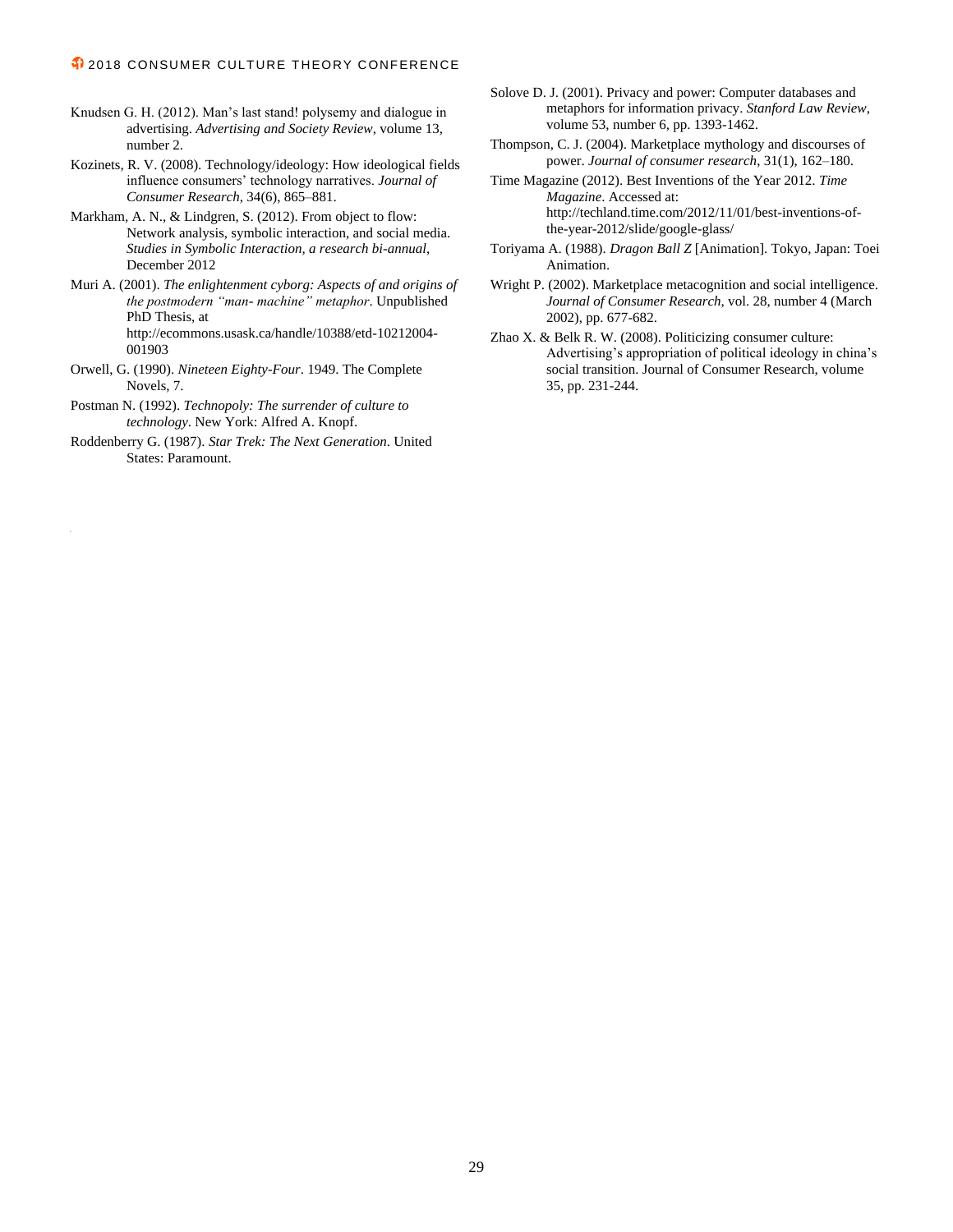# Using Narrative to Support Sustainability Strategies

### **Melea Press & Eric Arnould**

*Abstract*— In this article, we explore how managers build consensus for sustainability initiatives with employees and immediate stakeholders. We use a narrative lens to explore the rhetoric that managers in firms developing sustainability initiatives use to create legitimacy for their new programs. Examinations of narrative in marketing have largely explored communication between firms and customers. Further, we look at how narrative is used within firms to build consensus for sustainability strategies and suggest that narrative is driving the legitimacy of sustainability programs across industries.

Melea Press, SKEMA Business School, Lille, France, [melea.press@skema.edu](mailto:melea.press@skema.edu).. Eric Arnould, Aalto University Business School, Espoo, Finland, [eric.arnould@aalto.fi](mailto:eric.arnould@aalto.fi).

To cite: Press, M. & Arnould, E. (2018). Using Narrative to Support Sustainability Strategies. In D. Bajde & D. Kjeldgaard (Eds.), *Research in Consumer Culture Theory*, vol. 1. Odense: University of Southern Denmark.

#### I.USE OF NARRATIVE IN BUILDING SUSTAINABILITY INITIATIVES

In this paper, we explore how managers build consensus for sustainability initiatives within an organization, including employees, and immediate stakeholders such as the board, buyers and suppliers. We take a narrative lens to explore the rhetoric that managers in firms developing sustainability initiatives use to create legitimacy for their new programs. Examinations of narrative in marketing have been used largely to explore communication between firms and customers; in this paper, we look at how narrative is used within firms to build consensus for sustainability strategies among the communities these strategies affect.

#### II.LITERATURE REVIEW

Holt (2012) argues that new narrative strategies are needed to develop and legitimate a sustainability agenda for business that can garner widespread legitimacy. Cayla and Arnould (2013) have proposed scholars adopt a narrative approach to the analysis of strategic change within firms. However, existing work at the intersection of narrative and sustainability tends to adopt two approaches that fall short in part because they repeat a pattern of unproductive framings of the sustainability challenge and journey. On the one hand there are reformist, even utopian discourses that associate sustainability with alternative market forms that deliver ecological, health, or social benefits (Press and Arnould 2011; Arnould Plastina and Ball 2009). On the other hand, they are frames for firm activities that focus on

the discourse of corporate social responsibility based on measures and proofs. Both these narratives tend to be inscribed in the ethical values paradigm (Holt 2012). Inevitably, both narratives also exist in a dystopian form as researchers represent firms as engaging in greenwashing or in various forms of bad faith with regard to sustainability ethical ideals (Press an Arnould 2013; Wright and Nyberg 2017). In this paper, based on interviews with organizational stakeholders, we explore how narrative is used to build sustainability strategies in organizations.

Developing an organizational sustainability strategy is a major undertaking. Previous scholarship focuses either on antecedents or outcomes of sustainability strategies rather than what could be called the process of ontological shifting and legitimacy development within companies that drive sustainability strategies (Philip and Bansal 2013). Missing are analyses of the crafting of sustainability discourse within firms to see how they transcend what Holt (2012) calls the ideological lockdown associated with the ethical value paradigm. We call upon past work on narrative in organizations to help clarify the narrative processes of change in organizations.

We know that organizational sensemaking is a social and linguistic process (Chia, 2000; Maitlis, 2005), where meanings are materialized through language, talk, and things (Cayla and Arnould 2013; Weick, Sutcliffe and Obstfeld, 2005). Organizations plan and enact narratives that are consistent with their values and beliefs (Czarniawska, 1997), providing a window onto these organizations' worldviews or paradigms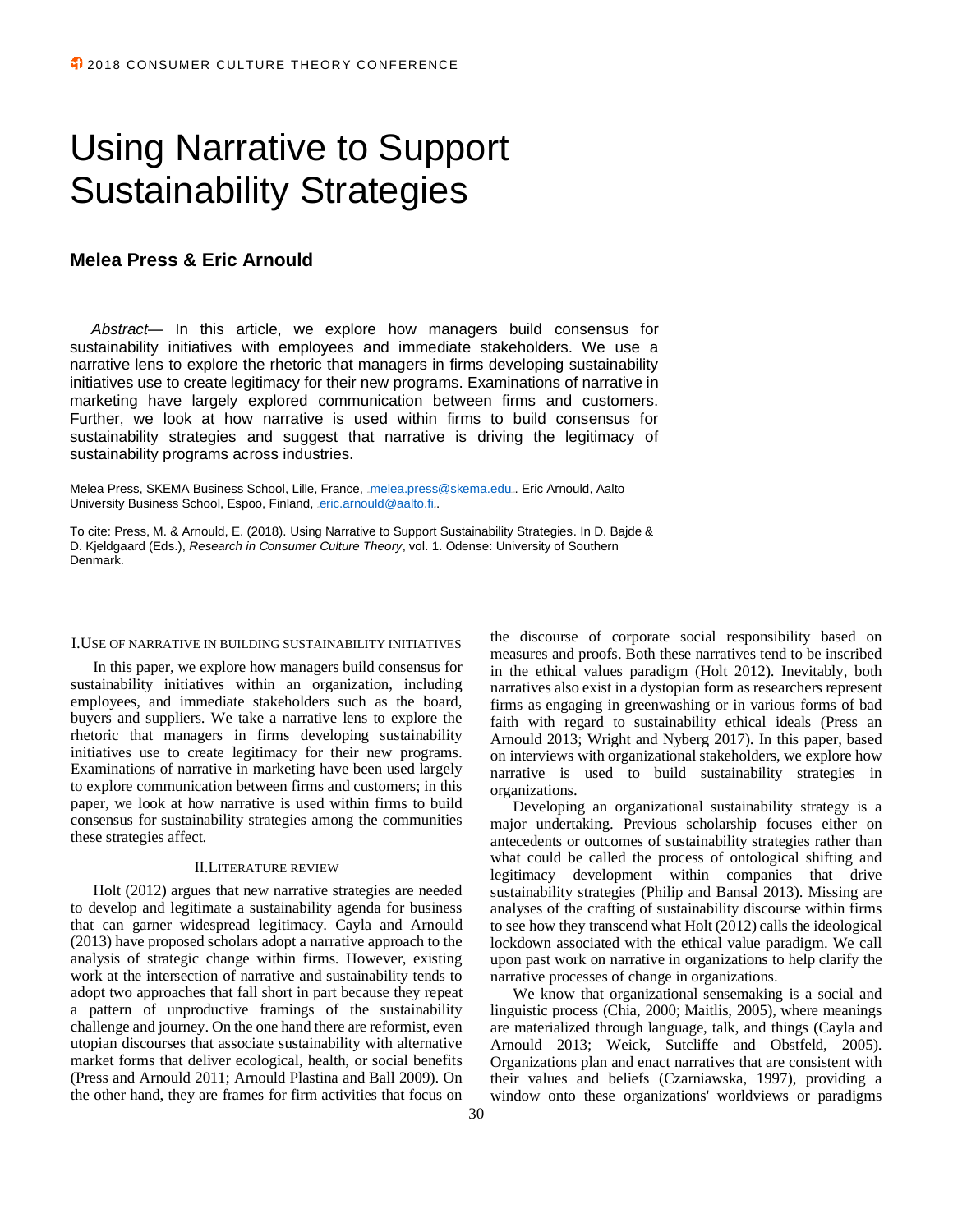(Gioia & Chittipeddi, 1991; Pentland, 1999). Narratives are used to create a shared understanding of goals and values (Gioia and Chittipeddi 1991) and influence behavior (Ashforth et al. 2008). Thus, in organizational studies the concept of organizational narrative and the idea of understanding organizational life as "interwoven, structured, and even construed by stories and narratives" is well established (Hartz and Steger, 2010: 768).

Narrative provides stakeholders a vocabulary to communicate about the organization, its goals and values (Dowling 2006; Etzion and Ferraro 2010; Weber, Heinze and DeSoucey 2008). Effective narrative engages stakeholders, helps them make sense of their experiences (Shankar, Elliott, and Goulding, 2001), and builds personal investment with the organization by facilitating the connection between constituents and the values and goals of the organization (Press and Arnould 2011a). In organizational storytelling, persuasive stories induce commitment (Shaw, Brown and Bomily 1998) promote legitimacy (King and Whetten 2008; Etzion and Ferraro 2010; Suddaby and Greenwood 2005), increase organizational reputation (Boyce 1996; Dowling 2006; Vendelø 1998), and help organizational actors understand stakeholder experiences (Cayla and Arnould 2013). Organizational communication is a type of persuasion, which like rhetorical tactics more generally, is a "symbolic means of inducing cooperation" (Burke, 1969: 43; Cayla and Arnould 2013). In this article, we look at the sustainability persona, four mythic binaries that support it, and how these rhetorical devices develop and diffuse sustainability throughout and across organizations.

A myth is foundational story or system of related stories perceived to be age-old. Myth is compelling and "believable;" and seems like it could happen. Myth imposes sense and order on experience and is believed to encode time-proved verities. Further, myths are anonymous, shared, and must be continuously re-appropriated by social groups (Georges 1968; Leach 1967; Stern 1994). In consumer research, the concept of myth shows how marginalized groups can gain cultural legitimacy by connecting to broader myths (Press and Arnould 2011b). Myths apply to everyone in an organization and they help people understand how they can fit in a field (Kozinets 2001; Thompson 2004).The combination of familiarity with the storyline and urgency of intelligibility potentially opens the door for organizational consensus around sustainability. If myth provides the tale, then the persona illustrates desired courses of action reflected in myth.

Jung (1959) took up the idea of persona in analytic psychology to describe how people organize their relationship with society and the how people conform to a recognized or predefined personage to play a social role, a development central to the idea of persona in marketing. Persona has been pursued in a number of research streams: consumer culture theory (McCracken, 1989; Cayla and Arnould 2013), advertising (Stern, 1991, 1994), semiotics (Mick, 1986), branding (Herskovitz & Crystal, 2010), and helps managers build a consistent user- interface by making 'the user' present in the design work (Johansson & Messeter, 2005).

Persona is used to engage an audience and create collective focus (Stern 1993; Delbaere et al. 2011) by operating as a

boundary object that organizes commitments and focuses power dynamics (Cayla and Arnould 2013). The rhetorical value of personification has been demonstrated in consumer and organizationally-focused contexts (Stern 1993; Press and Arnould 2014). Persona guides organizational members toward collective action by illustrating the types of attitudes and actions that are preferred within the organization.

We suggest here that within organizations narrative employing myth and persona builds consensus for sustainability goals. Further, we identify similar narratives used by different organizations across industries to build support for their sustainability goals. Thereby we illustrate the emergence of the kind of alternative narrative of sustainability Holt (2012) advocates.

#### III.METHOD

We selected seven companies across the building supply, consumer products, publishing, big 5 auditing, and finance. The businesses met several sampling criteria. All are attempting to respond to changing consumer expectations around sustainability-sourced products. All these companies deal with sourcing activities in countries with weak institutional frameworks. All these companies are figuring out how to monitor and verify suppliers' environmental and social practices. All seek to develop employees who want to work toward these goals.

We conducted semi-structured interviews with sustainability leaders in each of the seven companies. The fieldwork was conducted in 2010 and involved 31 interviews. To gain a variety of perspectives on sustainability strategies, we interviewed individuals from different organizational levels such as coordinators, category managers, department heads, managing directors, and chief executive officers. In addition, we interviewed individuals from different departments including supply chain, operations, corporate social responsibility, sales, and communication. We recorded and transcribed the interviews. Each lasted between 60 and 120 minutes. We conducted a thematic analysis within companies and across companies.

#### IV.FINDINGS

We organize our findings around the persona and mythic binaries that emerged from the data. To begin, we discuss how the sustainability persona developed in these organizations. Next we look at four binaries that emerged from our cases. These are *Right Livelihood vs. Lack of Purpose*, *Order vs. Disorder, Life vs. Death*, and *Cost of action vs. Risk of inaction*.

#### *A. The sustainability persona*

The persona is passionate. We know organizations use persona to help build shared understanding. In our data, organizations seem to use persona to paint a picture of how individuals can develop and contribute to sustainability initiatives. We found consistent elements of the sustainability persona across our cases. This person is passionate about her work and works tirelessly to further sustainability goals, even sacrificing free time. She is intrinsically motivated, "Yes, so it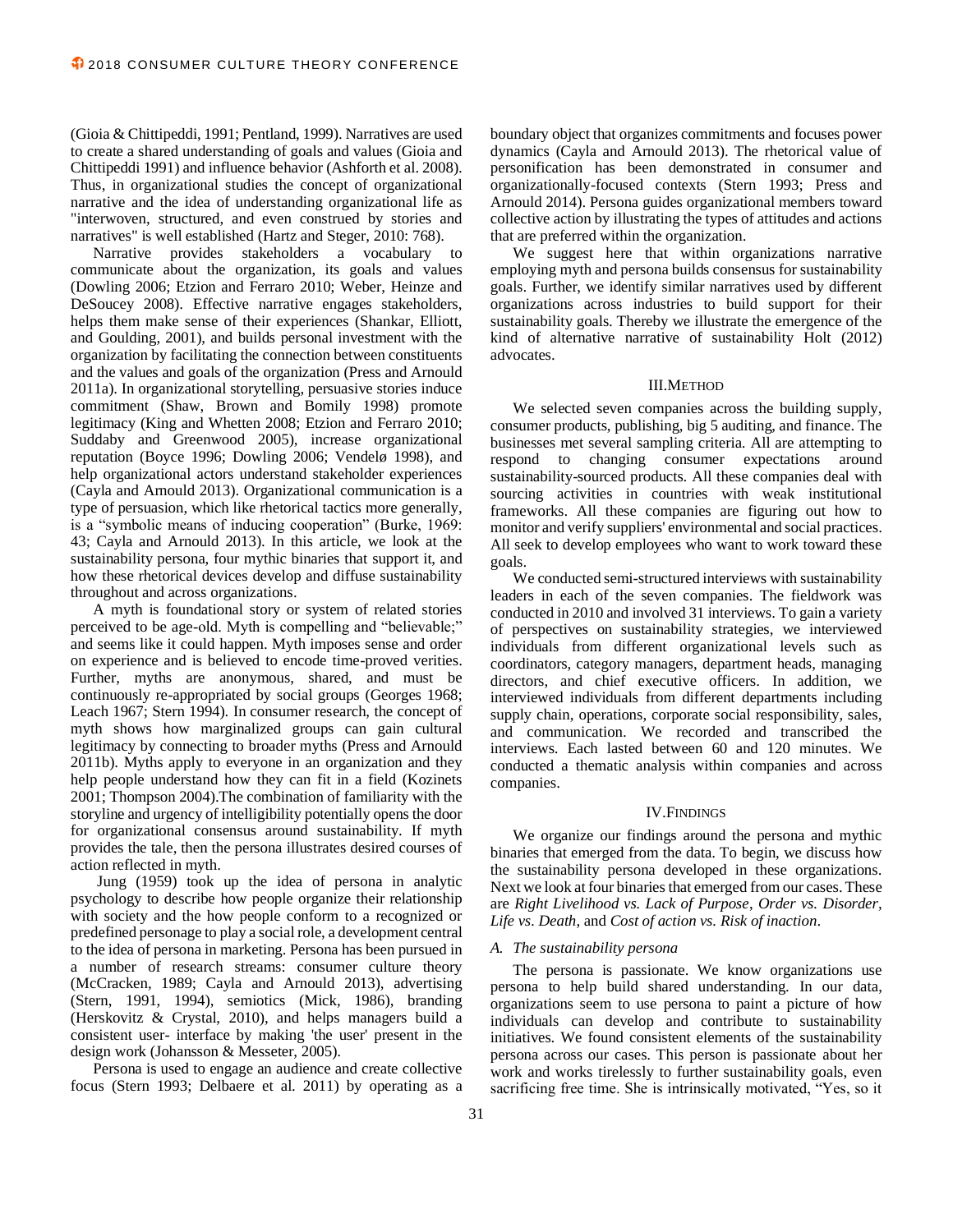is a personal passion. Nobody said to us go and set this group up, so that for me is where the reward comes. It is not a monetary reward, I don't get any more money" (Rog Q). This person does not seek external gain, "we do it for the passion not for the money" (Belinda  $\ddot{C}$ ) and "I have a personal passion to go the extra mile" (Klaus I). She recognizes others' passion as well: "I think we are all quite passionate."

The sustainability persona takes initiative. For example,

*I started recycling stuff from my desk, the story… I came in doing one day's research for the company, at the end of the day there were some papers on the desk, I picked those up, looked for the recycling bin, there wasn't one, so I put it into my bag and took it home, but the next day…they think I am stealing computers because some computers had gone missing. Police are called, I'm taken to the manager's office…I explain that I am recycling and they don't really understand why or what I am doing… several people had noticed police…so they came up to me and said what was going on, and I say well I was trying to recycle some paper, I have been told not to. They say well that is ridiculous, so we started meeting at lunchtime to discuss what we could do to…make the company do better things. (Tucker S)*

This person's initiative led directly to others' involvement in looking at how to make the company more sustainable. Fast forward 12 years, the company has become a leader for sustainability in its industry. This origin story is codified in organizational sustainability lore, of critical importance to myth building (Philippe and Bansal 2013).

The sustainability persona is humble and inclusive. She uses logic and passion over authority to invite others to join in their mission:

*Someone like [the VP for Operations] for instance he certainly didn't [encourage sustainability in the organization] through authority, he did it because he was passionate and he could describe why you want to do this and why it is the right thing, but…he doesn't come across as a tree hugger, he comes across as someone who is really quite logical and passionate… And he wasn't doing that from a position of authority he was doing it from more of a position of respected specialist (Peter O)*

The sustainability persona enacts inclusion through encouraging dialogue (Press and Arnould 2014). Our informants uniformly talked about creating spaces for exchanging information as a platform for efficiency and a way to spread their sustainability work beyond their organization:

*[We organized] a supply sustainability workshop… we have actually got bloody big companies with whom we have a commercial relationship so let's actually sit down [and] say well how do you feel about the environment…we didn't have to do it, that is leadership…we want to plug into and understand how we can work together on those sorts of things…. Heath I)*

Encouraging dialogue among others in the supply chain or industry, or even with others outside the industry who are struggling with similar issues diffuses and share sustainability goals and improves organizational resilience (Philippe and Bansal 2013). It also shows others in the organization ways to engage with sustainability in a more public way. Further, there is internal organizational dialogue that must take place so that everyone understands what it means to be a legitimate source of information:

*I think we do it because we want to engage with our clients, we want to engage with our people, we sell and advise on sustainability services in the marketplace and it is vitally important to us that we practice what we sell…we must do that. (Simon R)*

As the persona develops, the values of the persona spread to others in the organization and the behaviors of this idealized persona are normalized: "I think we are all, all my team are engaged in doing this because we have a passion to do it, we don't have something being forced on us and I think the willingness to do it is within ourselves" (Belinda). Others in the same company confirm this normalization process, "using [sustainability guidelines] tends to get driven by the passion of one person, and then pushing it through his team and then selling it into the rest of the company" (Klaus I). Other organizations echo the process, "probably the more [influential people are] the purchasing managers whose day job is all four areas of the balanced scorecard [sustainability reporting tool] but [they] just over-index on the responsible sourcing because of personal passion" (Oscar N). The sustainability persona highlights quiet heroes who work toward sustainability goals. Once codified, others in the organization know this persona and the actions this persona engages in and can mimic this behavior. We will now turn our attention to four mythic binaries that emerged from the data.

#### *B. Right Livelihood vs. Lack of Purpose*

Right Livelihood is a traditional Buddhist teaching; it is one of the limbs of the Buddhist Eight-Fold path. The Buddha taught that people should strive to live a long and dignified life using wealth obtained through "rightful" or ethical means (Rahula 2008). The personal conflicts managers experience as they try to navigate organizational needs, which often focus on profit maximization, versus their desire to *do well while doing good*, are a common trope in management literature (e.g. Falck and Heblich 2007; McCormick 1994; Stoeckl and Luedicke 2015). This mythic binary contrasts with purposelessness; that is, engaging in meaningless or even harmful work. Our data show managers struggling to justify how their jobs matter and latching onto sustainability strategies as a way toward right livelihood. Informants talked about sustainability initiatives as a way for employees to feel like they are making a difference: "[working on our sustainability initiative] is just a need in our workforce to do something over and above just driving financial results" (Oscar N), and "[the sustainability work] was done because people were I think passionate about doing the right thing"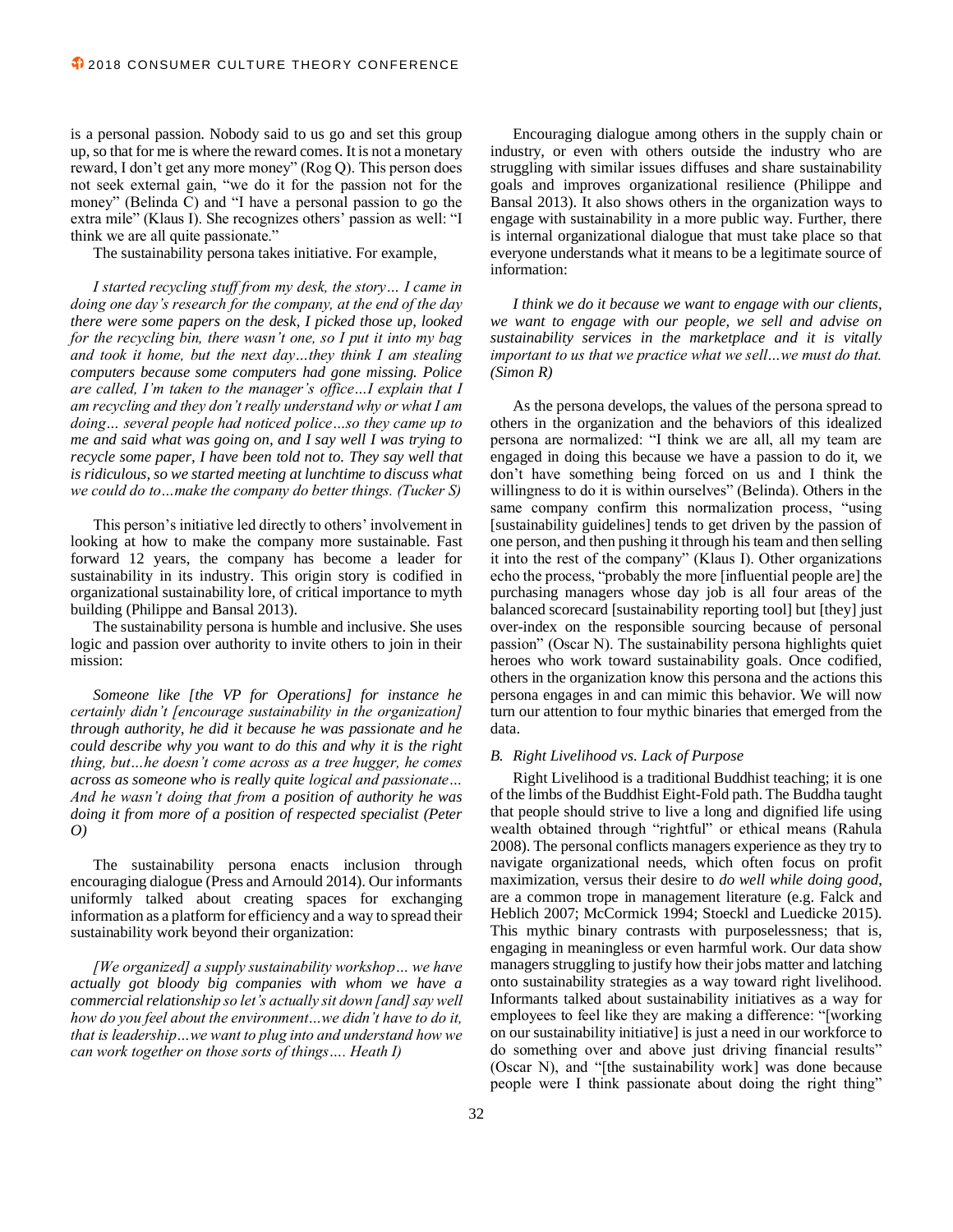(Klaus I). Sustainability initiatives provide an outlet for employees to clarify the role of their company in the world:

When you work for a [large multinational] company…people just…presume you are out there purposively churning up the world's resources and not caring…the fact that

*I am involved in making some proper changes and the fact that [we are] actually committed to it at the highest levels as well makes a very big difference. And I can point at some really specific things I have been able to do. (Peter O)*

Especially when the industry is ethically challenged, "we want to be a responsible company in an industry that is seen as controversial" (Heath I). Managers' narrative encodes desires to engage in right livelihood, doing work they can be proud of, feel good talking about, and work that makes a positive difference in the world.

#### *C. Order vs. Disorder*

It is well known companies struggle to develop policies around sustainability and to find or create sustainability metrics. When it comes to keeping track of results our sustainability managers tend to be methodical and cautious, "…we write our policies afterwards, we do the practice first and then we find a policy to fit" (Belinda C). In this way they make order out of extremely complicated issues and take myriad practices and put them together into a comprehensible policy, for example,

*I think that setting a clear goal and saying we are going to achieve x is almost the only way of doing it and stretching yourselves and pushing yourselves and kind of saying that taking things slowly and kind of saying well we will do a little bit here and a little bit there…but also being honest when things don't go right as well. (Klaus I)*

Honesty and openness often appear in the dialogue around developing and implementing policies. There seems to be consensus that it is better to be open about what is not known or understood and use dialogue as prescribed by the persona, to achieve workable policies. Vendor dialogue is key to building defendable policy, as the quotation below illustrates.

*So the policies really have been born out of particular issues around particular areas that we have uncovered whilst sourcing products and the way that [we] tackle it is if we know about it we can be open about it, we can talk about it. If we don't know about it therefore we can't defend our position and that is when it is difficult. So that is why we encourage all of our vendors to actually tell us if they have got particular issues. (Benjamin C)*

Managers need to defend policy to stakeholders, including customers, vendors, suppliers, retailers, and internal customerfacing teams and internal buyers. They seem to develop a multifaceted defence strategy by engaging methodical steps in developing and implementing new strategy, with information flow and dialogue being foundational.

*…we have rules for things…your timber has to [be] compliant with timber policy and that would be a kind of rule that stops you buying non sustainable timber, and now we do a lot of stuff on trying to encourage…good things…when I first came the…people were begrudgingly applying the policies that we had…but that is really changing. (Amanda B)*

Amanda points to changes in her organization around the acceptance of policies that favour sustainable products. There is a concern among managers about how to make sure they measure the right things, in a way that is transparent and simplifies a lot of complexity. Some things lend themselves well to clear reporting and concrete outcomes, such as:

*…when we do something very specific like we make some packaging thinner or we start using some recycled packaging or we just make a bag smaller that has the same amount of product in, it is absolutely 100% tangible and you can just say we used to buy this many tons and now we buy this many tons. So there is a part of it which is completely measureable. (Peter O)*

However, most sustainability issues are more complex. Managers seem unsure that they are measuring what should be catalogued and doing it in the best way; they seem scared that they fail to measure something that has a big impact on their sustainability, or fail to understand what their measures actually mean.

*Now recently I have been asked to be the lead for sustainability within the strategic procurement team, [we] meet monthly to look at measurement and reporting around CR and one of my tasks, my main task in that group, is basically to identify ways in which we can extend that measurement and reporting to our supply chain so we can actually understand what our impact is more broadly through the suppliers (Rog Q)*

While participating in sustainability initiatives may be a work of passion and a question of right livelihood, our informants indicate aligning with organizational directions, "we followed suit." Pressure to enforce adherence to sustainability policies and goals is in tension with the sustainability persona and theme of right livelihood. However, enforcement brings order to what would devolve into chaos. This quotation illustrates how one policy is enforced:

*[The policies are put into action through…] your performance [goals and review]… the individual [purchasing managers] actually in their annual objectives, say they will support these [sustainability] programmes…I am not saying people get directly paid less as a result but if you do miss all of your objectives then you will get a lower rating and as a result…you won't get as much [in your pay review]. (Peter O)*

Organizations employ systematic programs and policies to monitor the myriad aspects of sustainability, and ultimately this effort helps organizations know themselves better. The painstaking layers of order companies apply to their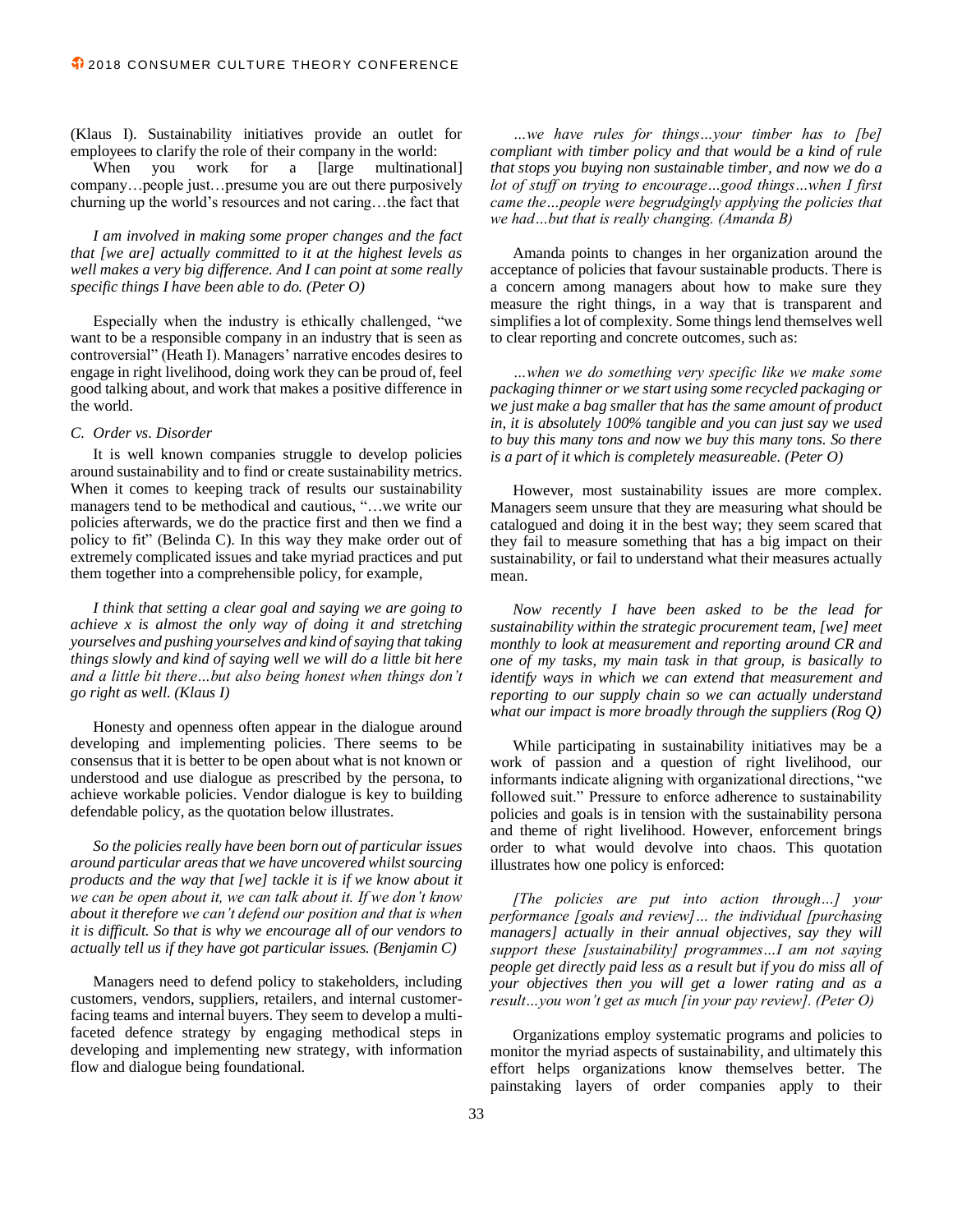sustainability initiatives contributes to the goal of dialogue and information exchange that the sustainability persona desires. It sheds light on the activity of supply chain partners, and also can shed light on internal desires, trends, values of the focal organization.

#### *D. Life vs. Death*

Life/death is a classic theme in myth. Some people articulate the idea that if sustainability is not part of the business strategy then the company or even the world will be destroyed. The organizations we interviewed are clear about what is at stake for them and use this narrative device to communicate the importance of their sustainability missions.

*It is one of the foundations; if the foundation isn't solid then it will cause us problems later…in terms of operating as a business in terms of fitting into things like legal frameworks, so compliance to legal frameworks in these kind of areas, it goes beyond reputational risk it is a question again about having a license to operate, can we continue to do what we need to do to satisfy the needs of our shareholders. (Heath I)*

The excerpt addresses gaining the legitimacy to operate with stakeholders, which is a different kind of risk than that associated with regulatory compliance. Including sustainability in operating necessities indicates the increasing importance of sustainability strategies. Informants express the belief that if they had not engaged with sustainability, they would have lost business:

*When I first joined it was not there, we didn't talk about such things as environmental, it is in the last, I suppose 5, 6 years where we have really gone out there to try and as part of our bid collateral and to win business, we had to sign up to this, and ensure that our third parties, our suppliers were all of those things, environmentally friendly, everything of that nature. (Lewis K)*

Some people go beyond the business case of life and death to include environmental issues and real life or death of the planet.

*…we now have a plan that covers all of our impacts and is a much more comprehensive plan than we had certainly when I first arrived…as a business are taking it increasingly seriously. And I think honestly that is for two reasons, I think one is… there is increasing belief about the size of this market and the importance that it has for us as a sustainable business, but also because people are really waking up to the climate change challenge and really believing that we have got a responsibility to do the right thing. (Amanda B)*

Survival and thriving are also about having good people working in the organization. Especially in industries that carry large reputational risks or have acted with questionable ethics in the past, sustainability strategies help companies keep good talent:

*I think this is an area of development and real potential which is how we market our business for people entering into the business because the next generation aren't going to want to work…for a big multinational…we are seeing a much more dynamic workforce coming through that really want to know what…business are behaving in a responsible way. So it becomes also a very critical part for hiring key talent within the organisation…(Gwynneth H)*

The life vs. death binary transcends the idea of drumming up good business and goes to the very core of sustaining a dynamic and passionate work environment. The managers in these organizations believe that sustainability strategies make the difference between a company that functions internally and in its supply chains, and one that fails on all fronts.

#### *E. Cost of action vs. risk of inaction*

There is an inherent risk narrative surrounding discussions of sustainability, which often takes the form of environmental risk, or reputational risk as we saw above. However, data reveals managers awareness of complicated tradeoffs associated with decision-making around sustainability.

*I think because we have always been quite honest about the difficulties, so when we have talked to Greenpeace or to whoever, we have said it is not the perfect system but it is the very best that is available…having those discussions with as many people as possible, so we talk to [everyone], the engagement is very, very wide. (Belinda C)*

Action is costly, inaction likely riskier. Managers approach this binary proactively through disclosure with key stakeholder, throwing themselves at the feet of those who can help clarify how they should proceed:

*You can't recommend a product as being green and wonderful unless you know everything about the supply chain and everything else because you could say this is a wonderful product but it could be manufactured in sweatshops or something along those lines so that then smacks the whole credibility of that particular product. (Benjamin C)*

#### V.DISCUSSION

Organizations are trying to figure out how to build their sustainability initiatives in- house, as well as in their supply chains and industries (Philippe and Bansal 2013; Ramirez, Gonzalez and Moreira 2014). In our data, we found an emergent persona and a set of mythic binaries developing individually but detectable across organizations, used to communicate values and goals around sustainability initiatives and connect with a variety of organizational actors.

While multiple actors articulate the mythic binaries, the star persona acts as the one who illustrates desired courses of action and innovation, showing others how to engage and perhaps setting new cultural norms in the organization.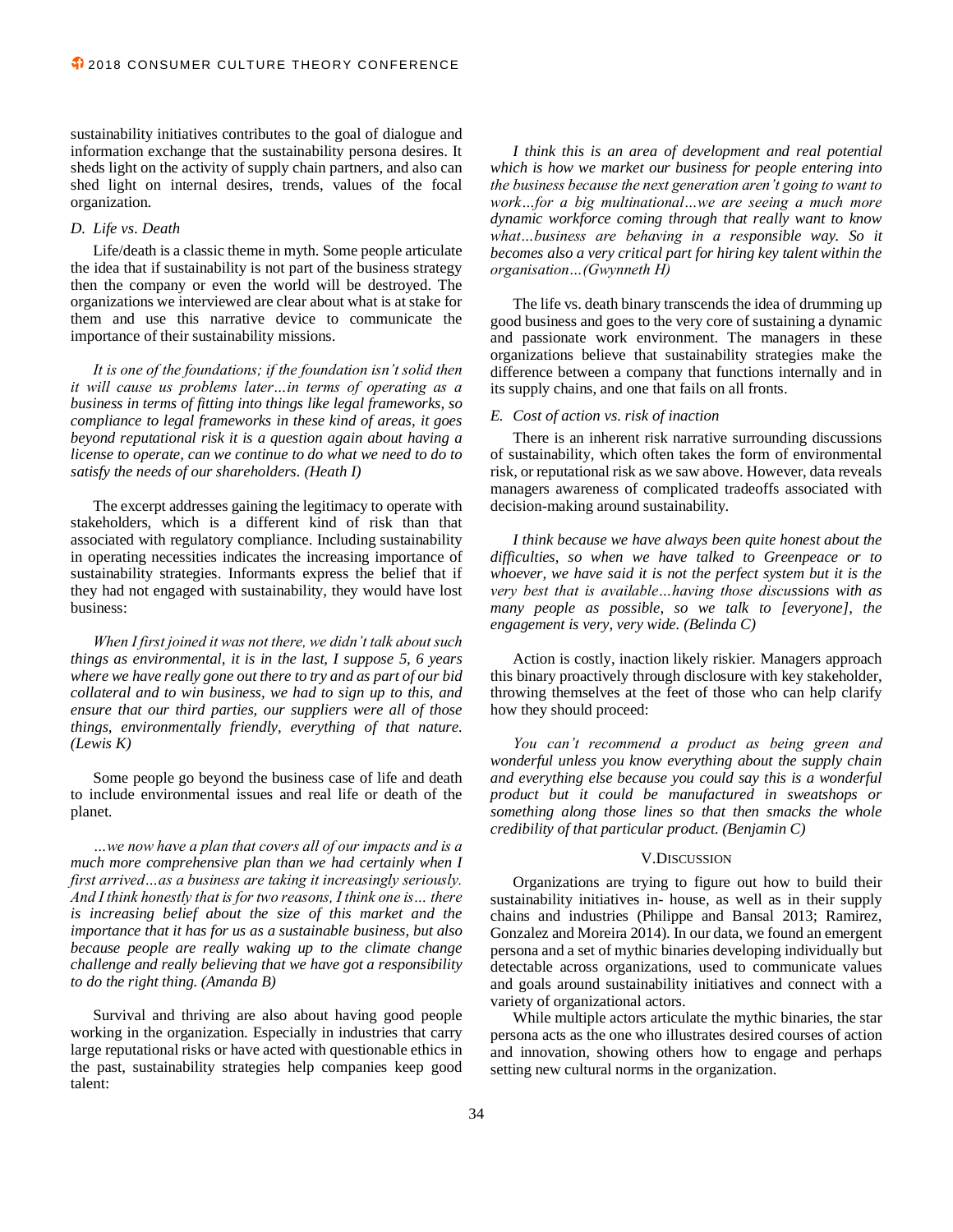Support for sustainability strategies seems to be built internally through the diffusion of persona and the spread of narrative. Myths used to animate the persona are dynamized by the binaries we discussed above. These binaries communicate both a sense of urgency around sustainability, as one side of the binary is clearly preferable to the other, and they help build consensus for the sustainability initiatives.

The persona and the content of the myths are consistent across organizations and industries. This convergence on isomorphic sustainability narrative themes may be because managers have a similar background or mindset, however, it may point to an important driver in diffusing sustainability in business. That is, the sustainability challenge is shared and spread from company to NGO, from company to government, and industry to industry. Indirectly dialogue and information sharing may be producing isomorphic pathways toward sustainability strategies in organizations. As the narrative spreads, it seems to drive consistent behavior across firms in terms of diffused leadership, innovation and communication, and a level of personal engagement and pride in employment.

We find isomorphism (Deephouse 1996) in the persona and the mythic binaries across organizations and points, which may point to the emerging legitimacy of sustainability strategies for action and innovation (Press and Arnould 2011; Weber et al. 2008). Could it be that sustainability strategies have reached a level of structural consistency that is communicated through these myths, across organizations and industries (Deephouse 1996; DiMaggio and Powell 1983)?

Holt argues that one reason we struggle to enact sustainable strategies is the lack of metaphors and narrative to frame sustainability in actionable rather than ethical terms (Holt 2012). In this article, we can see the emergence of a certain kind persona of the caregiver type whose service provides meaningful structure to her environment (Jung 1959), and the development of certain mythic themes that ignite buy-in for sustainability strategies and build legitimacy for this business orientation. Our data suggest mythic narrative is already helping spread the implementation of sustainability strategies within and across organizations. These mythic binaries give us ideas about the kinds of compelling stories that may help move businesses toward more workable sustainability strategies.

Future research might explore how through persuasive narrative, in some industries sustainability discourse is shifting from rationalistic, regulatory legitimacy to narrative-based cultural-cognitive legitimacy and what affect this has on strategic choices (Press et al. 2014). Further, the diffusion of organizational sustainability narratives been scarcely researched, future research could explore how network diffusion models (Green 2004; Baggio and Cooper 2010) help drive and explain the adoption of sustainability narratives.

#### VI.REFERENCES

Arnould, Eric J, Alejandro Plastina and Dwayne Ball (2009), Does Fair Trade Deliver on Its Core Value Proposition? Effects on Income, Educational Attainment, and Health in Three Countries, *Journal Public Policy and Marketing*, 28 (September), 186-201.

- Ashforth, Blake E., Spencer H. Harrison, and Kevin G. Corley (2008), "Identification in organizations: An examination of four fundamental questions." *Journal of Management*, 34 (3), 325-374.
- Baggio, Rodolfo and Chris Cooper (2010), "Knowledge transfer in a tourism destination: the effects of a network structure," *Service Industries Journal*, 30 (August), 1757-1771.
- Hartz, Boyce, M. E. (1996), "Organizational story and storytelling: A critical review," *Journal of Organizational Change Management*, 9, 5-26.
- Cayla, Julien, and Eric Arnould (2013), "Ethnographic stories for market learning." *Journal of Marketing*, 77 (4), 1-16.
- Chia, Robert (2000), Discourse Analysis as Organization Analysis, Organization, 7 (3), 513-518. Czarniawska, Barbara (1997), *Narrating the Organization: Dramas of Institutional Identity*, Chicago: University of Chicago Press.
- Deephouse, D. L. (1996), "Does isomorphism legitimate?" *Academy of Management Journal*, 39 (4): 1024–1039.
- DiMaggio P.J. and Powell W.W. (1983), "The iron cage revisited: Institutional isomorphism and collective rationality in organizational fields," American Sociological Review, 48 (April), 147–160.
- Dowling, G. (2006), "Communicating corporate reputation through stories," *California Management Review*, 49, 82-100.
- Etzion, D. & Ferraro, F. (2010), "The role of analogy in the institutionalization of sustainability reporting," *Organization Science*, 21, 1092-1107.
- Falck, Oliver, and Stephan Heblich (2007), "Corporate social responsibility: Doing well by doing good," *Business Horizons*, 50 (3), 247-254.
- Gioia, Dennis A., and Kumar Chittipeddi (1991), "Sensemaking and sensegiving in strategic change initiation." *Strategic management journal*, 12 (6), 433-448.
- Green Jr., Sandy Edward (2004), "A Rhetorical Theory of Diffusion," *Academy of Management Review*, 29 (October), 653-669.
- Ronald and Steger, Thomas (2010), "Heroes, villains and 'honourable merchants': Narrative change in the German media discourse on corporate governance," *Organization* 17 (6), 767-785.
- Holt Douglas B. (2012), "Constructing Sustainable Consumption: From Ethical Values to the Cultural Transformation of Unsustainable Markets," *The ANNALS of the American Academy of Political and Social Science*, 644 (November), 236-255.
- Johansson, Martin and Jörn Messeter (2005), "Present-ing the user: constructing the persona," *Digital Creativity*, 16 (December), 231-243.
- Johnsen, C. G., Olaison, L., & Sørensen, B. M. (2017), "Put Your Style at Stake: A New Use of Sustainable Entrepreneurship," *Organization Studies*, doi: 0170840617717551.
- King, B. & Whetten, D. A. (2008), "Rethinking the relationship between reputation and legitimacy: A social actor